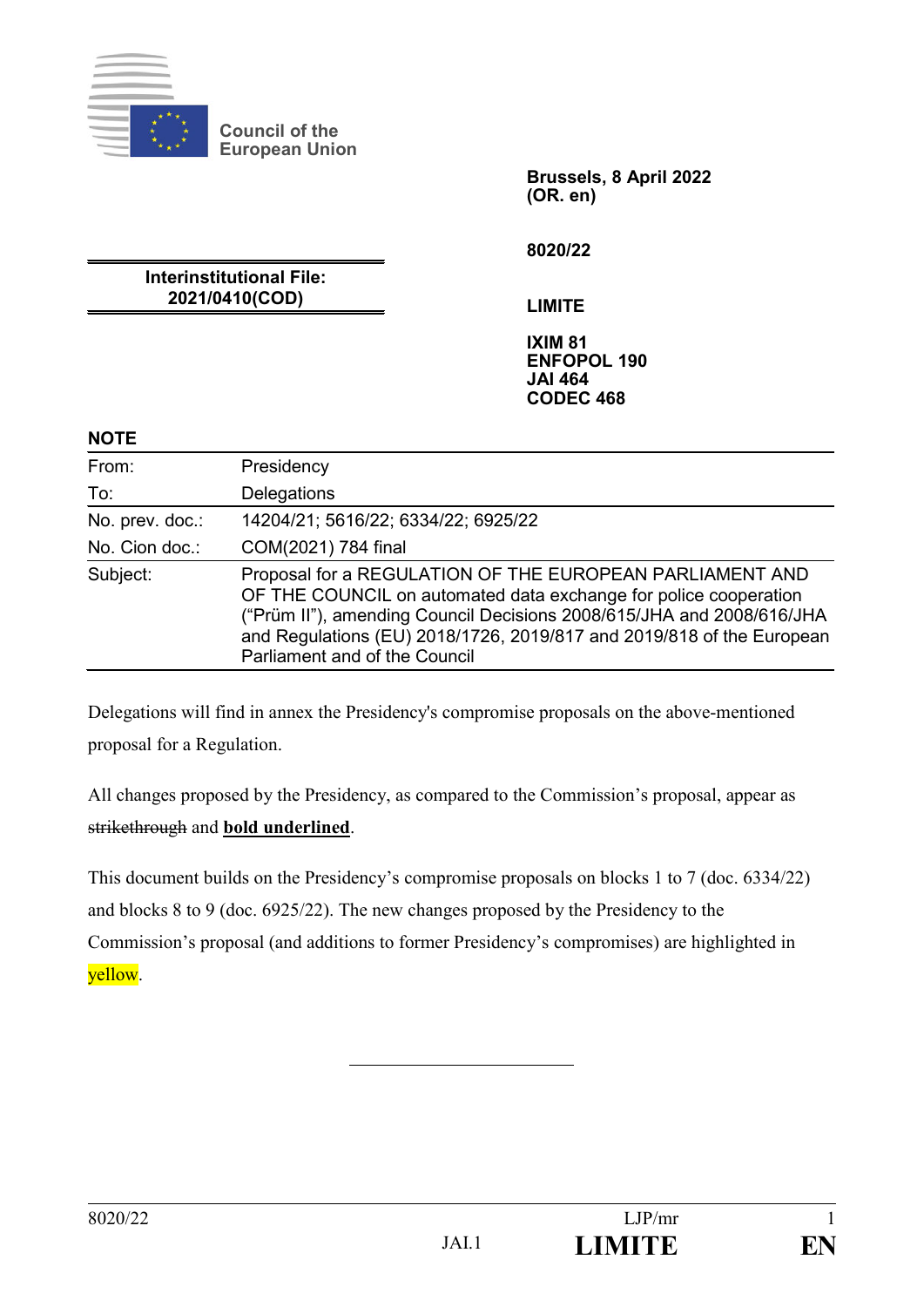### 2021/0410 (COD)

### Proposal for a

### **REGULATION OF THE EUROPEAN PARLIAMENT AND OF THE COUNCIL**

#### **on automated data exchange for police cooperation ("Prüm II"), amending Council Decisions 2008/615/JHA and 2008/616/JHA and Regulations (EU) 2018/1726, 2019/817 and 2019/818 of the European Parliament and of the Council**

THE EUROPEAN PARLIAMENT AND THE COUNCIL OF THE EUROPEAN UNION,

Having regard to the Treaty on the Functioning of the European Union, and in particular Article 16(2), **Article 82(1), point (d),** Article 87(2), point (a), and Article 88(2) thereof,

Having regard to the proposal from the European Commission,

After transmission of the draft legislative act to the national parliaments,

Having regard to the opinion of the European Economic and Social Committee**<sup>1</sup>**,

Having regard to the opinion of the Committee of the Regions**<sup>2</sup>**,

Acting in accordance with the ordinary legislative procedure,

Whereas:

- (1) The Union has set itself the objective of offering its citizens an area of freedom, security and justice without internal frontiers, in which the free movement of persons is ensured. That objective should be achieved by means of, among others, appropriate measures to prevent and combat crime, including organised crime and terrorism.
- (2) That objective requires that law enforcement authorities exchange data, in an efficient and timely manner, in order to effectively fight crime.

<u>.</u>

 $1$  OJ C , , p. .

 $2$  OJ C, , p. .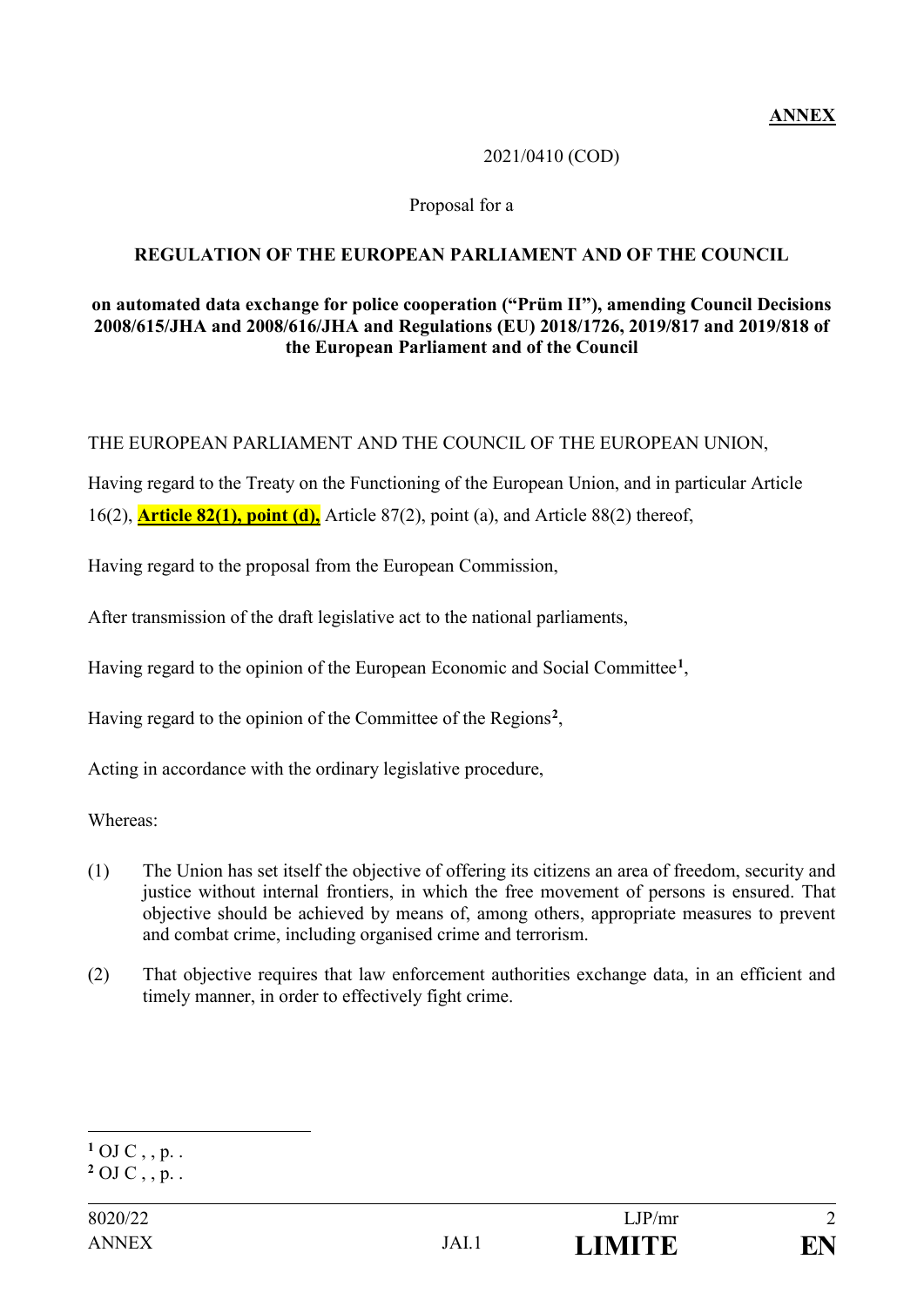- (3) The objective of this Regulation is therefore to improve, streamline and facilitate the exchange of criminal information between Member States' law enforcement authorities, but also with the European Union Agency for Law Enforcement Cooperation established by Regulation (EU) No 2016/794 of the European Parliament and of the Council**<sup>3</sup>** (Europol) as the Union criminal information hub.
- (4) Council Decisions 2008/615/JHA**<sup>4</sup>** and 2008/616/JHA**<sup>5</sup>** laying down rules for the exchange of information between authorities responsible for the prevention and investigation of criminal offences by providing for the automated transfer of DNA profiles, dactyloscopic data and certain vehicle registration data, have proven important for tackling terrorism and cross-border crime.
- (5) This Regulation should lay down the conditions and procedures for the automated transfer of DNA profiles, dactyloscopic data, vehicle registration data, facial images and police records. This should be without prejudice to the processing of any of these data in the Schengen Information System (SIS) or the exchange of supplementary information related to them via the SIRENE bureaux or to the rights of individuals whose data is processed therein.
- (6) The processing of personal data and the exchange of personal data for the purposes of this Regulation should not result in discrimination against persons on any grounds. It should fully respect human dignity and integrity and other fundamental rights, including the right to respect for one's private life and to the protection of personal data, in accordance with the Charter of Fundamental Rights of the European Union.
- (7) By providing for the automated search or comparison of DNA profiles, dactyloscopic data, vehicle registration data, facial images and police records, the purpose of this Regulation is also to allow for the search of missing persons and unidentified human remains. This should be without prejudice to the entry of SIS alerts on missing persons and the exchange of supplementary information on such alerts under Regulation (EU) 2018/1862 of the European Parliament and of the Council.**<sup>6</sup>**

<sup>&</sup>lt;u>.</u> **<sup>3</sup>** Regulation (EU) 2016/794 of the European Parliament and of the Council of 11 May 2016 on the European Union Agency for Law Enforcement Cooperation (Europol) and replacing and repealing Council Decisions 2009/371/JHA, 2009/934/JHA, 2009/935/JHA, 2009/936/JHA and 2009/968/JHA (OJ L 135, 24.5.2016, p. 53).

**<sup>4</sup>** Council Decision 2008/615/JHA of 23 June 2008 on the stepping up of cross-border cooperation, particularly in combating terrorism and cross-border crime (OJ L 210, 6.8.2008, p. 1).

**<sup>5</sup>** Council Decision 2008/616/JHA of 23 June 2008 on the implementation of Decision 2008/615/JHA on the stepping up of cross-border cooperation, particularly in combating terrorism and cross-border crime (OJ L 210, 6.8.2008, p. 12).

**<sup>6</sup>** Regulation (EU) 2018/1862 of the European Parliament and of the Council of 28 November 2018 on the establishment, operation and use of the Schengen Information System (SIS) in the field of police cooperation and judicial cooperation in criminal matters, amending and repealing Council Decision 2007/533/JHA, and repealing Regulation (EC) No 1986/2006 of the European Parliament and of the Council and Commission Decision 2010/261/EU (OJ L 312, 7.12.2018, p. 56).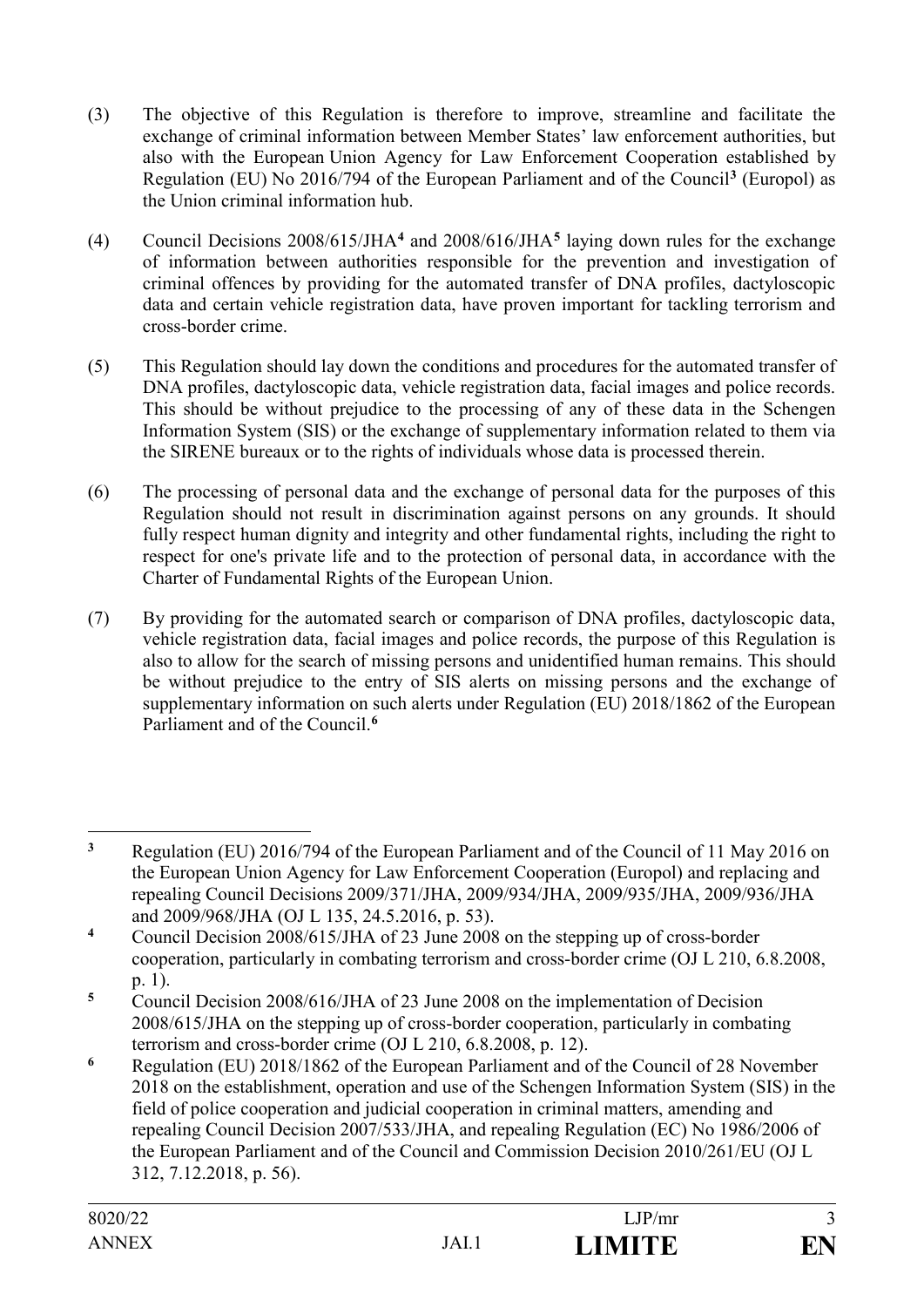- (8) The Directive (EU) …/… [*on information exchange between law enforcement authorities of Member States*] provides a coherent Union legal framework to ensure that law enforcement authorities have equivalent access to information held by other Member States when they need it to fight crime and terrorism. To enhance information exchange, that Directive formalises and clarifies the procedures for information sharing between Member States, in particular for investigative purposes, including the role of the 'Single Point of Contact' for such exchanges, and making full use of Europol's information exchange channel SIENA. Any exchange of information beyond what is provided for in this Regulation should be regulated by Directive (EU) …/… [*on information exchange between law enforcement authorities of Member States*].
- (9) For the automated searching of vehicle registration data, Member States should use the European Vehicle and Driving Licence Information System (Eucaris) set up by the Treaty concerning a European Vehicle and Driving Licence Information System (EUCARIS) designed for this purpose. Eucaris should connect all participating Member States in a network. There is no central component needed for the communication to be established as each Member State communicates directly to the other connected Member States.
- (10) The identification of a criminal is essential for a successful criminal investigation and prosecution. The automated searching of facial images of suspects and convicted criminals should provide for additional information for successfully identifying criminals and fighting crime.
- (11) The automated search or comparison of biometric data (DNA profiles, dactyloscopic data and facial images) between authorities responsible for the prevention, detection and investigation of criminal offences under this Regulation should only concern data contained in databases established for the prevention, detection and investigation of criminal offences.
- (12) Participation in the exchange of police records should remain voluntary. Where Member States decide to participate, in the spirit of reciprocity, it should not be possible for them to query other Member States' databases if they do not make their own data available for queries by other Member States.
- (13) In recent years, Europol has received a large amount of biometric data of suspected and convicted terrorists and criminals from several third countries. Including third countrysourced data stored at Europol in the Prüm framework and thus making this data available to law enforcement authorities is necessary for better prevention and investigation of criminal offences. It also contributes to building synergies between different law enforcement tools.
- (14) Europol should be able to search Member States' databases under the Prüm framework with data received from third countries in order to establish cross-border links between criminal cases. Being able to use Prüm data, next to other databases available to Europol, should allow establishing more complete and informed analysis on the criminal investigations and should allow Europol to provide better support to Member States' law enforcement authorities. In case of a match between data used for the search and data held in Member States' databases, Member States may supply Europol with the information necessary for it to fulfil its tasks.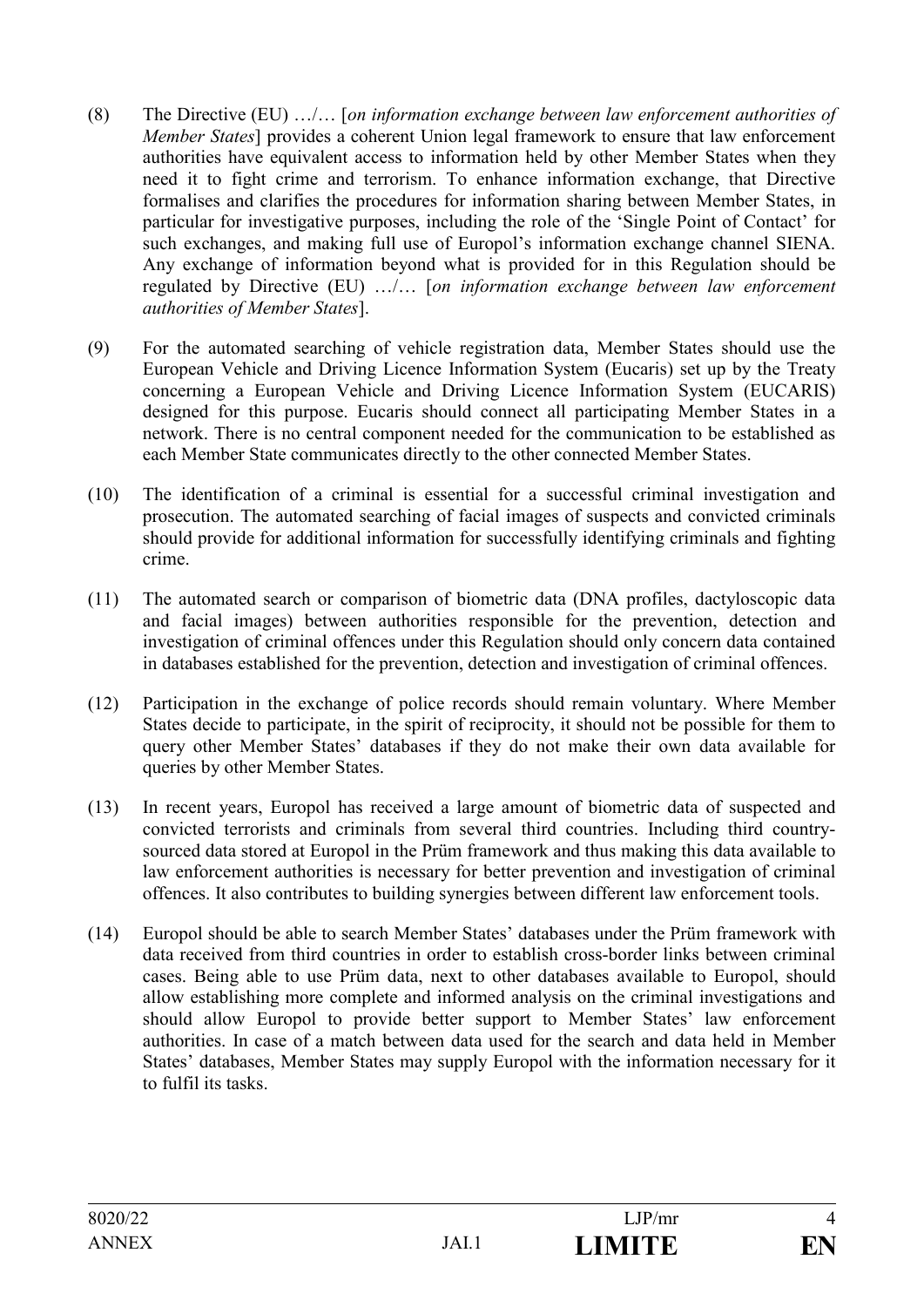- (15) Decisions 2008/615/JHA and 2008/616/JHA provide for a network of bilateral connections between the national databases of Member States. As a consequence of this technical architecture, each Member State should establish at least 26 connections, that means a connection with each Member State, per data category. The router and the European Police Records Index System (EPRIS) established by this Regulation should simplify the technical architecture of the Prüm framework and serve as connecting points between all Member States. The router should require a single connection per Member State in relation to biometric data and EPRIS should require a single connection per Member State in relation to police records.
- (16) The router should be connected to the European Search Portal established by Article 6 of Regulation (EU) 2019/817 of the European Parliament and of the Council**<sup>7</sup>** and Article 6 of Regulation (EU) 2019/818 of the European Parliament and of the Council**<sup>8</sup>** to allow Member States' authorities and Europol to launch queries to national databases under this Regulation simultaneously to queries to the Common Identity Repository established by Article 17 of Regulation (EU) 2019/817 and Article 17 of Regulation (EU) 2019/818 for law enforcement purposes.
- (17) In case of a match between the data used for the search or comparison and data held in the national database of the requested Member State(s), and upon confirmation of this match by the requesting Member State, the requested Member State should return a limited set of core data via the router within 24 hours. The deadline would ensure fast communication exchange between Member States' authorities. Member States should retain control over the release of this limited set of core data. A certain degree of human intervention should be maintained at key points in the process, including for the decision to release personal data to the requesting Member State in order to ensure that there would be no automated exchange of core data.
- (18) Any exchange between Member States' authorities or with Europol at any stage of one of the processes described under this Regulation, which is not explicitly described in this Regulation, should take place via SIENA to ensure that a common, secure and reliable channel of communication is used by all Member States.

 $\overline{7}$ **<sup>7</sup>** Regulation (EU) 2019/817 of the European Parliament and of the Council of 20 May 2019 on establishing a framework for interoperability between EU information systems in the field of borders and visa and amending Regulations (EC) No 767/2008, (EU) 2016/399, (EU) 2017/2226, (EU) 2018/1240, (EU) 2018/1726 and (EU) 2018/1861 of the European Parliament and of the Council and Council Decisions 2004/512/EC and 2008/633/JHA (OJ L 135, 22.5.2019, p. 27).

**<sup>8</sup>** Regulation (EU) 2019/818 of the European Parliament and of the Council of 20 May 2019 on establishing a framework for interoperability between EU information systems in the field of police and judicial cooperation, asylum and migration and amending Regulations (EU) 2018/1726, (EU) 2018/1862 and (EU) 2019/816 (OJ L 135, 22.5.2019, p. 85).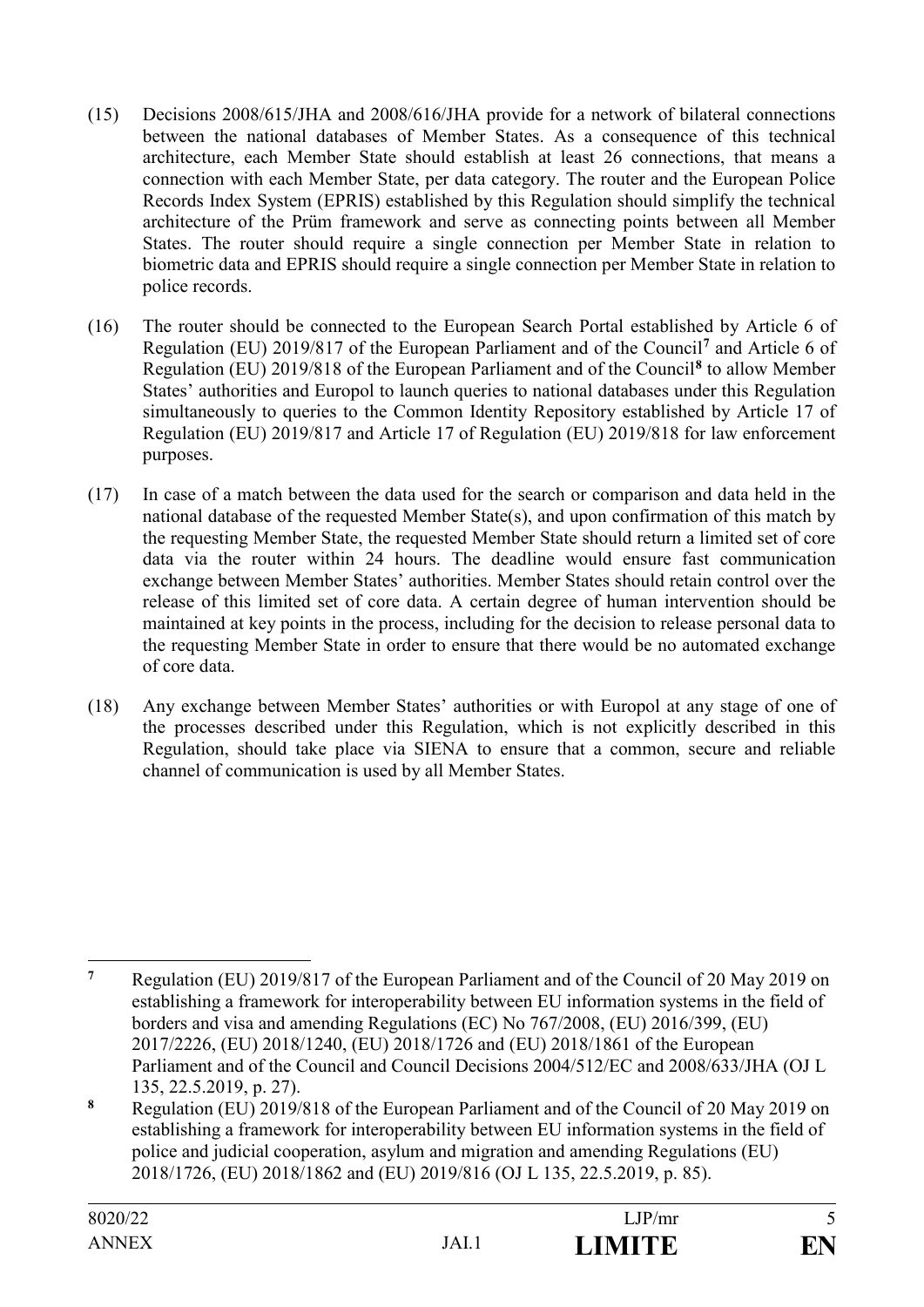- (19) The universal message format (UMF) standard should be used in the development of the router and EPRIS. Any automated exchange of data in accordance with this Regulation should use the UMF standard. Member States' authorities and Europol are encouraged to use the UMF standard also in relation to any further exchange of data between them in the context of the Prüm II framework. The UMF standard should serve as a standard for structured, cross-border information exchange between information systems, authorities or organisations in the field of Justice and Home Affairs.
- (20) Only non-classified information should be exchanged via the Prüm II framework.
- (21) Certain aspects of the Prüm II framework cannot be covered exhaustively by this Regulation given their technical, highly detailed and frequently changing nature. Those aspects include, for example, technical arrangements and specifications for automated searching procedures, the standards for data exchange and the data elements to be exchanged. In order to ensure uniform conditions for the implementation of this Regulation implementing powers should be conferred on the Commission. Those powers should be exercised in accordance with Regulation (EU) No 182/2011 of the European Parliament and of the Council.**<sup>9</sup>**
- (22) As this Regulation provides for the establishment of the new Prüm framework, relevant provisions of Decisions 2008/615/JHA and 2008/616/JHA should be deleted. Those Decisions should therefore be amended accordingly.
- (23) As the router should be developed and managed by the European Union Agency for the Operational Management of Large-Scale Information Systems in the Area of Freedom, Security and Justice established by Regulation (EU) 2018/1726 of the European Parliament and of the Council**<sup>10</sup>** (eu-LISA), it is therefore necessary to amend Regulation (EU) 2018/1726 by adding that to the tasks of eu-LISA. In order to allow for the router to be connected to the European Search Portal to carry out simultaneous searches of the router and the Common Identity Repository it is therefore necessary to amend Regulation (EU) 2019/817. In order to allow for the router to be connected to the European Search Portal to carry out simultaneous searches of the router and the Common Identity Repository and in order to store reports and statistics of the router on the Common Repository for Reporting and Statistics it is therefore necessary to amend Regulation (EU) 2019/818. Those Regulations should therefore be amended accordingly.

 $\boldsymbol{9}$ **<sup>9</sup>** Regulation (EU) No 182/2011 of the European Parliament and of the Council of 16 February 2011 laying down the rules and general principles concerning mechanisms for control by Member States of the Commission's exercise of implementing powers (OJ L 55, 28.2.2011, p. 13).

**<sup>10</sup>** Regulation (EU) 2018/1726 of the European Parliament and of the Council of 14 November 2018 on the European Union Agency for the Operational Management of Large-Scale IT Systems in the Area of Freedom, Security and Justice (eu-LISA), and amending Regulation (EC) No 1987/2006 and Council Decision 2007/533/JHA and repealing Regulation (EU) No 1077/2011 (OJ L 295, 21.11.2018, p. 99).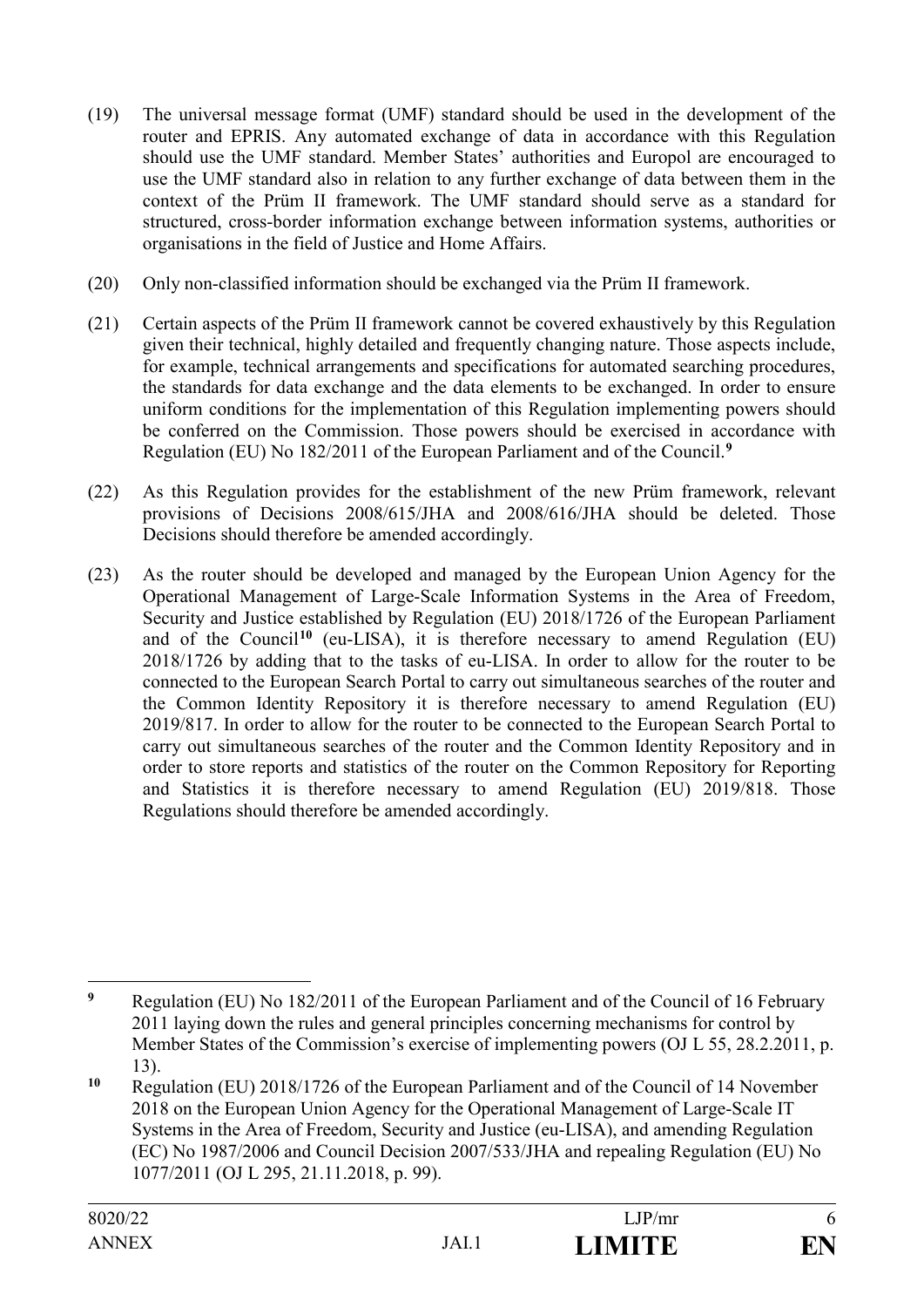- (24) In accordance with Articles 1 and 2 of Protocol No 22 on the position of Denmark, annexed to the Treaty on European Union and to the Treaty on the Functioning of the European Union, Denmark is not taking part in the adoption of this Regulation and is not bound by it or subject to its application.
- (25) [In accordance with Article 3 of the Protocol (No 21) on the position of the United Kingdom and Ireland in respect of the area of freedom, security and justice, annexed to the Treaty on European Union and the Treaty on the Functioning of the European Union, Ireland has notified its wish to take part in the adoption and application of this Regulation.] OR [In accordance with Articles 1 and 2 of Protocol No 21 on the position of the United Kingdom and Ireland in respect of the area of freedom, security and justice, annexed to the Treaty on European Union and to the Treaty on the Functioning of the European Union, and without prejudice to Article 4 of that Protocol, Ireland is not taking part in the adoption of this Regulation and is not bound by it or subject to its application.]
- (26) The European Data Protection Supervisor was consulted in accordance with Article 42(1) of Regulation (EU) 2018/1725 of the European Parliament and of the Council**<sup>11</sup>** and delivered an opinion on [XX]**<sup>12</sup>**.

HAVE ADOPTED THIS REGULATION:

# CHAPTER 1

### **GENERAL PROVISIONS**

### *Article 1*

### **Subject matter**

This Regulation establishes a framework for the exchange of information between authorities responsible for the prevention, detection*,* and investigation **and prosecution** of criminal offences (Prüm II).

<u>.</u>

**<sup>11</sup>** Regulation (EU) 2018/1725 of the European Parliament and of the Council of 23 October 2018 on the protection of natural persons with regard to the processing of personal data by the Union institutions, bodies, offices and agencies and on the free movement of such data, and repealing Regulation (EC) No 45/2001 and Decision No 1247/2002/EC (OJ L 295, 21.11.2018, p. 39).

**<sup>12</sup>** [OJ C …].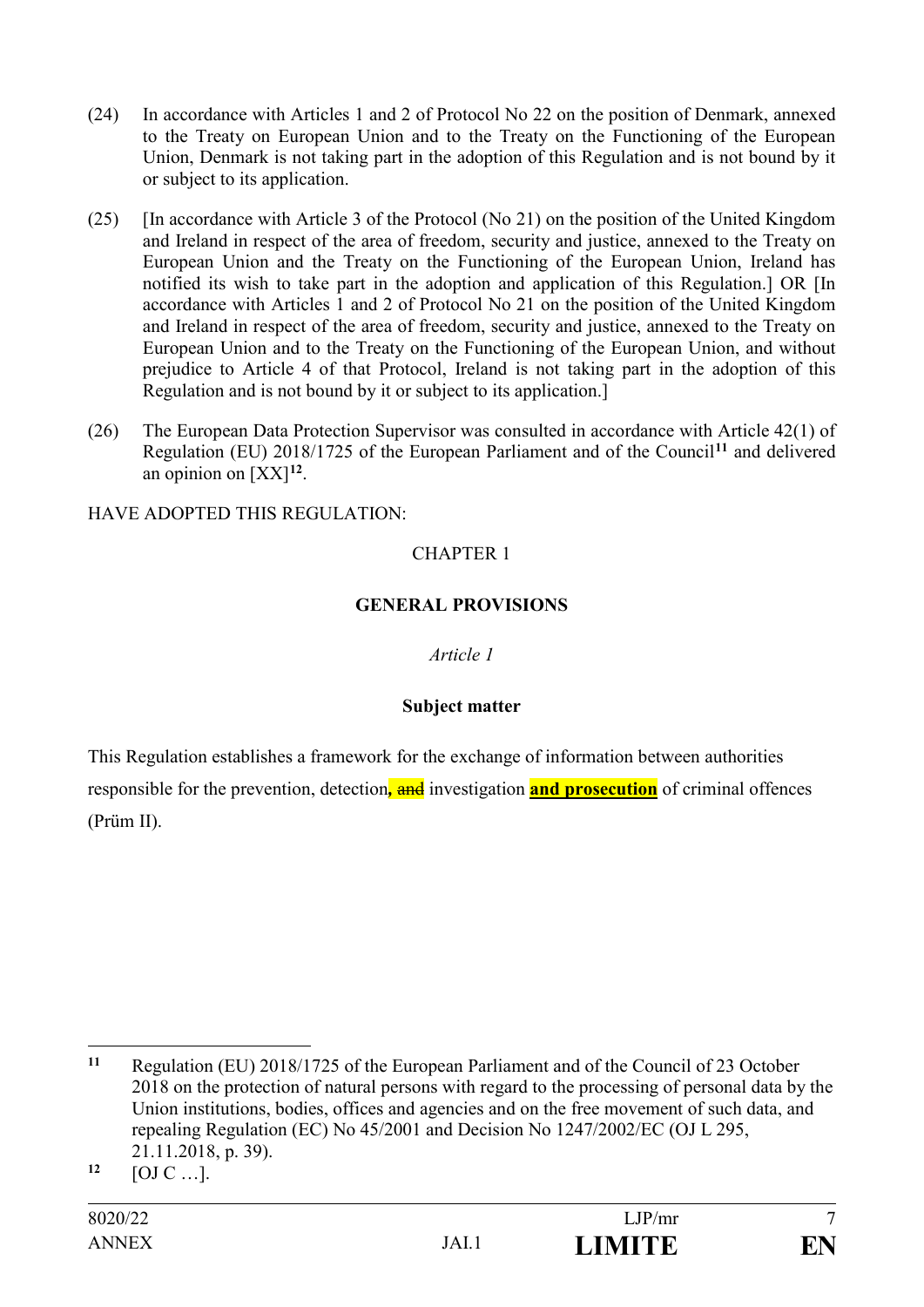This Regulation lays down the conditions and procedures for the automated searching of DNA profiles, dactyloscopic data, facial images, police records**,** and certain vehicle registration data **and driving licence data,** and the rules regarding the exchange of core data following a **confirmed** match.

### *Article 2*

### **Purpose**

The purpose of Prüm II shall be to step up cross-border cooperation in matters covered by Part III, Title V, Chapter**s 4 and** 5 of the Treaty on the Functioning of the European Union, **facilitating** particularly the exchange of information between authorities responsible for the prevention, detection*,* and investigation **and prosecution** of criminal offences.

The purpose of Prüm II shall also be to allow for the search for **of** missing persons and **to facilitate the identification of** unidentified human remains **in accordance with Article 28a** by authorities responsible for the prevention, detection, and investigation and **prosecution** of criminal offences.

### *Article 3*

### **Scope**

This Regulation applies to the national databases**, established in accordance with national law and** used for the automated transfer of **data of** the categories of DNA profiles, dactyloscopic data, facial images, police records**,** and certain vehicle registration data **and driving licence data**.

### *Article 4*

# **Definitions**

For the purposes of this Regulation, the following definitions apply:

(1) 'loci' **(singular: 'locus')** means the particular molecular structure at the various DNA locations **containing identification characteristics of an analysed human DNA sample**;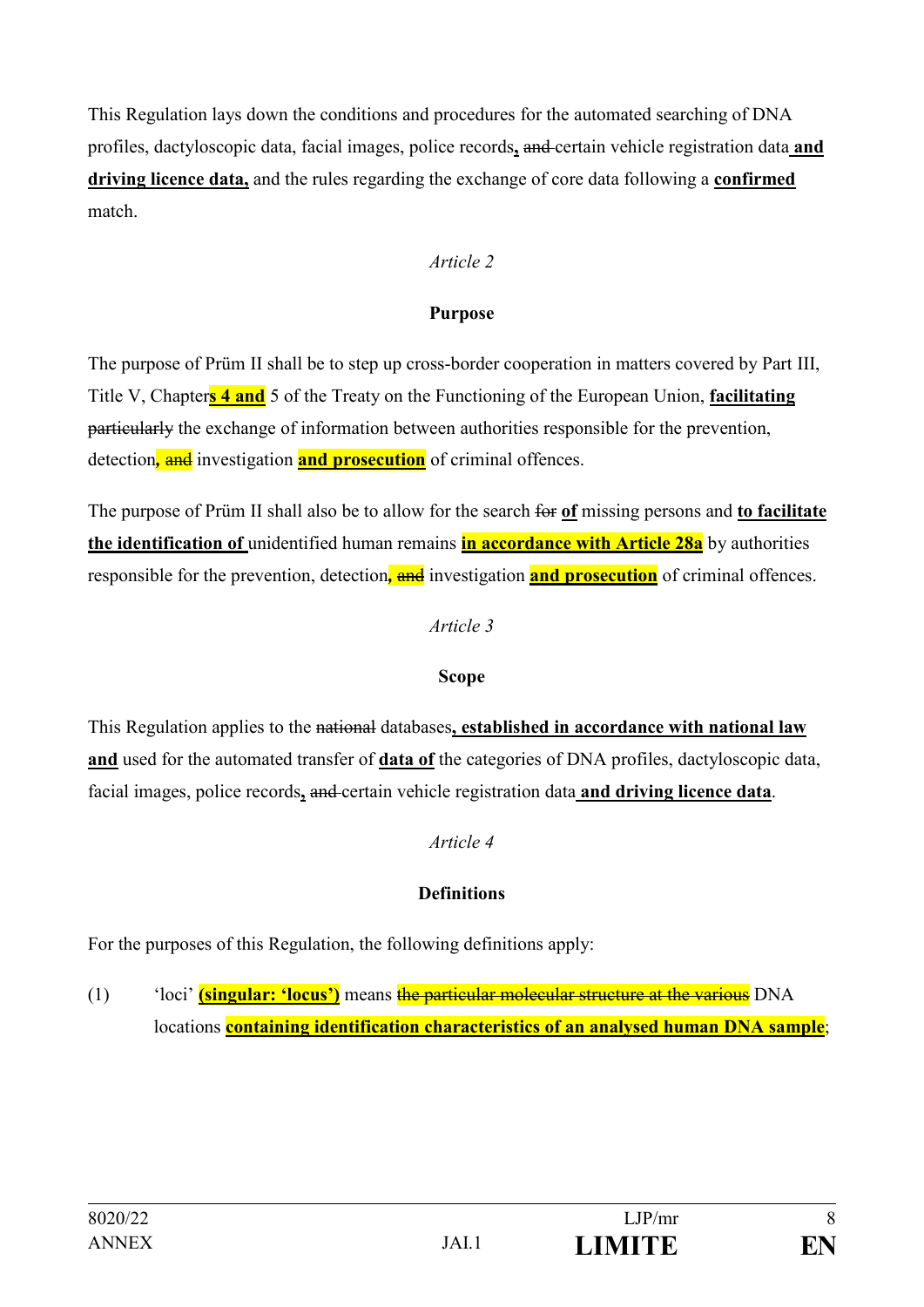- (2) 'DNA profile' means a letter or number code which represents a set of **loci** identification characteristics of the non coding part of an analysed human DNA sample, **or** the particular molecular structure at the various **loci** <del>DNA locations</del>;
- (3)  $\longrightarrow$  'non coding part of DNA' means chromosome regions not genetically expressed, i.e. not known to provide for any functional properties of an organism;
- (4) 'DNA reference data' means DNA profile and the reference number referred to in Article 9;
- (5) 'reference **identified** DNA profile' means the DNA profile of an identified person;
- (6) 'unidentified DNA profile' means the DNA profile obtained from traces collected during the investigation of criminal offences and belonging to a person not yet identified;
- (7) 'dactyloscopic data' means fingerprint images, images of fingerprint latents, palm prints, palm print latents and templates of such images (coded minutiae), when they are stored and dealt with in an automated database;
- (8) 'dactyloscopic reference data' means dactyloscopic data and the reference number referred to in Article 14;
- **(8a) 'identified dactyloscopic data' means the dactyloscopic data of an identified person;**
- **(8b) 'unidentified dactyloscopic data' means the dactyloscopic data obtained from traces collected during the investigation of criminal offences and belonging to a person not yet identified;**
- (9) 'individual case' means a single investigation file;
- (10) 'facial image' means digital image**s** of the face;

# **(10a) 'facial images reference data' means the facial images and the reference number referred to in Article 23;**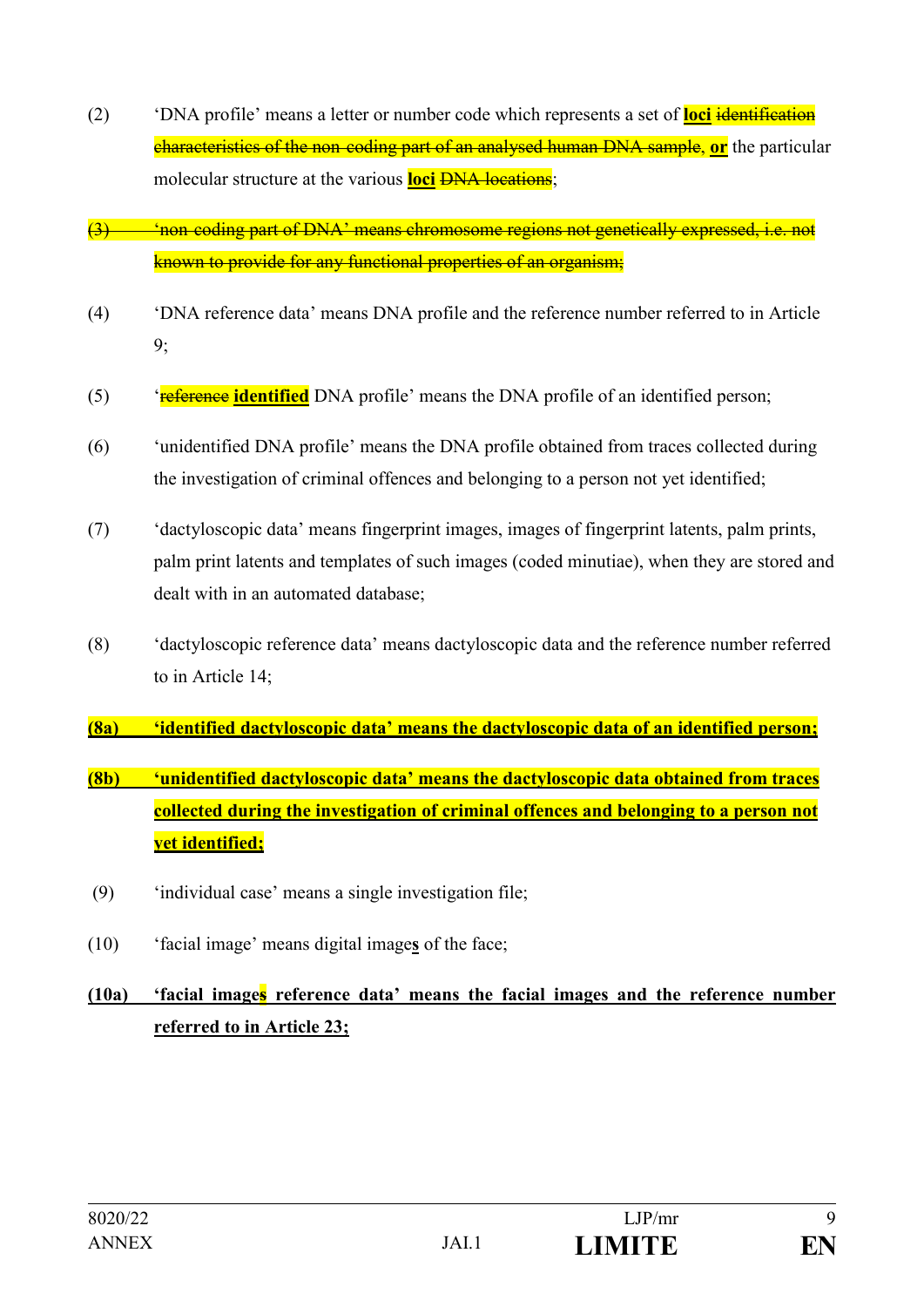### **(10b) 'identified facial image' means the facial images of an identified person;**

# **(10c) 'unidentified facial image' means the facial images obtained from traces collected during the investigation of criminal offences and belonging to a person not yet identified;**

(11) 'biometric data' means DNA profiles, dactyloscopic data or facial images;

# **(11a) 'alphanumeric data' means data represented by letters, digits, special characters, spaces and punctuation marks;**

- (12) 'match' means the existence of a correspondence as a result of an automated comparison between personal data recorded or being recorded in an information system or database;
- (13) 'candidate' means data with which a match occurred;
- (14) 'requesting Member State' means the Member State which is conducting a search through Prüm II;
- (15) 'requested Member State' means the Member State in which databases the search is conducted through Prüm II by the requesting Member State;
- (16) 'police records' means **biographical data of suspects and convicted persons** any **information** available in the national **databases established register or registers recording** data of competent authorities, for the prevention, detection and investigation of criminal offences;
- (17) 'pseudonymisation' means the processing of personal data in such a manner that the personal data can no longer be attributed to a specific data subject without the use of additional information, provided that such additional information is kept separately and is subject to technical and organisational measures to ensure that the personal data are not attributed to an identified or identifiable natural person;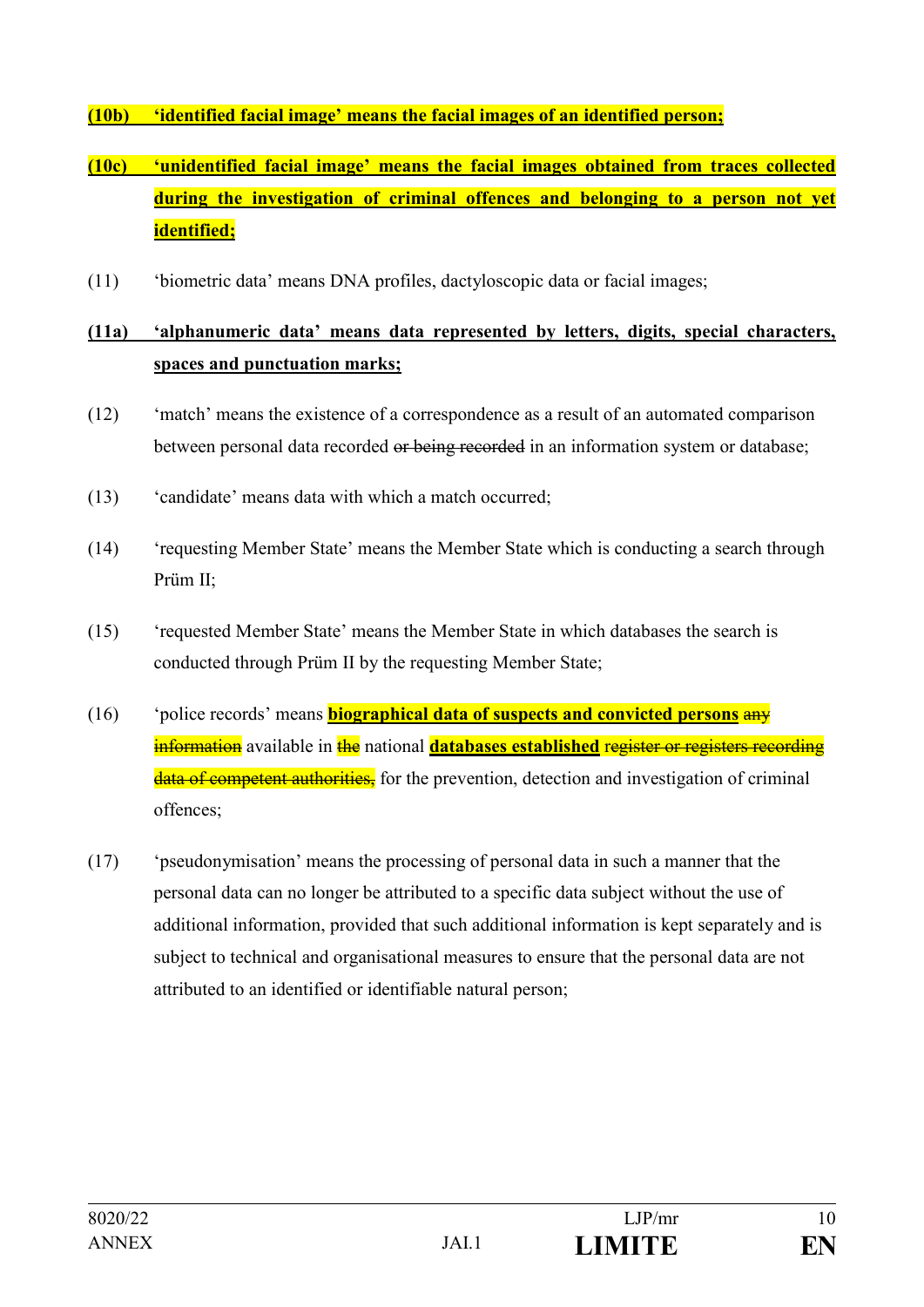- (18) 'Europol data' means any **operational** personal data processed by Europol in accordance with Regulation (EU) 2016/794;
- (19) 'supervisory authority' means an independent public authority established by a Member State pursuant to Article 41 of Directive (EU) 2016/680 of the European Parliament and of the Council<sup>13</sup>:
- (20) 'SIENA' means the secure information exchange network application, managed **and**  developed by Europol, aimed at facilitating the exchange of information between Member States and Europol;
- **(20a) 'security incident' means any event that has or may have an impact on the security of the router or EPRIS and may cause damage to or loss of data stored in them, in particular where unauthorised access to data may have occurred or where the availability, integrity and confidentiality of data has or may have been compromised.**
- (21) 'significant incident' means any incident unless it has a limited impact and is likely to be already well understood in terms of method or technology;
- (22) 'significant cyber threat' means a cyber threat with the intention, opportunity and capability to cause a significant incident;
- (23) 'significant vulnerability' means a vulnerability that will likely lead to a significant incident if it is exploited;
- (24) 'incident' means an incident within the meaning of Article 4(5) of Directive (EU) …/… of the European Parliament and of the Council<sup>14</sup> [*proposal NIS 2*].

<u>.</u>

<sup>13</sup> Directive (EU) 2016/680 of the European Parliament and of the Council of 27 April 2016 on the protection of natural persons with regard to the processing of personal data by competent authorities for the purposes of the prevention, investigation, detection or prosecution of criminal offences or the execution of criminal penalties, and on the free movement of such data, and repealing Council Framework Decision 2008/977/JHA (OJ L 119, 4.5.2016, p. 89).

<sup>14</sup> Directive (EU) …/… of the European Parliament and of the Council… (OJ..).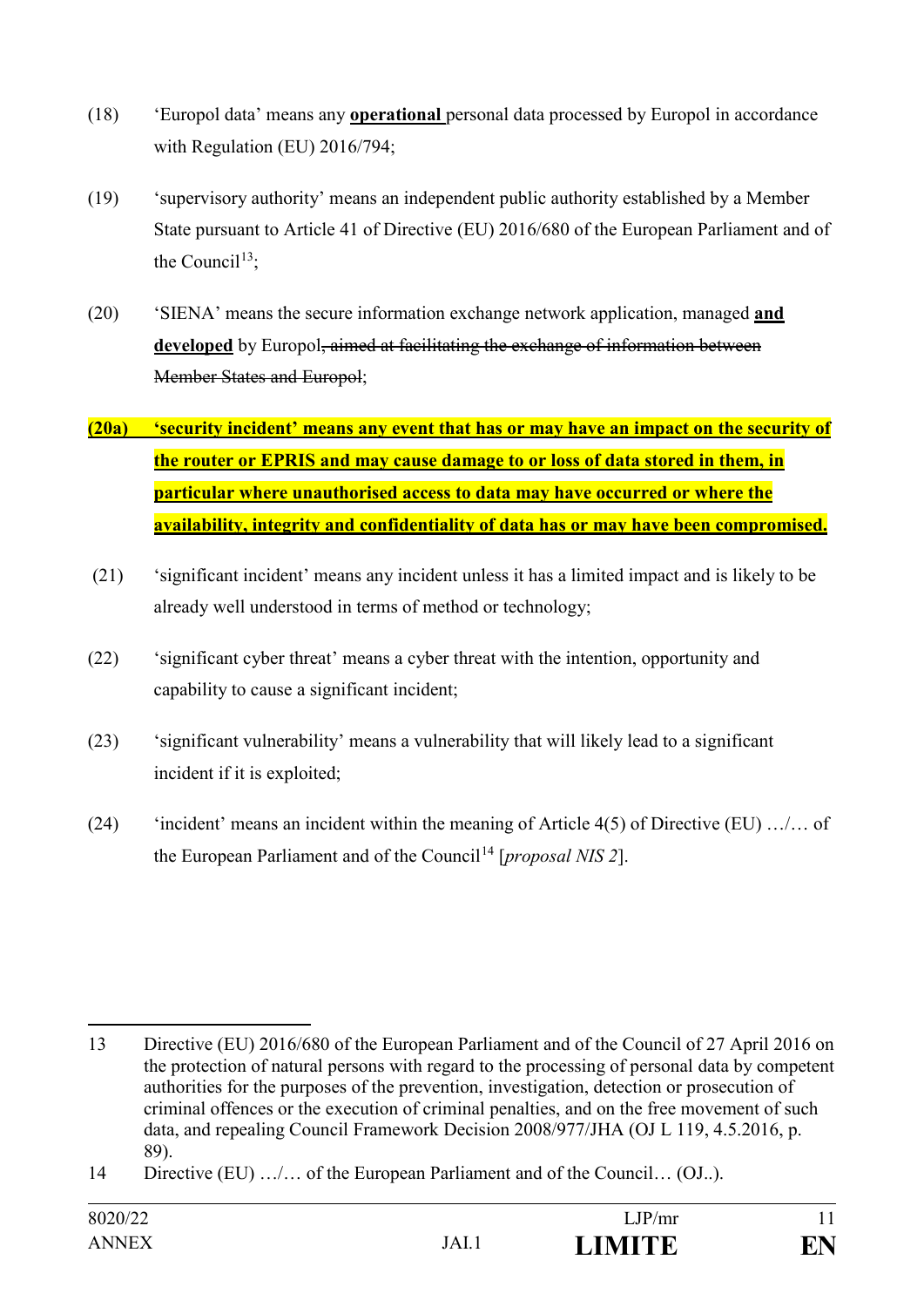# CHAPTER 2

# **EXCHANGE OF DATA**

# SECTION 1

# **DNA profiles**

*Article 5*

# **DNA reference dataEstablishment of national DNA analysis files**

1. Member States shall open and keep national DNA **database(s)** analysis files for the **prevention, detection and** investigation of criminal offences.

Processing of **DNA reference** data kept in those files, under this Regulation, shall be carried out in accordance with this Regulation, in compliance with the national law of the Member States applicable to the processing of those data.

2. Member States shall ensure the availability of DNA reference data from their national **database(s) established for the prevention, detection and investigation of criminal offences**  DNA analysis files as referred to in paragraph 1.

2**3**. DNA reference data shall not contain any **additional** data from which an individual can be directly identified.

3**4**. DNA reference data which is not attributed to any individual (unidentified DNA profiles) shall be recognisable as such.

**5. The Commission shall adopt an implementing act to specify the identification characteristics of an analysed human DNA sample which shall be made available. Those implementing acts shall be adopted in accordance with the procedure referred to in Article 76(2).**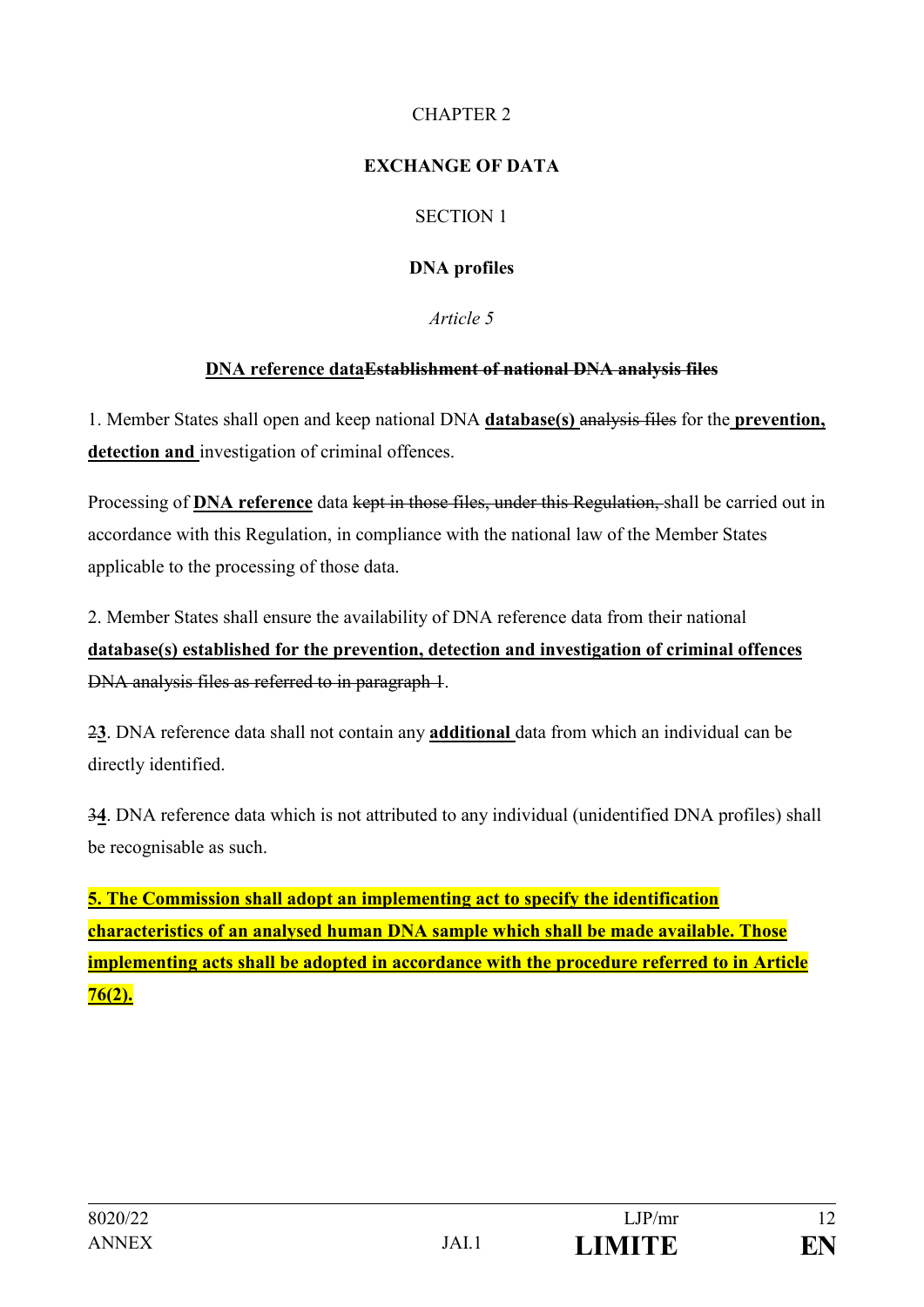### **Automated searching of DNA profiles**

1. **For the prevention, detection, investigation and prosecution of criminal offences, Member States shall, at the initial connection to the router via their national contact points, conduct an automated search by comparing all their DNA profiles, with all DNA profiles stored in all other Member States' databases and Europol. Member States and Europol shall agree bilaterally on the modalities of these automated searches.**

**Member States may agree bilaterally to conduct automated searches also at a later stage by comparing DNA profiles, with all DNA profiles stored in all other Member States' databases and Europol. Member States and Europol shall agree bilaterally on the modalities of these automated searches.**

**2. For the prevention, detection, investigation and prosecution of criminal offences,** Member States shall, via their allow national contact points, referred to in Article 29 and Europol access to the DNA reference data in their DNA analysis files, to conduct automated searches by comparing **all their new** DNA profiles **added to their DNA database, with all DNA profiles stored in all other Member States' databases and Europol** for the investigation of criminal offences.

Searches may be conducted only in individual cases and **in respect of the same guarantees and safeguards that are required for similar searches at national level**in compliance with the national law of the requesting Member State.

23. Should an automated search show that a supplied DNA profile matches DNA profiles entered **stored** in the requested Member State's searched file**database(s)**, the national contact point of the requesting Member State shall receive in an automated way the DNA reference data with which a match has been found.

If there is no match, the requesting Member State shall be notified about it in an automated manner.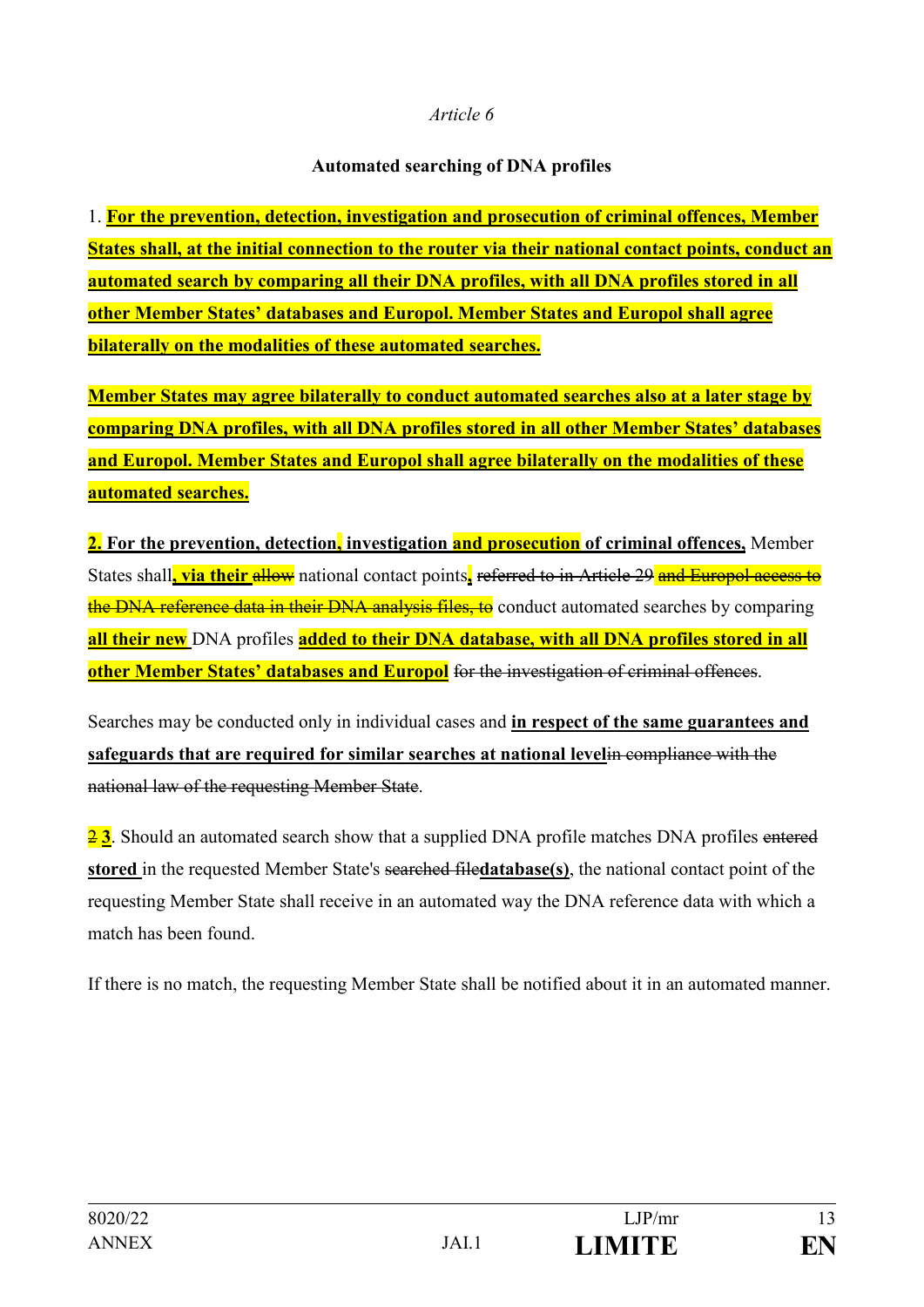3 **4**. The national contact point of the requesting **or requested** Member State shall **may decide to manually** confirm a match of **between two** DNA profiles data. If so decided, it shall **inform the other Member State and shall confirm this match** with DNA reference data **received from** held by the requested that Member State **following the automated supply of the DNA reference data** required for confirming a match.

# *Article 7*

# **Automated comparison of unidentified DNA profiles**

1. Member States may, via their national contact points, compare the DNA profiles of their unidentified DNA profiles with all DNA profiles from other national DNA analysis files for the investigation of criminal offences. Profiles shall be supplied and compared in an automated manner.

2. Should a requested Member State, as a result of the comparison referred to in paragraph 1, find that any DNA profiles supplied match any of those in its DNA analysis files, it shall, without delay, supply the national contact point of the requesting Member State with the DNA reference data with which a match has been found.

3. The confirmation of a match of DNA profiles with DNA reference data held by the requested Member State shall be carried out by the national contact point of the requesting Member State following the automated supply of the DNA reference data required for confirming a match.

### *Article 8*

# **Notifications ofReporting about DNA databasesanalysis files**

Each Member State shall inform**, in accordance with Article 73, other Member States,** the Commission**, Europol** and eu-LISA of the **content of** national DNA **databases** analysis files, to which Articles 5 to 7 apply, **and the conditions for automated searches**, in accordance with Article 73.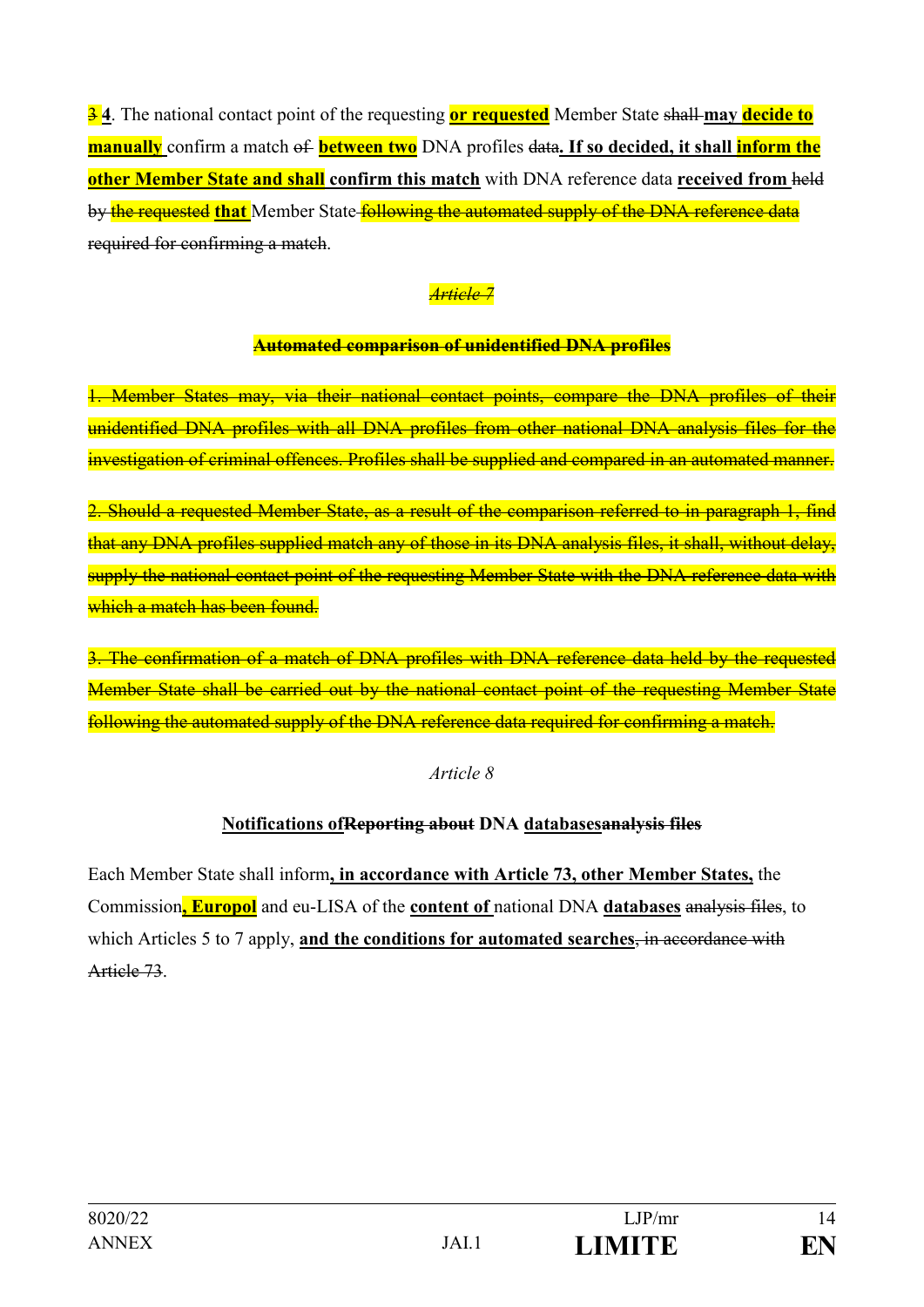### **Reference numbers for DNA profiles**

The reference numbers for DNA profiles shall be the combination of the following:

(a) a reference number allowing Member States, in case of a match, to retrieve further data and other information in their databases referred to in Article 5 in order to supply it to one, several or all of the other Member States in accordance with Articles 47 and 48**, or to Europol in accordance with Article 50(6)**;

# **(a bis) a reference number allowing Europol, in case of a match, to retrieve further data and other information referred to in Article 49(1) in order to supply it to one, several or all of the other Member States in accordance with Articles 49(2);**

- (b) a code to indicate the Member State which holds the DNA profile;
- (c) a code to indicate the type of DNA profile (**reference identified** DNA profiles or unidentified DNA profiles).

*Article 10*

# **Principles of DNA reference datafor the exchange of DNA profiles**

**1. The digitalisation of DNA profiles and their transmission to the other Member States shall be carried out in accordance with European or international standards. The Commission shall adopt implementing acts to specify the relevant European or international standards for DNA profiles exchange that shall be used by Member States. Those implementing acts shall be adopted in accordance with the procedure referred to in Article 76(2).**

**2. Each Member State and Europol shall ensure that the DNA profiles it transmits are of sufficient quality for automated comparison. A minimum quality standard shall be established to allow for comparison of DNA profiles. The Commission shall adopt implementing acts to specify that minimum quality standard. Those implementing acts shall be adopted in accordance with the procedure referred to in Article 76(2).**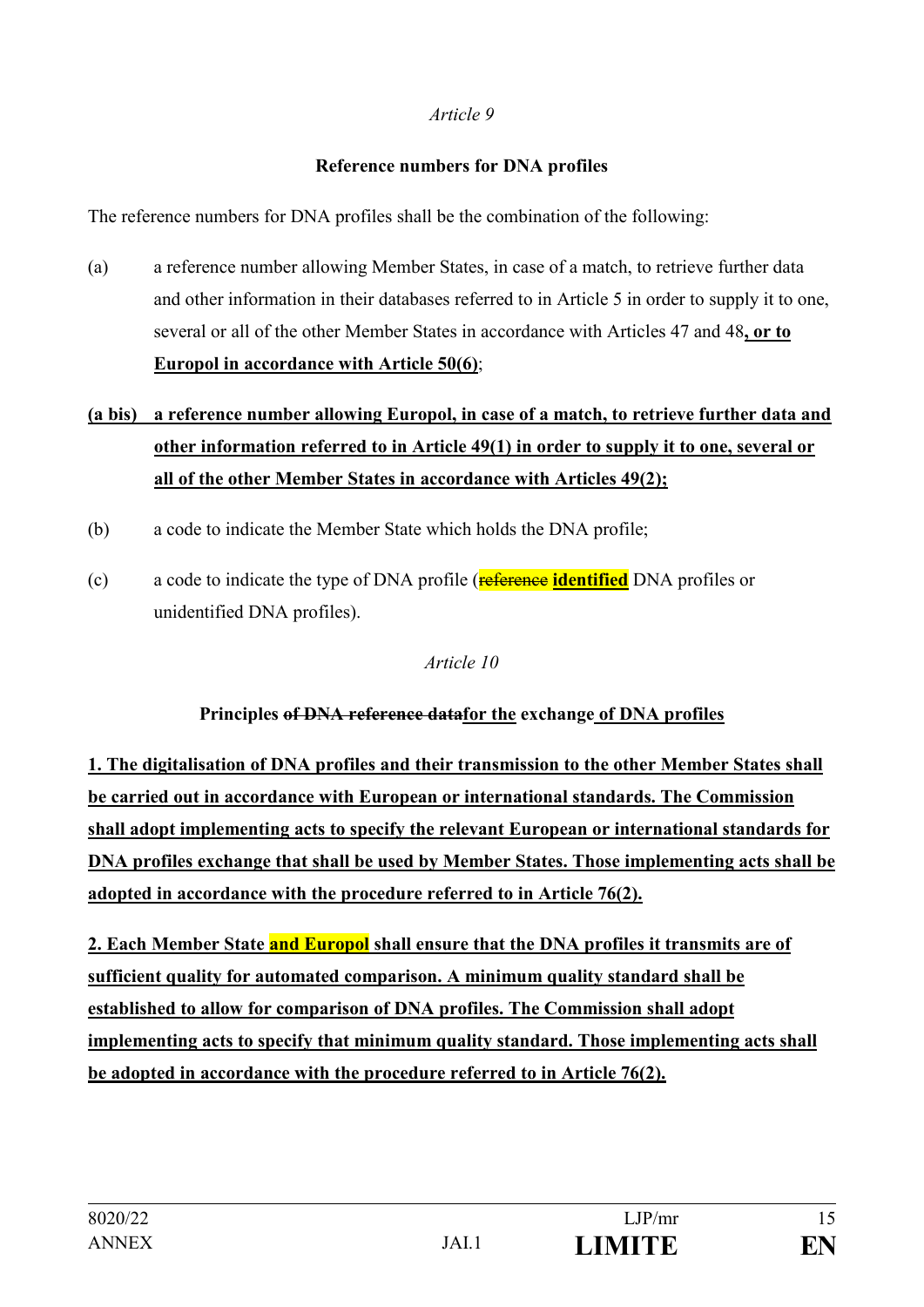# **3. Member States and Europol shall take appropriate measures to ensure the confidentiality and integrity of DNA profiles being sent to other Member States, including their encryption.**

1. Appropriate measures shall be taken to ensure confidentiality and integrity for DNA reference data being sent to other Member States, including their encryption.

2. Member States shall take the necessary measures to guarantee the integrity of the DNA profiles made available or sent for comparison to the other Member States and to ensure that those measures comply with the relevant European or international standards for DNA data exchange.

3. The Commission shall adopt implementing acts to specify the relevant European or international standards that are to shall be used by Member States for DNA reference data exchange. Those implementing acts shall be adopted in accordance with the procedure referred to in Article 76(2).

### *Article 11*

### **Rules for requests and answers regarding DNA profiles**

- 1. A request for an automated search **or comparison** shall include only the following information:
- (a) the code of the requesting Member State;
- (b) the date, time and indication number of the request;
- (c) DNA profiles and their reference numbers referred to in Article 9;
- (d) the types of DNA profiles transmitted (unidentified DNA profiles or **reference identified** DNA profiles).

### 2. The answer to the request referred to in paragraph 1 shall contain only the following information:

- (a) an indication as to whether there were one or more matches or no matches ;
- (b) the date, time and indication number of the request;
- (c) the date, time and indication number of the answer;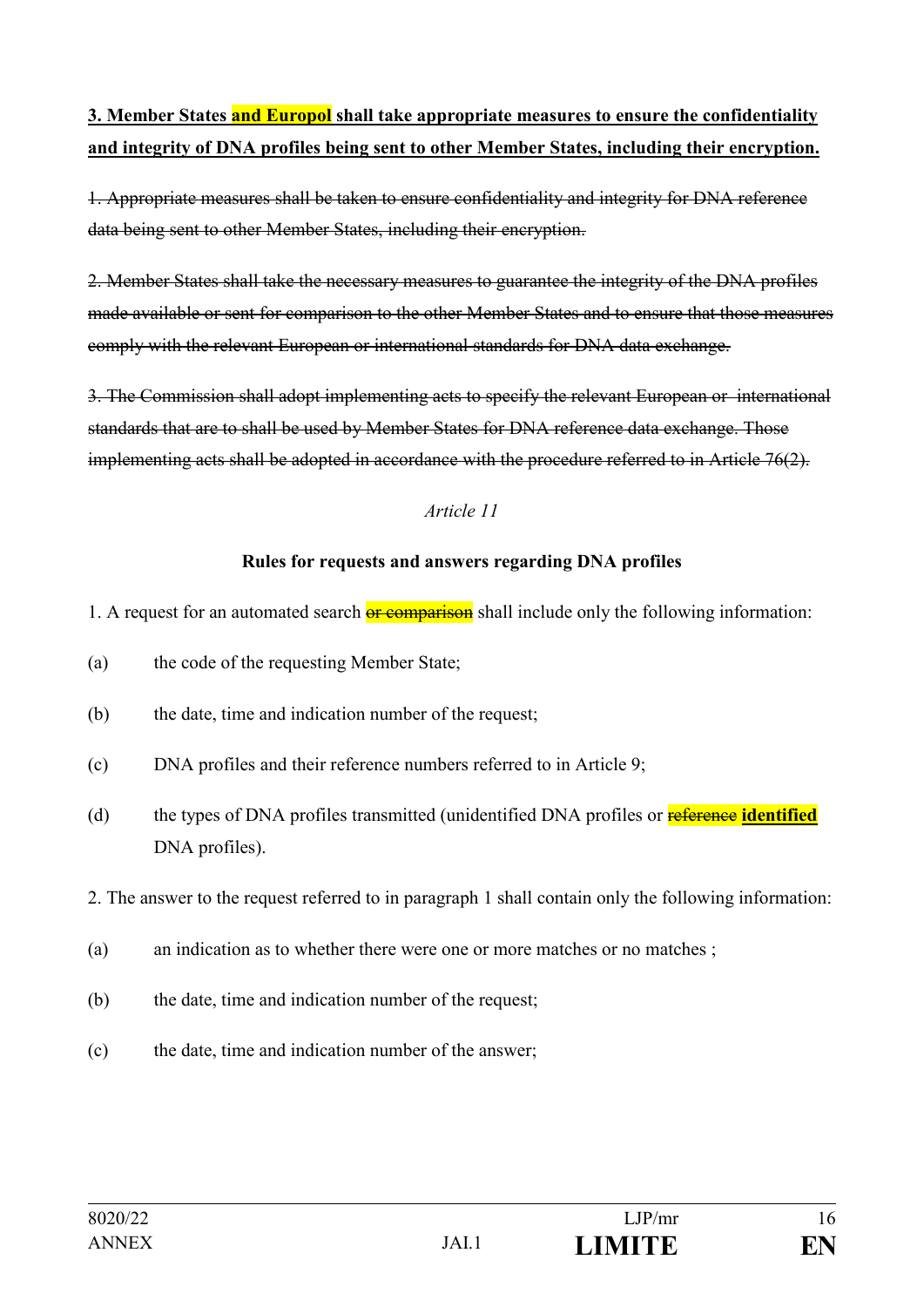- (d) the codes of the requesting and requested Member States;
- (e) the reference numbers of the DNA profiles from the requesting and requested Member States;
- (f) the type of DNA profiles transmitted (unidentified DNA profiles or reference **identified** DNA profiles);
- (g) the matching DNA profiles.

3. Automated notification of a match shall only be provided if the automated search or comparison has resulted in a match of a minimum number of loci. The Commission shall adopt implementing acts to specify this minimum number of loci, in accordance with the procedure referred to in Article 76(2).

4. Where a search **or comparison** with unidentified DNA profiles results in a match, each requested Member State with matching data may insert a marking**, including the reference number from the DNA profile of the Member State of which data resulted in the match,** in its national database indicating that there has been a match for that DNA profile following another Member State's search **or comparison**.

5. Member States shall ensure that requests are consistent with **notifications** declarations sent pursuant to Article 8. Those **notifications** declarations shall be reproduced in the practical handbook referred to in Article 78.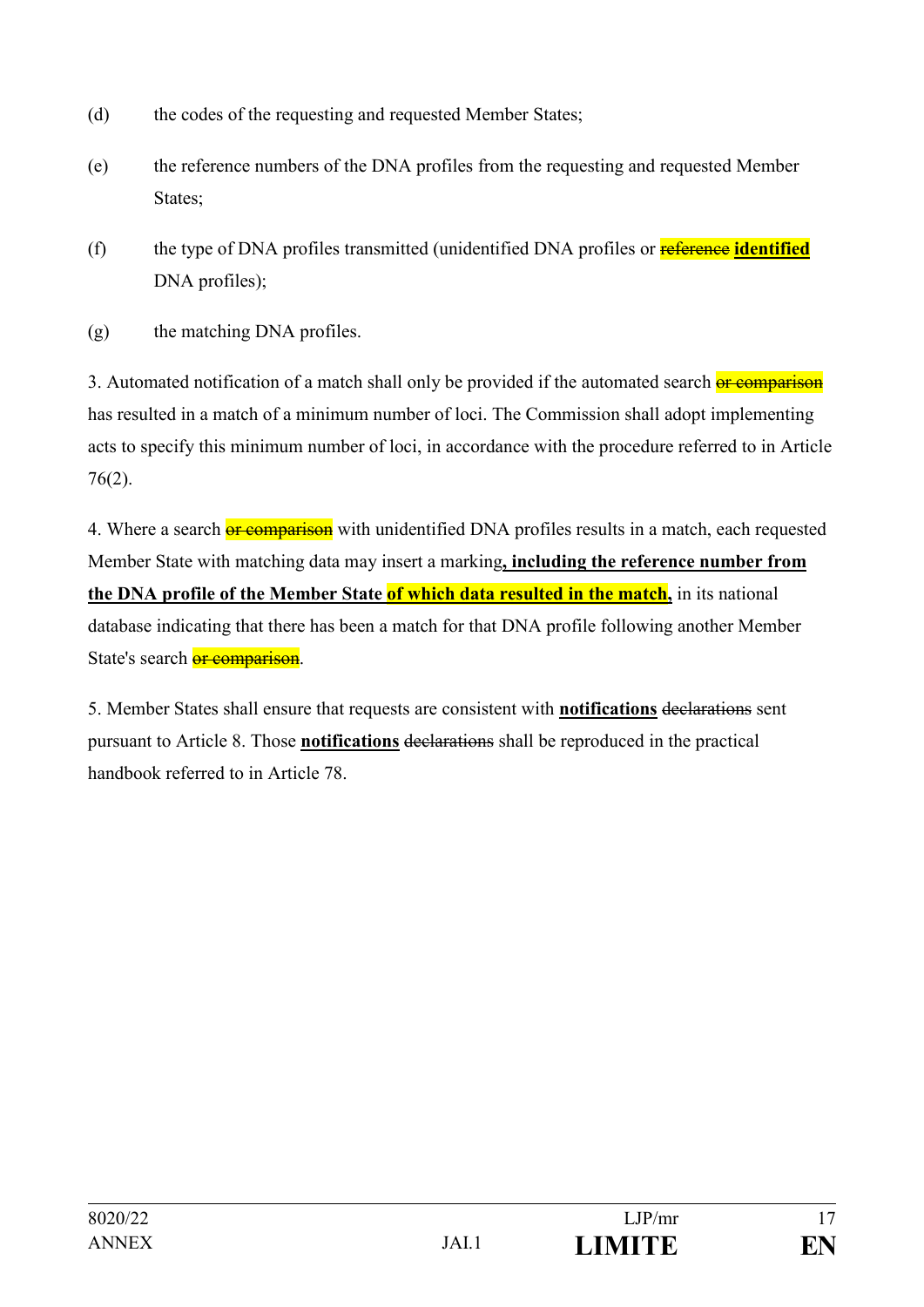### SECTION 2

### **Dactyloscopic data**

### *Article 12*

### **Dactyloscopic reference data**

1. Member States shall ensure the availability of dactyloscopic reference data from the file for the**ir** national automated fingerprint identification systems **database(s)** established for the prevention, detection and investigation of criminal offences.

2. Dactyloscopic reference data shall not contain any **additional** data from which an individual can be directly identified.

3. Dactyloscopic reference data which is not attributed to any individual (unidentified dactyloscopic data) shall be recognisable as such.

### *Article 13*

### **Automated searching of dactyloscopic data**

1. For the prevention, detection*,* and investigation **and prosecution** of criminal offences, Member States shall allow national contact points of other Member States and Europol access to the dactyloscopic reference data in the**ir national databases** automated fingerprint identification systems which they have established for that purpose, to conduct automated searches by comparing dactyloscopic reference data.

Searches may be conducted only in individual cases and **in respect of the same guarantees and safeguards that are required for similar searches at national level**in compliance with the national law of the requesting Member State.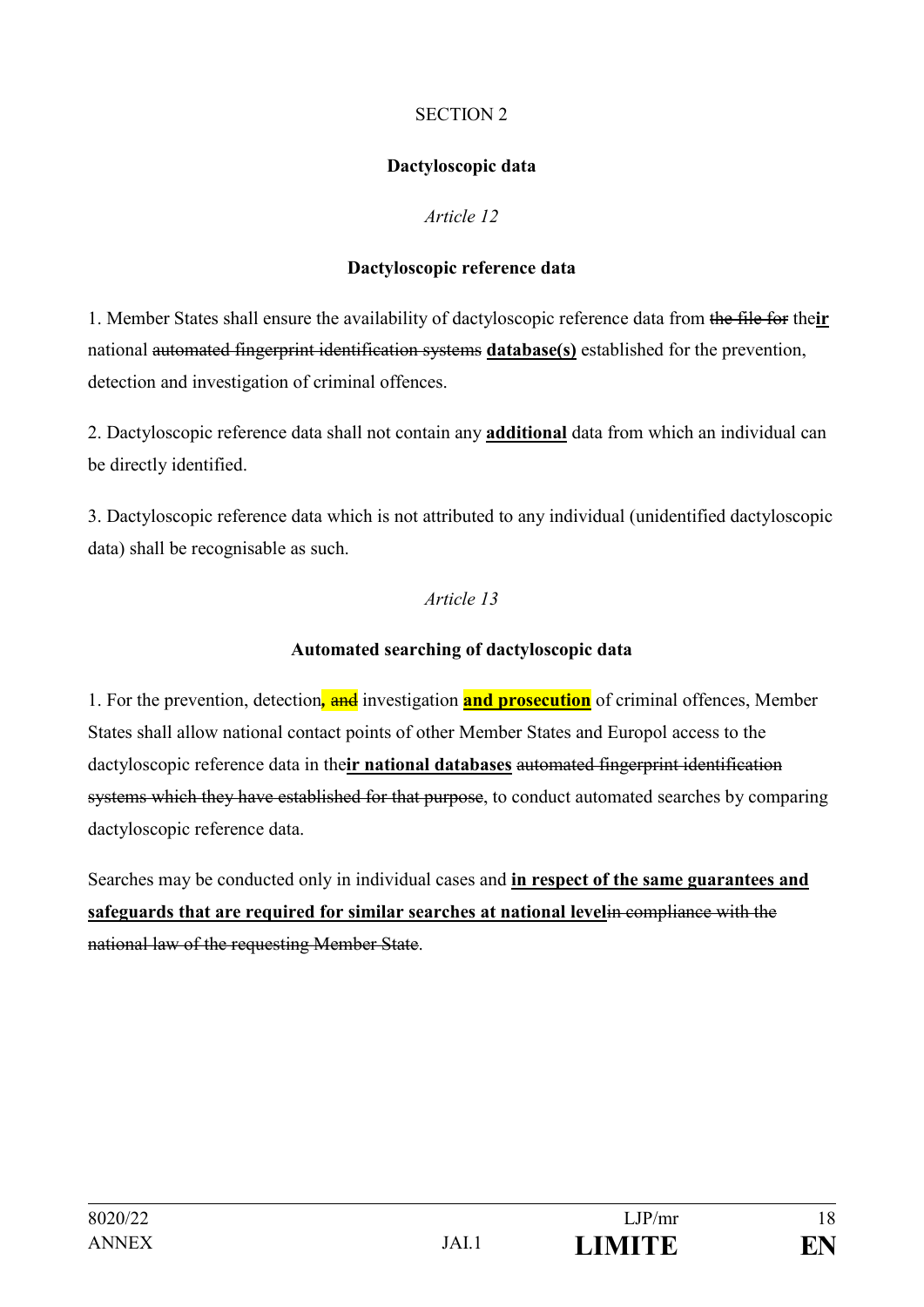2. The national contact point of the requesting Member State shall **may decide to manually** confirm a match **of between two** dactyloscopic data. If so decided, it **shall inform the requested Member State and shall confirm this match** with dactyloscopic reference data **received from**held by the requested Member State **following the automated supply of the dactyloscopic reference data** required for confirming a match.

# *Article 13a*

# **Notifications of dactyloscopic databases**

**Each Member State shall inform, in accordance with Article 73, other Member States, the Commission, Europol and eu-LISA of the content of national dactyloscopic databases, to which Articles 12 and 13 apply, and the conditions for automated searches.**

# *Article 14*

# **Reference numbers for dactyloscopic data**

The reference numbers for dactyloscopic data shall be the combination of the following:

- (a) a reference number allowing Member States, in the case of a match, to retrieve further data and other information in their databases referred to in Article 12 in order to supply it to one, several or all of the other Member States in accordance with Articles 47 and 48**, or to Europol in accordance with Article 50(6)**;
- **(a bis) a reference number allowing Europol, in case of a match, to retrieve further data and other information referred to in Article 49(1) in order to supply it to one, several or all of the other Member States in accordance with Articles 49(2);**
- (b) a code to indicate the Member State which holds the dactyloscopic data.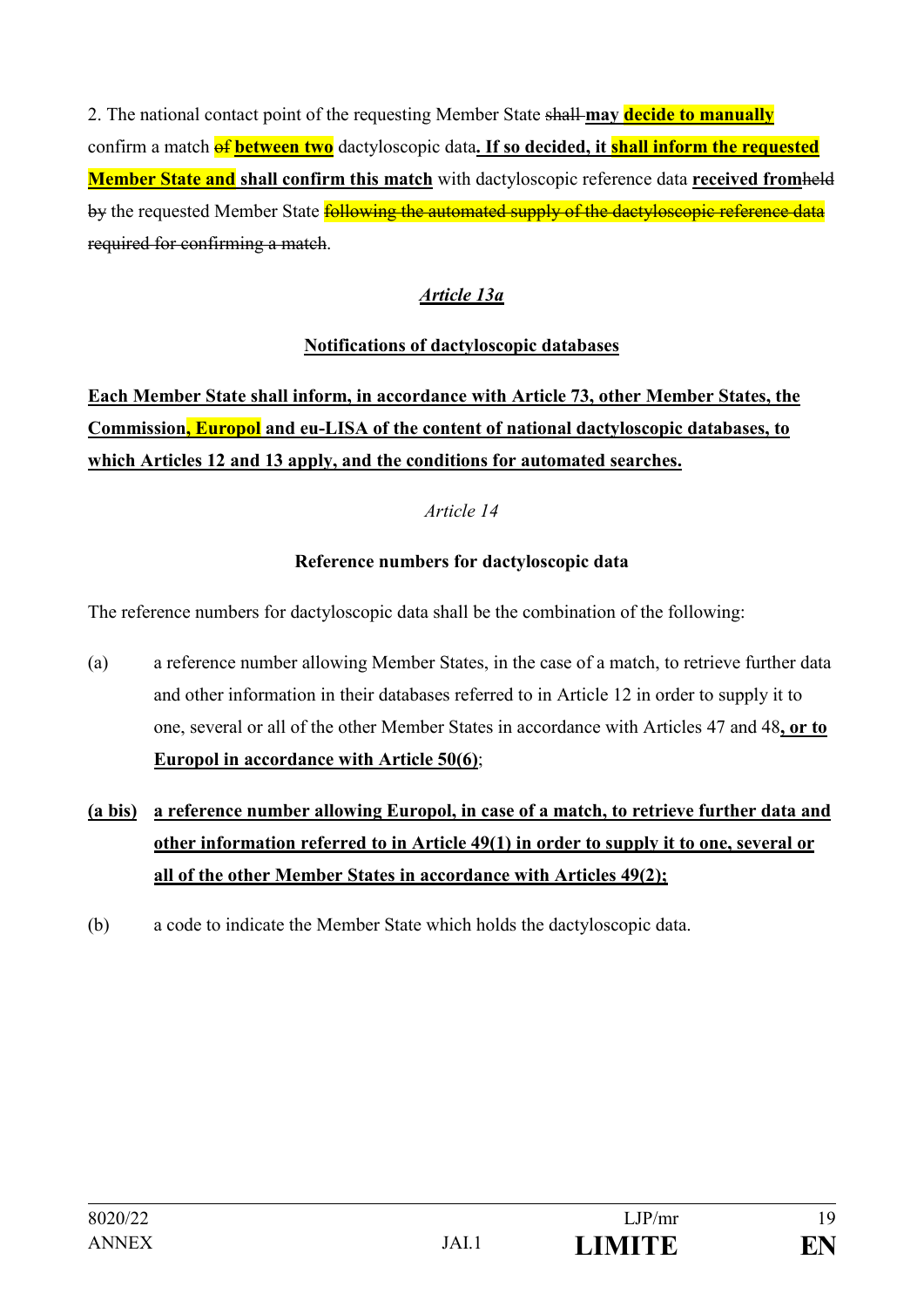#### **Principles for the exchange of dactyloscopic data**

1. The digitalisation of dactyloscopic data and their transmission to the other Member States shall be carried out in accordance with **European or international standards**a uniform data format. The Commission shall adopt implementing acts to specify the uniform data format **the relevant European or international standards for dactyloscopic data exchange that shall be used by Member States. Those implementing acts shall be adopted** in accordance with the procedure referred to in Article 76(2) .

2. Each Member State **and Europol** shall ensure that the dactyloscopic data it transmits are of sufficient quality for a**utomated** comparison by the automated fingerprint identification systems. **A minimum quality standard shall be established to allow for comparison of dactyloscopic data. The Commission shall adopt implementing acts to specify that minimum quality standard. Those implementing acts shall be adopted in accordance with the procedure referred to in Article 76(2).**

3. Member States **and Europol** shall take appropriate measures to ensure the confidentiality and integrity of dactyloscopic data being sent to other Member States, including their encryption.

4. The Commission shall adopt implementing acts to specify the relevant existing standards for dactyloscopic data exchange that are to be used by Member States. Those implementing acts shall be adopted in accordance with the procedure referred to in Article 76(2).

### *Article 16*

### **Search capacities for dactyloscopic data**

1. Each Member State **and Europol** shall ensure that **its their** search requests do not exceed the search capacities specified by the requested Member State **or Europol to ensure national system readiness and avoid overloading of national systems**.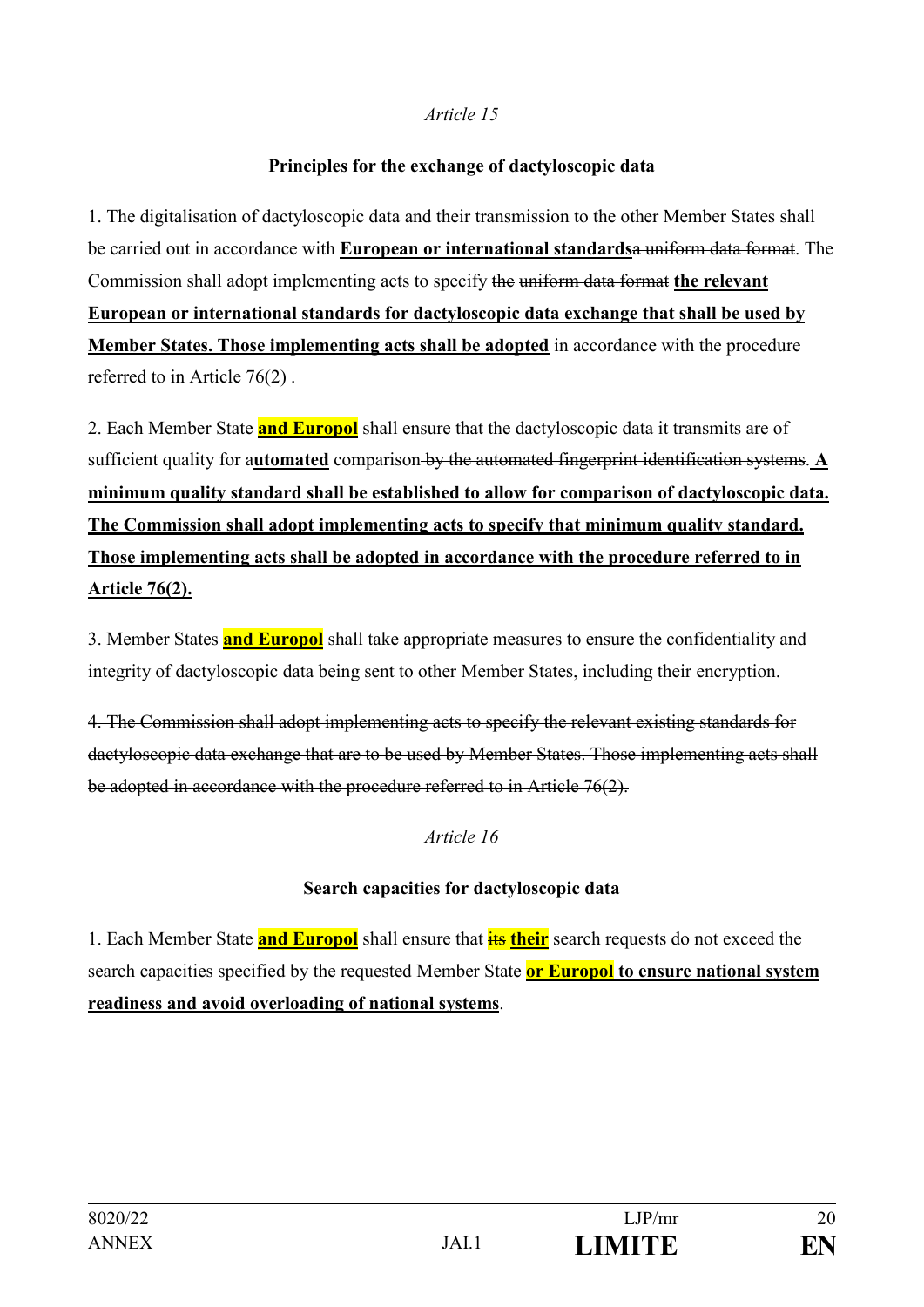Member States **and Europol** shall inform **other Member States,** the Commission**, Europol** and eu-LISA in accordance with Article 79(8) and (10) about their maximum search capacities per day for dactyloscopic data of identified persons and for dactyloscopic data of persons not yet identified. **Those search capacities can be raised by Member States or Europol at any time including in case of urgency.**

2. The Commission shall adopt implementing acts to specify the maximum numbers of candidates accepted for comparison per transmission **as well as the distribution of unused search capacities between Member States** in accordance with the procedure referred to in Article 76(2).

### *Article 17*

### **Rules for requests and answers regarding dactyloscopic data**

- 1. A request for an automated search shall include only the following information:
- (a) the code of the requesting Member State;
- (b) the date, time and indication number of the request;
- (c) the dactyloscopic data and their reference numbers referred to in Article 14.
- 2. The answer to the request referred to in paragraph 1 shall contain only the following information:
- (a) an indication as to whether there were one or more matches or no matches;
- (b) the date, time and indication number of the request;
- (c) the date, time and indication number of the answer;
- (d) the codes of the requesting and requested Member States;
- (e) the reference numbers of the dactyloscopic data from the requesting and requested Member States;
- (f) the matching dactyloscopic data.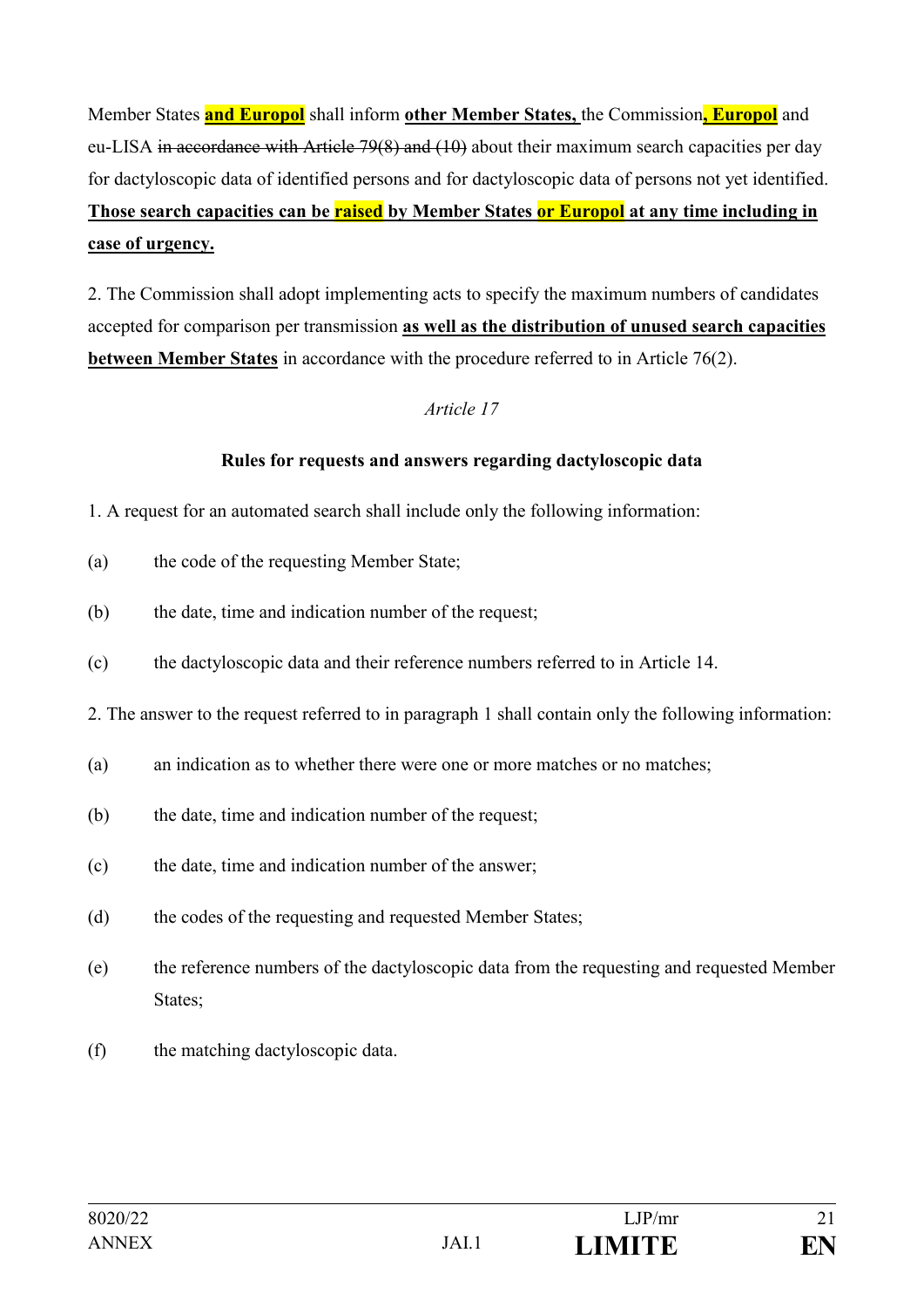# **3. Member States shall ensure that requests are consistent with notifications sent pursuant to Article 13a. Those notifications shall be reproduced in the practical handbook referred to in Article 78.**

# SECTION 3

### **Vehicle registration data**

### *Article 18*

### **Automated searching of vehicle registration data**

1. For the prevention, detection*,* and investigation **and prosecution** of criminal offences, Member States shall allow national contact points of other Member States and Europol access to the following national vehicle registration data, to conduct automated searches in individual cases:

(a) data relating to owners**, holders** or operators;

(b) data relating to vehicles.

2. Searches may be conducted only with a full chassis number or a full registration number.

3. Searches may be conducted only in **respect of the same guarantees and safeguards that are required for similar searches at national level** compliance with the national law of the requesting Member State.

# *Article 19*

# **Principles of automated searching of vehicle registration data**

1. For automated searching of vehicle registration data Member States shall use the European Vehicle and Driving Licence Information System (Eucaris).

2. The information exchanged via Eucaris shall be transmitted in encrypted form.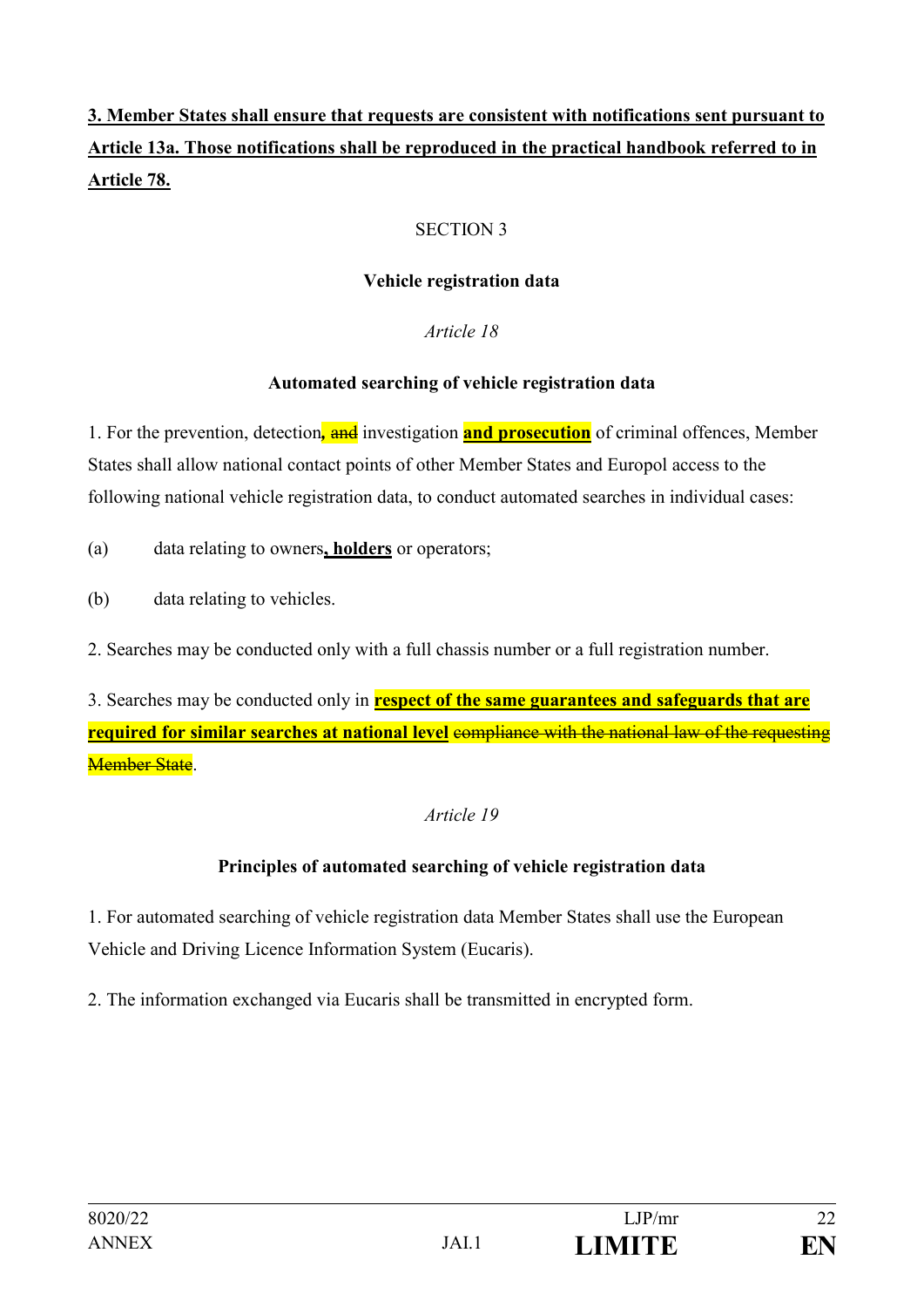3. The Commission shall adopt implementing acts to specify the data elements of the vehicle registration data which **to may** be exchanged. Those implementing acts shall be adopted in accordance with the procedure referred to in Article 76(2).

# *Article 20*

# **Keeping of logs**

1. Each Member State shall keep logs of queries that the staff of its authorities duly authorised to exchange vehicle registration data make as well as logs of queries requested by other Member States. Europol shall keep logs of queries that its duly authorised staff make.

Each Member State and Europol shall keep logs of all data processing operations concerning vehicle registration data. Those logs shall include the following:

- (a) the Member State or **Union agency Europol** launching the request for a query;
- (b) the date and time of the request;
- (c) the date and time of the answer;
- (d) the national databases to which a request for a query was sent;
- (e) the national databases that provided a positive answer.

2. The logs referred to in paragraph 1 may be used only for the collection of statistics and data protection monitoring, including checking the admissibility of a query and the lawfulness of data processing, and for ensuring data security and integrity.

Those logs shall be protected by appropriate measures against unauthorised access and erased **two** one year**s** after their creation. If, however, they are required for monitoring procedures that have already begun, they shall be erased once the monitoring procedures no longer require the logs.

3. For the purposes of data protection monitoring, including checking the admissibility of a query and the lawfulness of data processing, the data controllers shall have access to the logs for selfmonitoring as referred to in Article 56.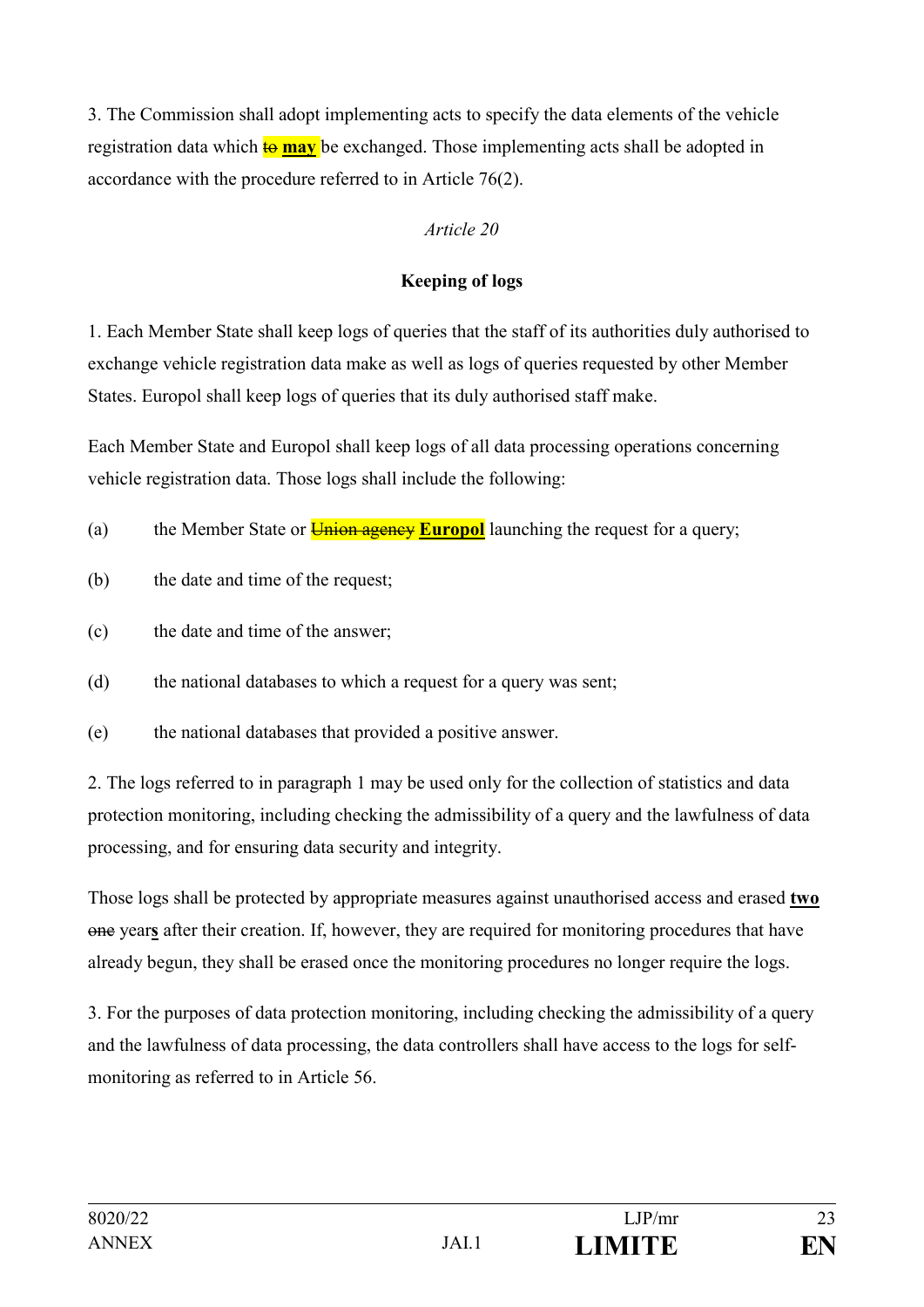# **SECTION 3a**

# **Driving licence data**

# *Article 20a*

# **Automated searching of driving licence data**

**1. For the prevention, detection, investigation and prosecution of criminal offences, Member States shall allow national contact points of other Member States and Europol access to driving licence data, including facial images of driving licence owner if available, to conduct automated searches in individual cases.**

**2. Searches may be conducted with the driving licence number or data relating to the driving licence owner (first name(s), family name(s), place and date of birth).**

**3. Searches may be conducted only in respect of the same guarantees and safeguards that are required for similar searches at national level, and after a prior search has been conducted in the national driving licence database.**

# *Article 20b*

# **Principles of automated searching of driving licence data**

**1. For automated searching of driving licence data, Member States shall use the European Vehicle and Driving Licence Information System (Eucaris).**

**2. The information exchanged via Eucaris shall be transmitted in encrypted form.**

**3. The Commission shall adopt implementing acts to specify the data elements of the driving licence data which may be exchanged. Those implementing acts shall be adopted in accordance with the procedure referred to in Article 76(2).**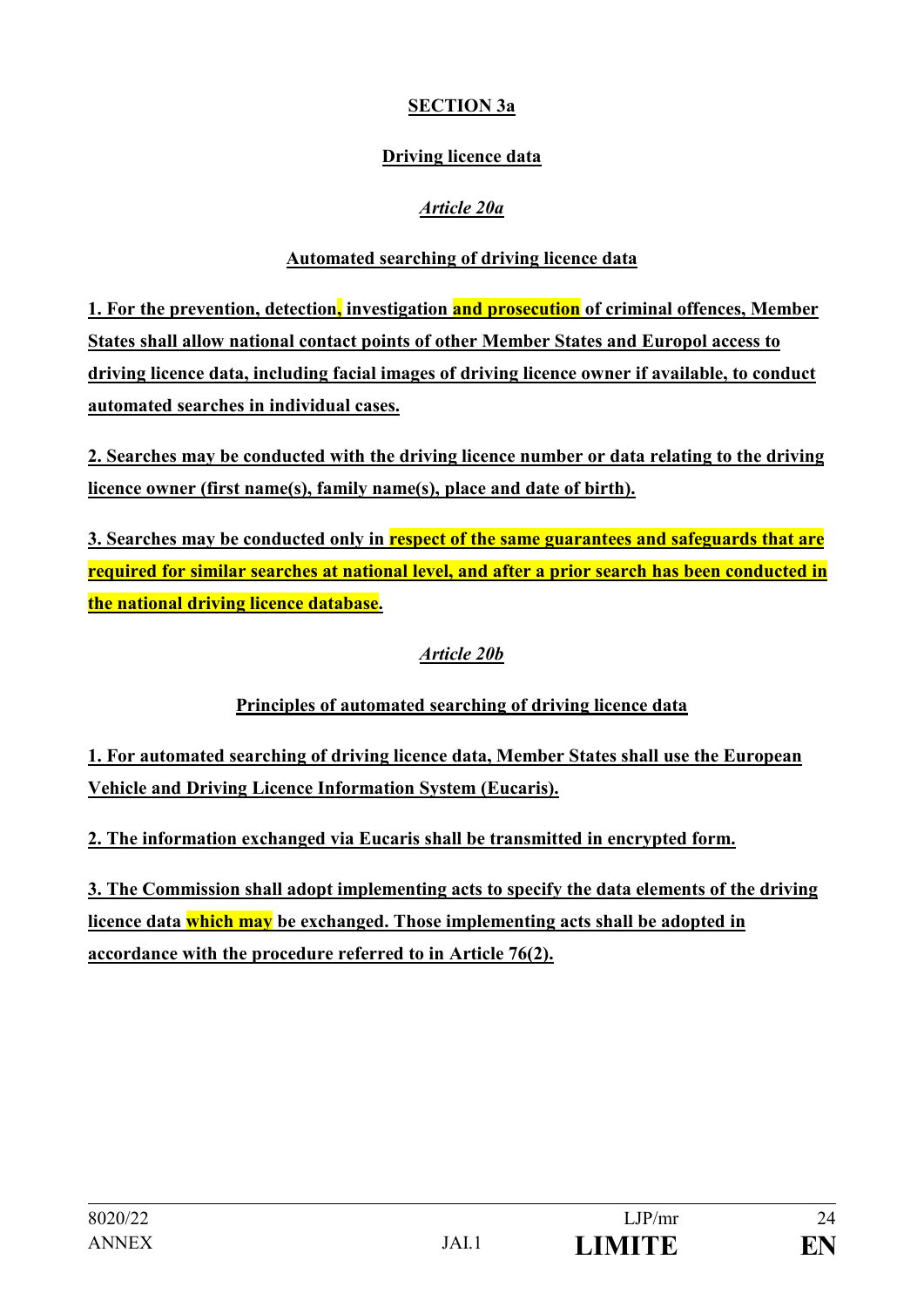# *Article 20c*

# **Keeping of logs**

**1. Each Member State shall keep logs of queries that the staff of its authorities duly authorised to exchange driving licence data make as well as logs of queries requested by other Member States. Europol shall keep logs of queries that its duly authorised staff make.**

**Each Member State and Europol shall keep logs of all data processing operations concerning driving licence data. Those logs shall include the following:** 

**(a) the Member State or Europol launching the request for a query;** 

**(b) the date and time of the request;**

**(c) the date and time of the answer;**

**(d) the national databases to which a request for a query was sent;** 

**(e) the national databases that provided a positive answer.**

**2. The logs referred to in paragraph 1 may be used only for the collection of statistics and data protection monitoring, including checking the admissibility of a query and the lawfulness of data processing, and for ensuring data security and integrity.** 

**Those logs shall be protected by appropriate measures against unauthorised access and erased two years after their creation. If, however, they are required for monitoring procedures that have already begun, they shall be erased once the monitoring procedures no longer require the logs.**

**3. For the purposes of data protection monitoring, including checking the admissibility of a query and the lawfulness of data processing, the data controllers shall have access to the logs for self-monitoring as referred to in Article 56.**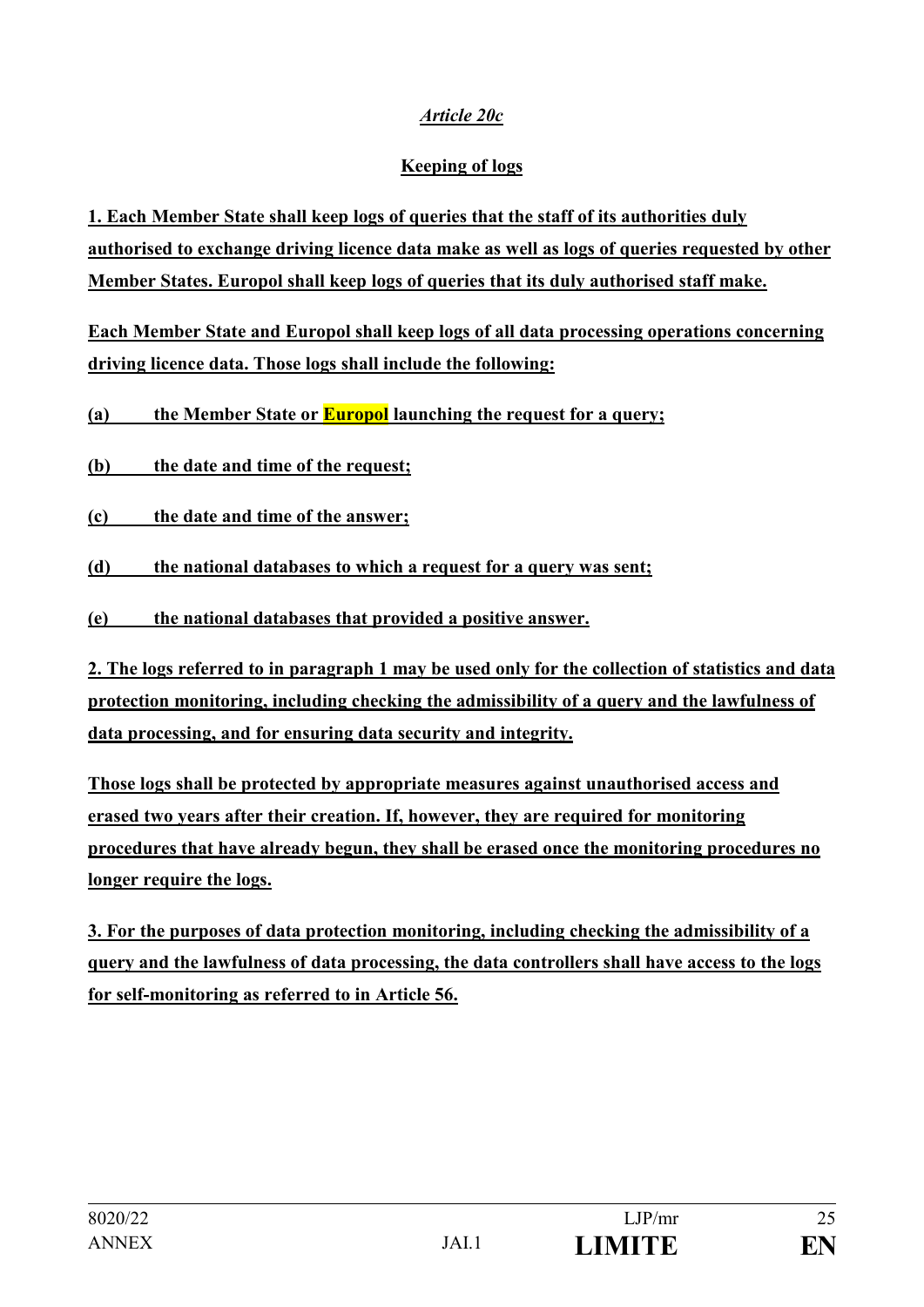### SECTION 4

# **Facial images**

# *Article 21*

# **Facial images reference data**

1. Member States shall ensure the availability of facial images **reference data** from their national database**(**s**)** established for the prevention, detection and investigation of criminal offences. Those data shall only include facial images and the reference number referred to in Article 23, and shall indicate whether the facial images are attributed to an individual or not.

**2. Facial images reference data**Member States shall not **contain**make available in this context any **additional** data from which an individual can be directly identified.

**3**2. Facial images **reference data** which are not attributed to any individual (unidentified facial images) **shall**must be recognisable as such.

# *Article 22*

# **Automated searching of facial images**

1. For the prevention, detection*,* and investigation **and prosecution** of criminal offences, Member States shall allow national contact points of other Member States and Europol access to **the** facial images **reference data** stored in their national databases, to conduct automated searches **by comparing facial images reference data**.

Searches may be conducted only in individual cases and **in respect of the same guarantees and safeguards that are required for similar searches at national level**in compliance with the national law of the requesting Member State.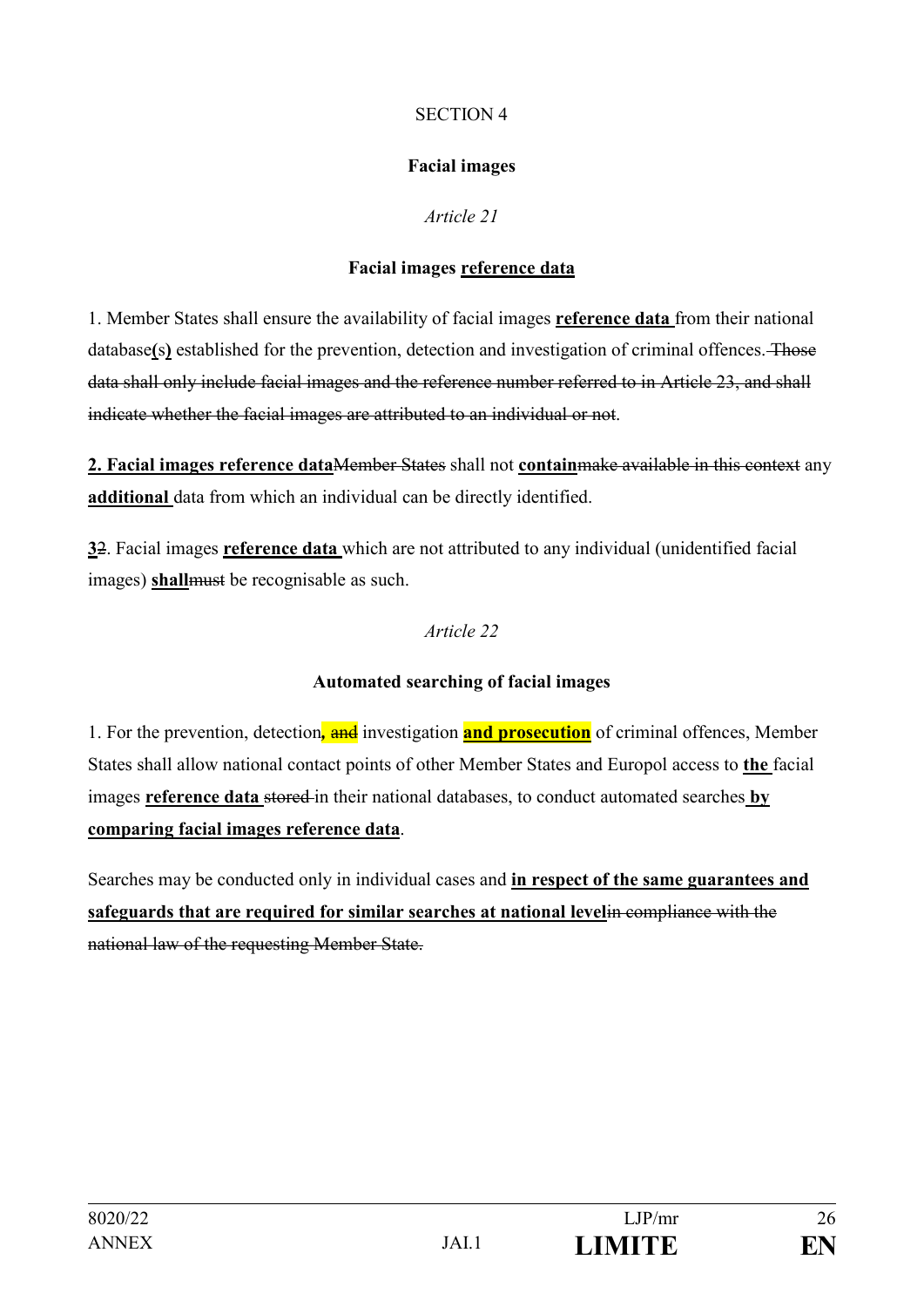2. **The national contact point of the requesting Member State may decide to manually confirm a match between two facial images. If so decided, it shall inform the requested Member State and shall confirm this match with facial images reference data received from the requested Member State.**The requesting Member State shall receive a list composed of matches concerning likely candidates. That Member State shall review the list to determine the existence of a confirmed match.

3. A minimum quality standard shall be established to allow for search and comparison of facial images. The Commission shall adopt implementing acts to specify that minimum quality standard. Those implementing acts shall be adopted in accordance with the procedure referred to in Article  $76(2)$ .

# *Article 22a*

# **Notifications of facial images databases**

**Each Member State shall inform, in accordance with Article 73, other Member States, the Commission, Europol and eu-LISA of the content of national facial images databases, to which Articles 21 and 22 apply, and the conditions for automated searches.** 

# *Article 23*

# **Reference numbers for facial images**

The reference numbers for facial images shall be the combination of the following:

- (a) a reference number allowing Member States, in case of a match, to retrieve further data and other information in their databases referred to in Article 21 in order to supply it to one, several or all of the other Member States in accordance with Articles 47 and 48;**, or to Europol in accordance with Article 50(6);**
- **(a bis) a reference number allowing Europol, in case of a match, to retrieve further data and other information referred to in Article 49(1) in order to supply it to one, several or all of the other Member States in accordance with Articles 49(2)**
- (b) a code to indicate the Member State which holds the facial images.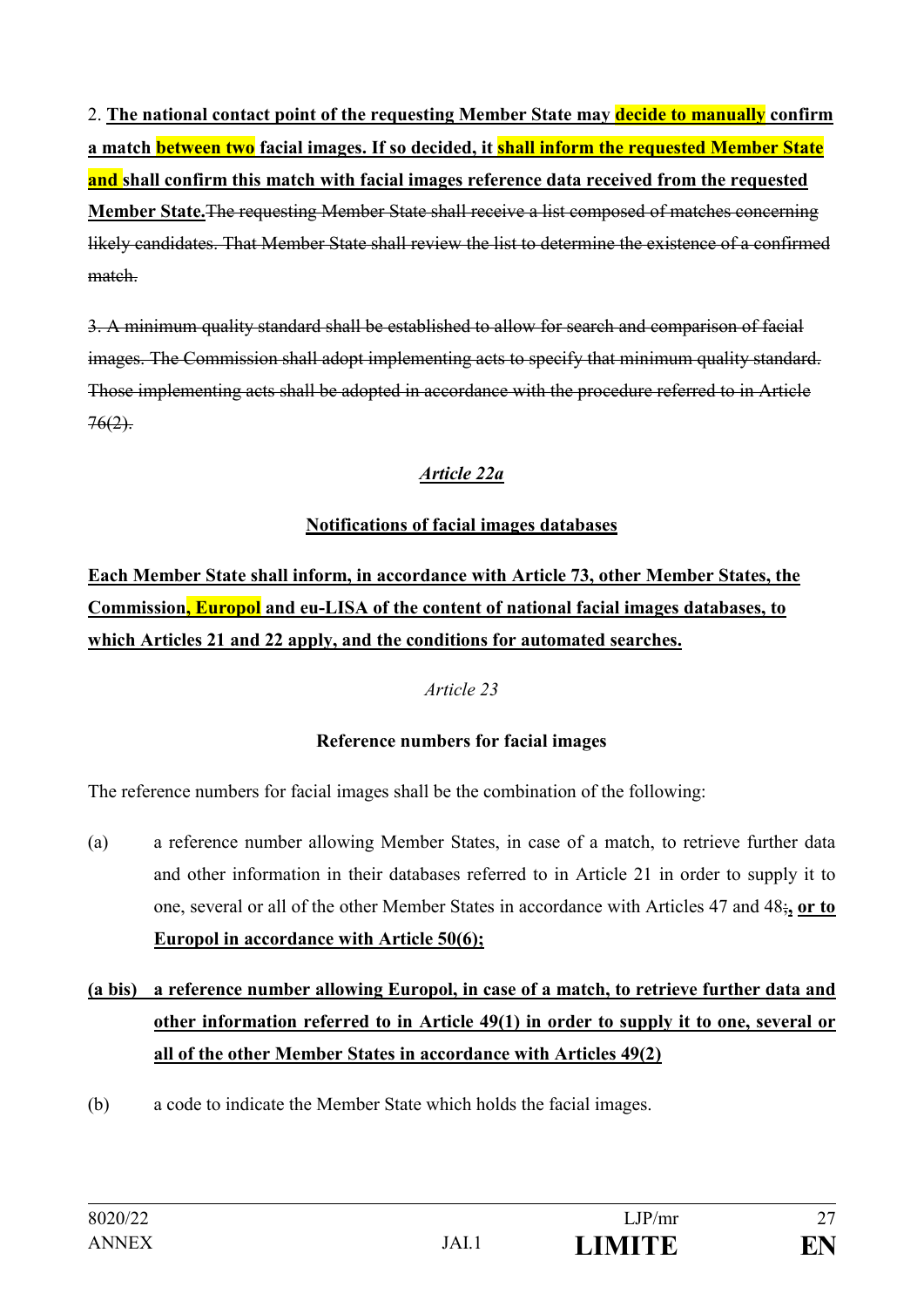# *Article 23a*

# **Principles for the exchange of facial images**

**1. The digitalisation of facial images and their transmission to the other Member States shall be carried out in accordance with European or international standards. The Commission shall adopt implementing acts to specify the relevant European or international standards for facial images exchange that shall be used by Member States. Those implementing acts shall be adopted in accordance with the procedure referred to in Article 76(2).**

**2. Each Member State and Europol shall ensure that the facial images it transmits are of sufficient quality for automated comparison. A minimum quality standard shall be established to allow for comparison of facial images. The Commission shall adopt implementing acts to specify that minimum quality standard. Those implementing acts shall be adopted in accordance with the procedure referred to in Article 76(2).**

**3. Member States and Europol shall take appropriate measures to ensure the confidentiality and integrity of facial images being sent to other Member States, including their encryption.**

# *Article 23b*

# **Search capacities for facial images**

**1. Each Member State and Europol shall ensure that their search requests do not exceed the search capacities specified by the requested Member State or Europol to ensure national system readiness and avoid overloading of national systems.** 

**Member States and Europol shall inform other Member States, the Commission, Europol and eu-LISA about their maximum search capacities per day for facial images exchanges. Those search capacities can be raised by Member States or Europol at any time including in case of urgency.**

**2. The Commission shall adopt implementing acts to specify the maximum numbers of candidates accepted for comparison per transmission as well as the distribution of unused search capacities between Member States in accordance with the procedure referred to in Article 76(2).**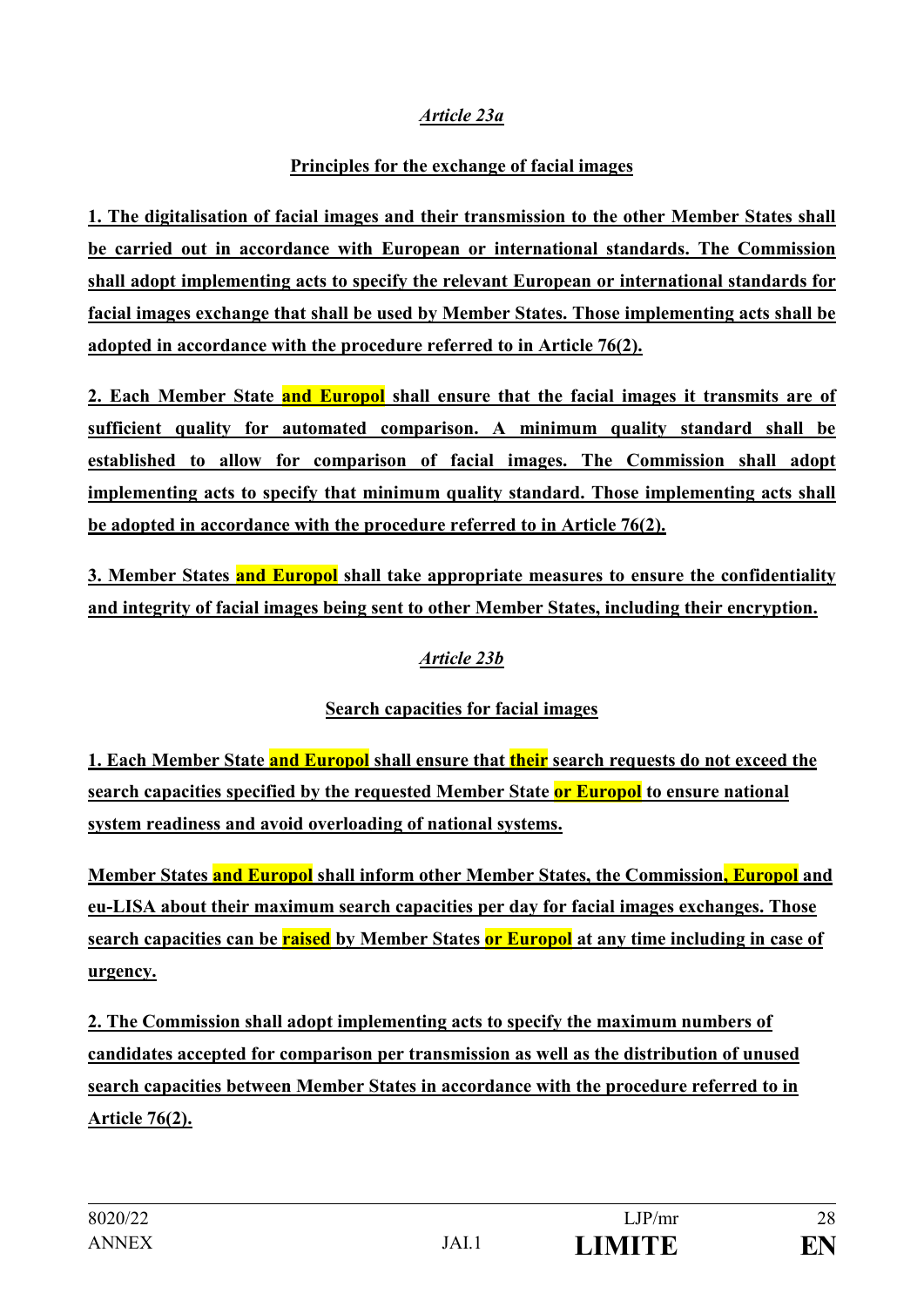# **Rules for requests and answers regarding facial images**

- 1. A request for an automated search shall include only the following information:
- (a) the code of the requesting Member State;
- (b) the date, time and indication number of the request;
- (c) the facial images and their reference numbers referred to in Article 23.
- 2. The answer to the request referred to in paragraph 1 shall contain only the following information:
- (a) an indication as to whether there were one or more matches or no matches;
- (b) the date, time and indication number of the request;
- (c) the date, time and indication number of the answer;
- (d) the codes of the requesting and requested Member States;
- (e) the reference numbers of the facial images from the requesting and requested Member States;
- (f) the matching facial images.

# **3. Member States shall ensure that requests are consistent with notifications sent pursuant to Article 22a. Those notifications shall be reproduced in the practical handbook referred to in Article 78.**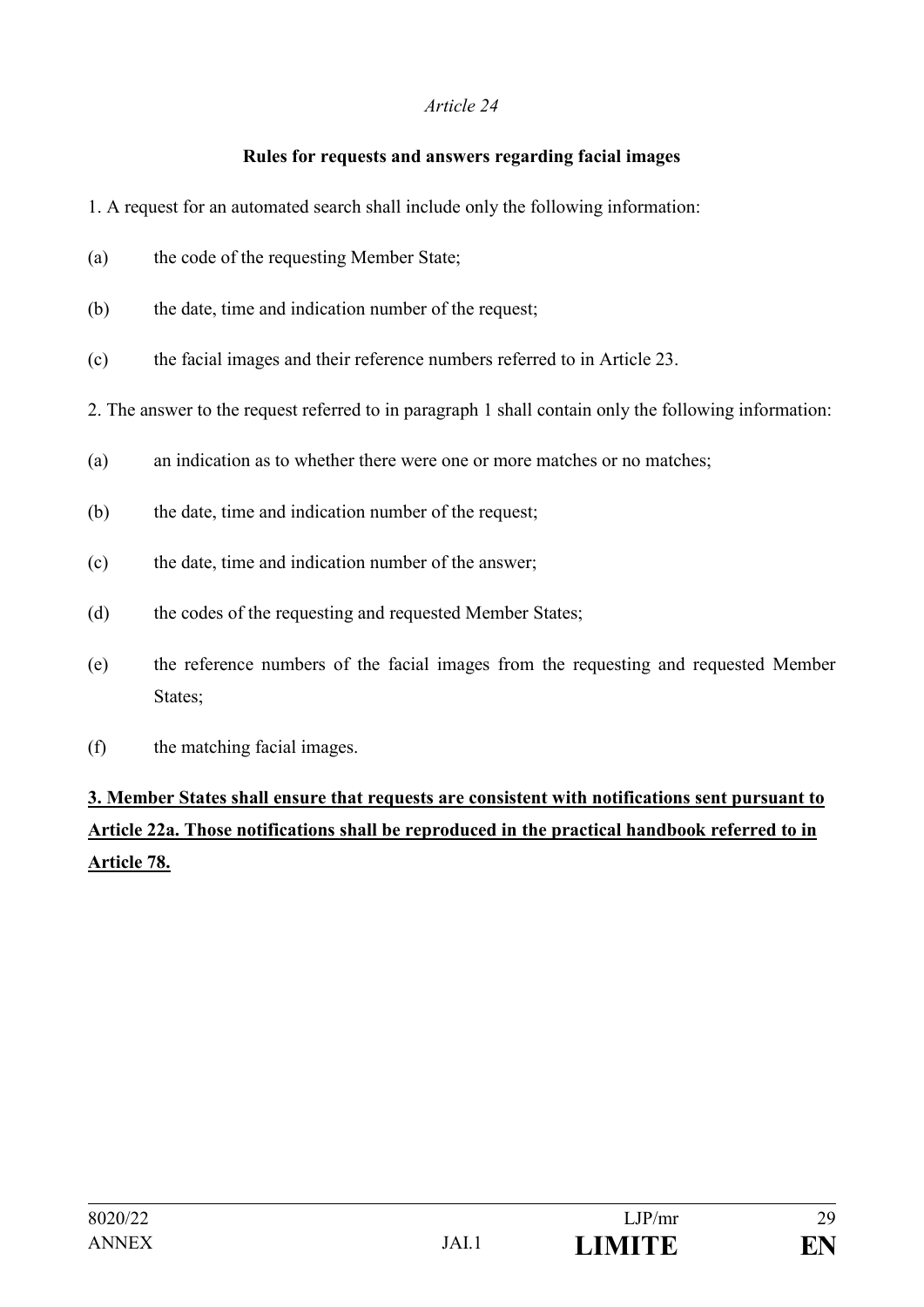### SECTION 5

# **Police records**

# *Article 25*

# **Police records**

1. Member States may decide to participate in the automated exchange of police records. Member States participating in the automated exchange of police records shall ensure the availability of biographical data of suspects and criminals **convicted persons** from their national police records indexes**, based on their national databases** established for the **prevention, detection and**  investigation of criminal offences. This set of data<del>, if available,</del> shall contain the following data, if **available**:

- (a) first name(s);
- (b) family name(s);
- (c) **previously used name(s) and** alias(es);
- (d) date of birth;
- (e) nationality or nationalities;
- (f) place and country of birth;
- (g) gender.
- 2. The data referred to in paragraph 1, points (a), (b), **and** (c), (e) and (f) shall be pseudonymised.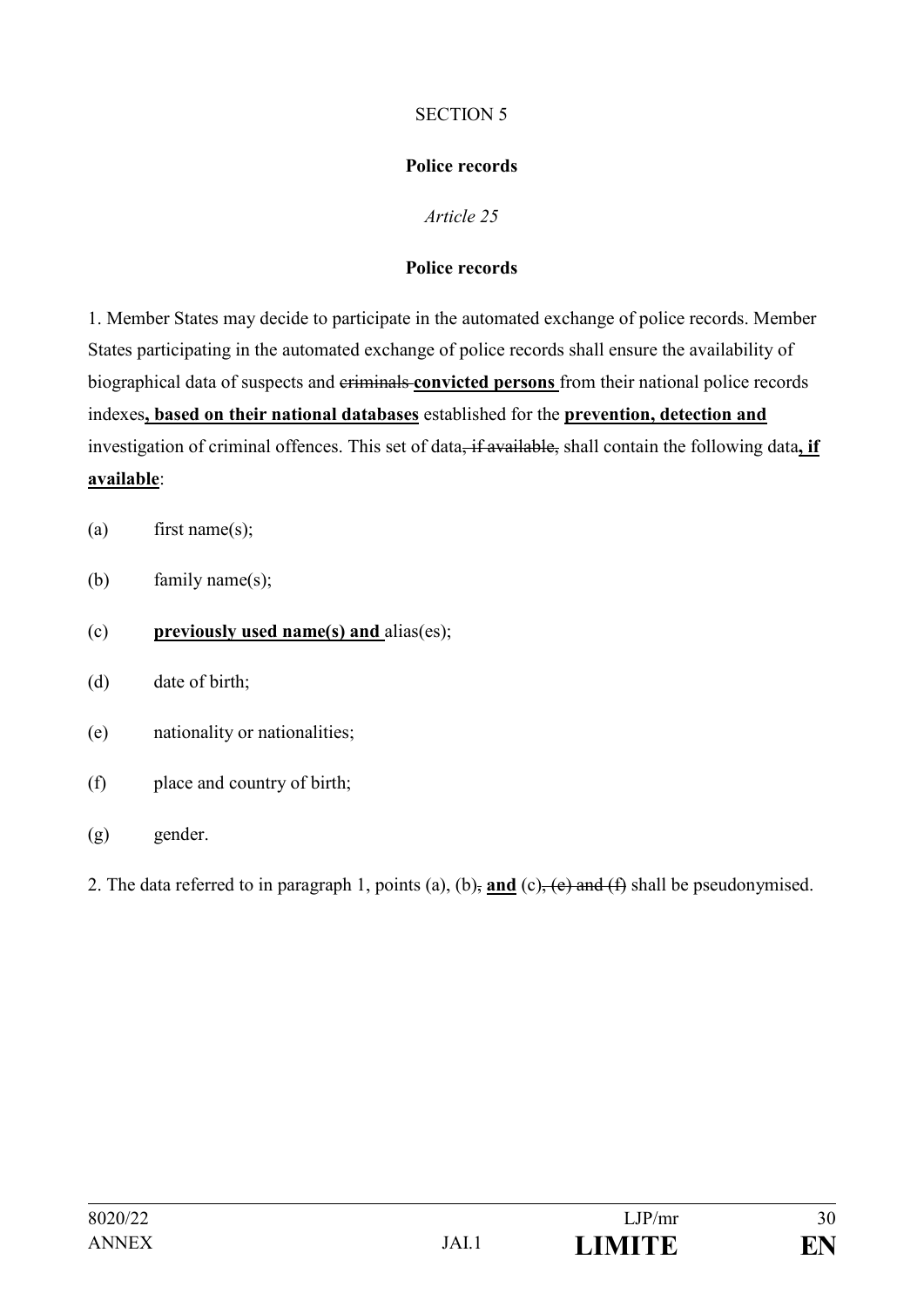### **Automated searching of police records**

1. For the **prevention, detection,** investigation **and prosecution** of criminal offences, Member States **participating in the automated exchange of police records** shall allow national contact points of other **participating** Member States and Europol access to data from their national police records indexes, to conduct automated searches.

Searches may be conducted only in individual cases and **in respect of the same guarantees and safeguards that are required for similar searches at national level**in compliance with the national law of the requesting Member State.

2. The requesting Member State shall receive the **in an automated manner the** list of matches with an indication of the quality of the matches.

The requesting Member State shall also be informed about the Member State whose database contains data that resulted in the match.

# *Article 26a*

# **Notifications about databases used for police records exchanges**

**Each Member State shall inform, in accordance with Article 73, other Member States, the Commission and Europol, of their national databases used for establishing their national police records indexes, to which Articles 25 and 26 apply, and the conditions for automated searches.**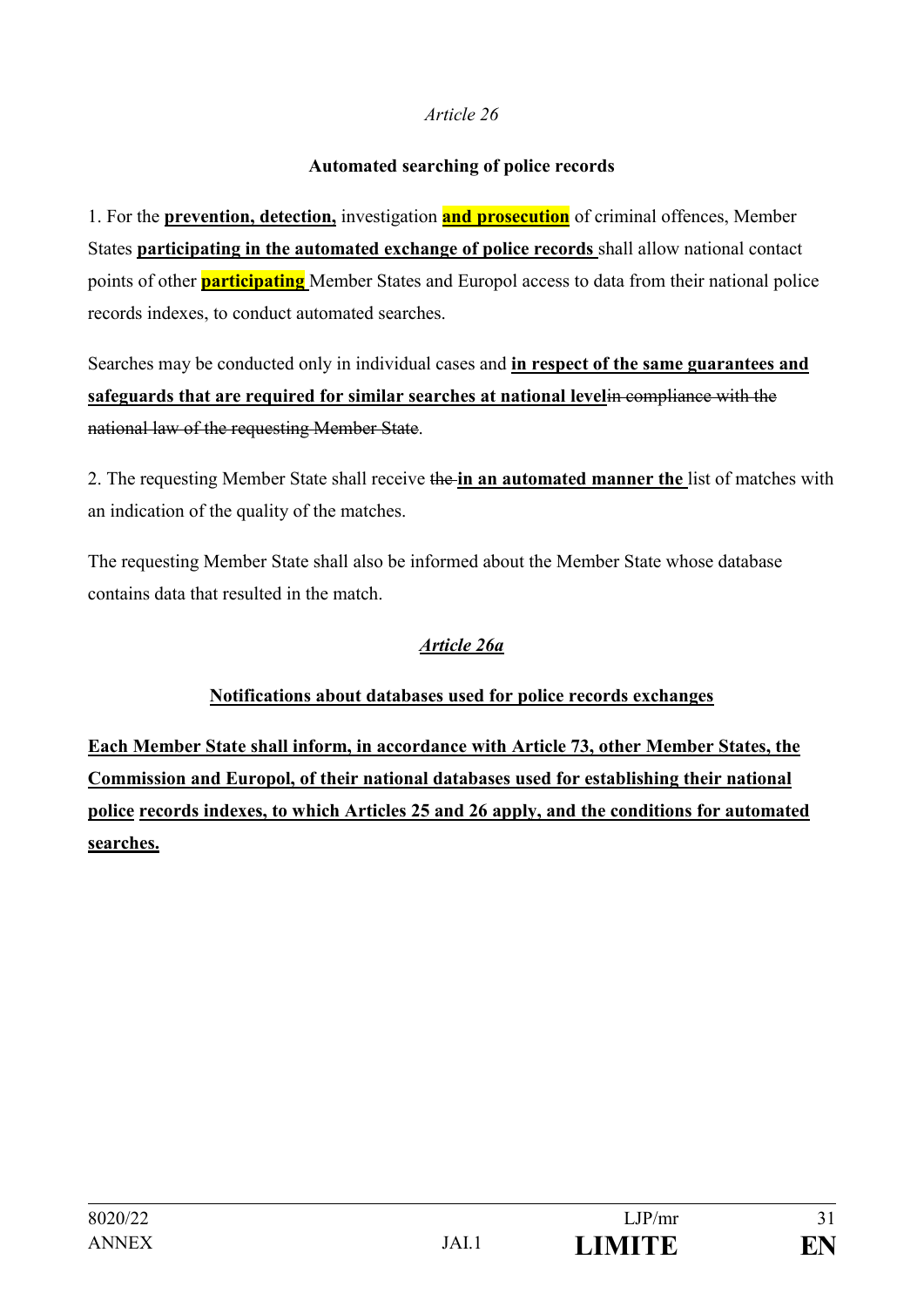#### **Reference numbers for police records**

The reference numbers for police records shall be the combination of the following:

- (a) a reference number allowing Member States, in the case of a match, to retrieve personal data and other information in their indexes referred to in Article 25 in order to supply it to one, several or all of the Member States in accordance with Articles 47 and 48;**, or to Europol in accordance with Article 50(6);**
- (b) a code to indicate the Member State which holds the police records.

#### *Article 28*

#### **Rules for requests and answers regarding police records**

- 1. A request for an automated search shall include only the following information:
- (a) the code of the requesting Member State;
- (b) the date, time and indication number of the request;
- (c) the **data referred to in Article 25 as far as available** police records and their reference numbers referred to in Article 27.
- 2. The answer to the request referred to in paragraph 1 shall contain only the following information:
- (a) an indication as to whether there were one or more matches or no matches;
- (b) the date, time and indication number of the request;
- (c) the date, time and indication number of the answer;
- (d) the codes of the requesting and requested Member States;
- (e) the reference numbers of the police records from the requested Member States.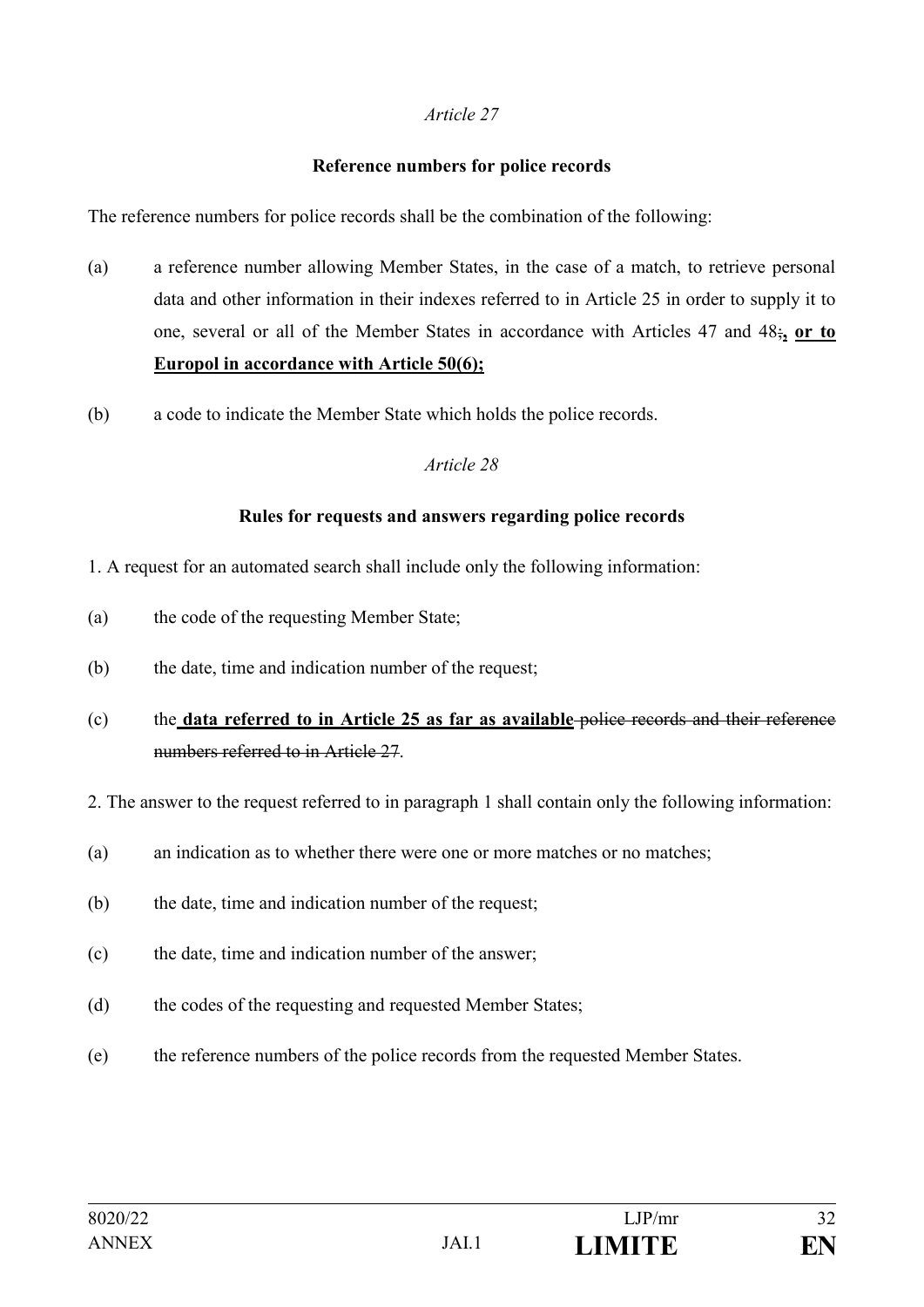**3. Member States shall ensure that requests are consistent with notifications sent pursuant to Article 26a. Those notifications shall be reproduced in the practical handbook referred to in Article 78.**

# *Article 28a*

# **Missing persons and unidentified human remains**

**1. Where a national authority has been so empowered by national legislative measures as referred to in paragraph 2, it may conduct automated searches via the Prüm framework solely for the purposes of:**

 **a. searching missing persons;**

**b. identifying unidentified human remains.**

**2. Member States wishing to avail themselves of the possibility provided for in paragraph 1 shall adopt national legislative measures designating the competent national authorities and laying down the procedures, conditions and criteria.**

### SECTION 6

### **Common provisions**

# *Article 29*

# **National contact points**

Each Member State shall designate a **one or more** national contact point.

The national contact points shall be responsible for supplying the data referred to in Articles 6,  $\frac{7}{2}$ 13, 18, **20a,** 22 and 26.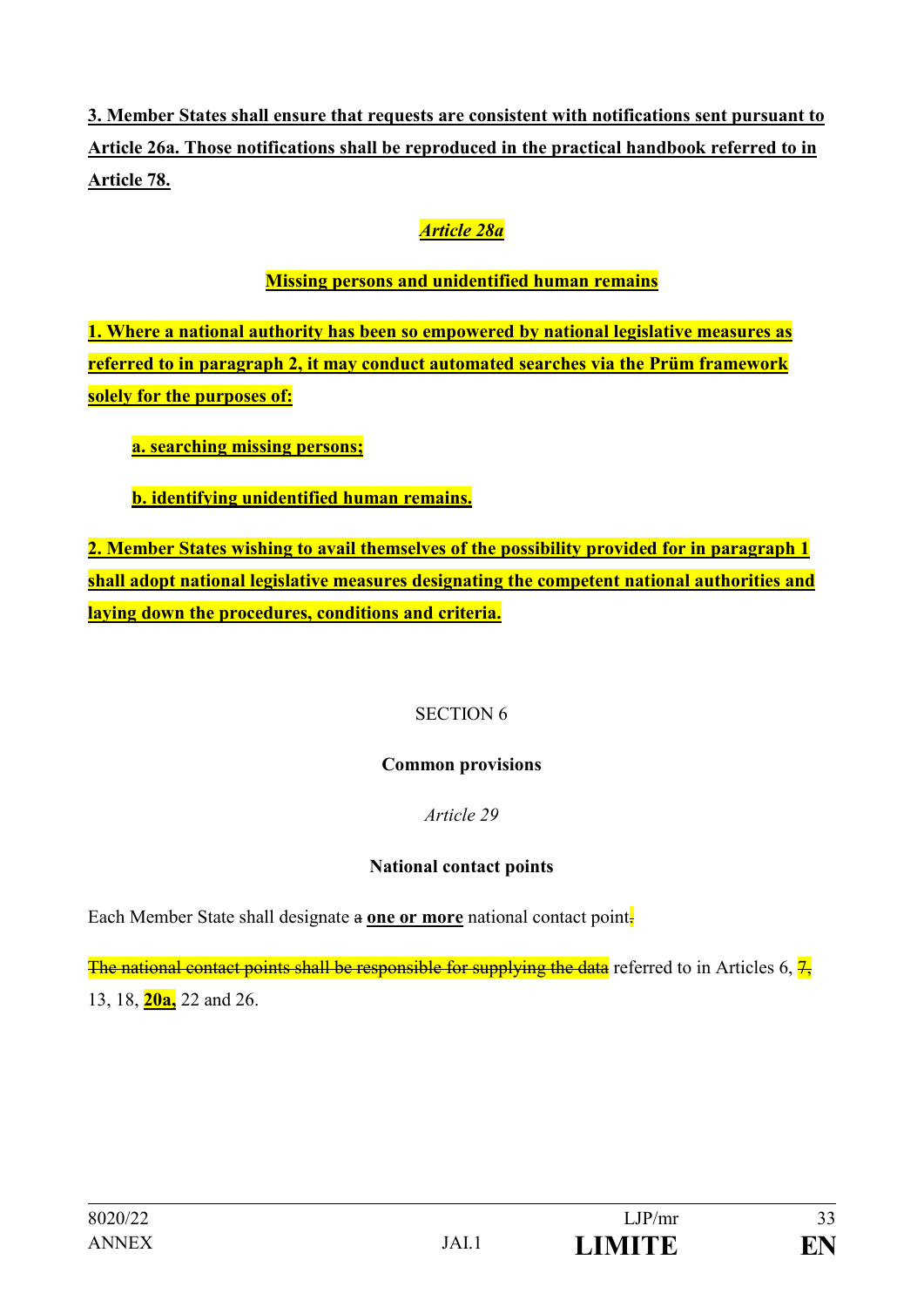#### **Implementing measures**

The Commission shall adopt implementing acts to specify the technical arrangements for the procedures set out in Articles  $6, \frac{7}{1}$ , 13, 18, 20a, 22 and 26. Those implementing acts shall be adopted in accordance with the procedure referred to in Article 76(2).

### *Article 31*

### **Technical specifications**

Member States and Europol shall observe common technical specifications in connection with all requests and answers related to searches **and comparisons** of DNA profiles, dactyloscopic data, vehicle registration data, **driving licence data,** facial images and police records. The Commission shall adopt implementing acts to specify these technical specifications in accordance with the procedure referred to in Article 76(2).

### *Article 32*

### **Availability of automated data exchange at national level**

1. Member States shall take all necessary measures to ensure that automated searching  $\frac{1}{x}$ comparison of DNA profiles, dactyloscopic data, vehicle registration data, **driving licence data,** facial images and police records is possible 24 hours a day and seven days a week.

2. National contact points shall immediately inform each other, the Commission, Europol and eu-LISA of **any** the technical fault causing unavailability of the automated data exchange.

National contact points shall agree on temporary alternative information exchange arrangements in accordance with the applicable Union law and national legislation.

3. National contact points shall re-establish the automated data exchange without delay.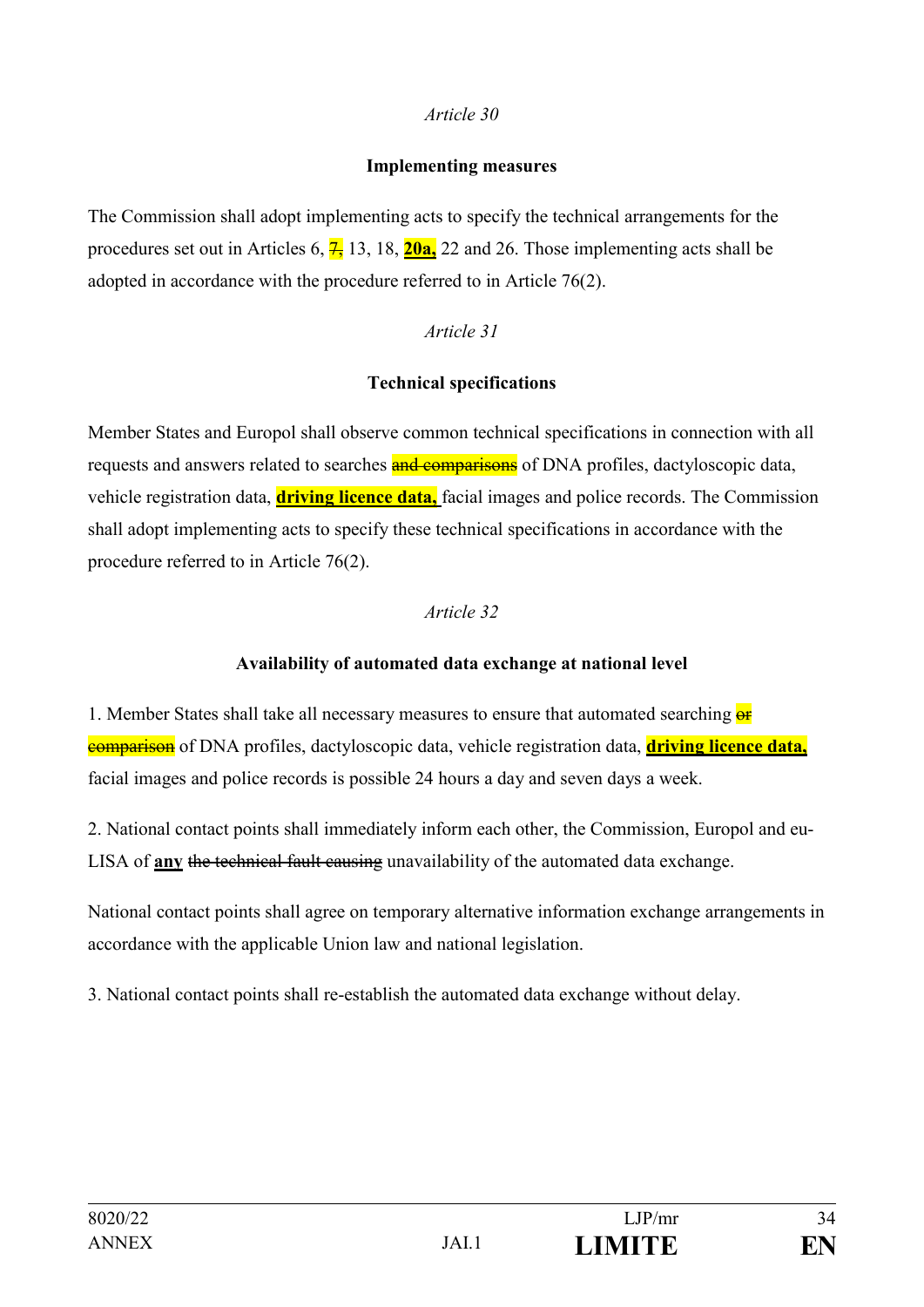### **Justification for the processing of data**

1. Each Member State shall keep a justification of the queries that its competent authorities make.

Europol shall keep a justification of the queries it makes.

2. The justification referred to in paragraph 1 shall include:

- (a) the purpose of the query, including a reference to the specific case or investigation;
- (b) an indication on whether the query concerns **an unidentified victim,** a suspect or a perpetrator of a criminal offence;
- (c) an indication on whether the query aims to identify an unknown person or obtain more data on a known person.

3. The justifications referred to in paragraph 2 **shall be traceable to the logs stored in accordance**  with articles 20, 20c, 40 and 45, and shall only be used for data protection monitoring, including checking the admissibility of a query and the lawfulness of data processing, and for ensuring data security and integrity.

Those justifications shall be protected by appropriate measures against unauthorised access and erased **two** one year**s** after their creation. If, however, they are required for monitoring procedures that have already begun, they shall be erased once the monitoring procedures no longer require the justification.

4. For the purposes of data protection monitoring, including checking the admissibility of a query and the lawfulness of data processing, the data controllers shall have access to those justifications for self-monitoring as referred to in Article 56.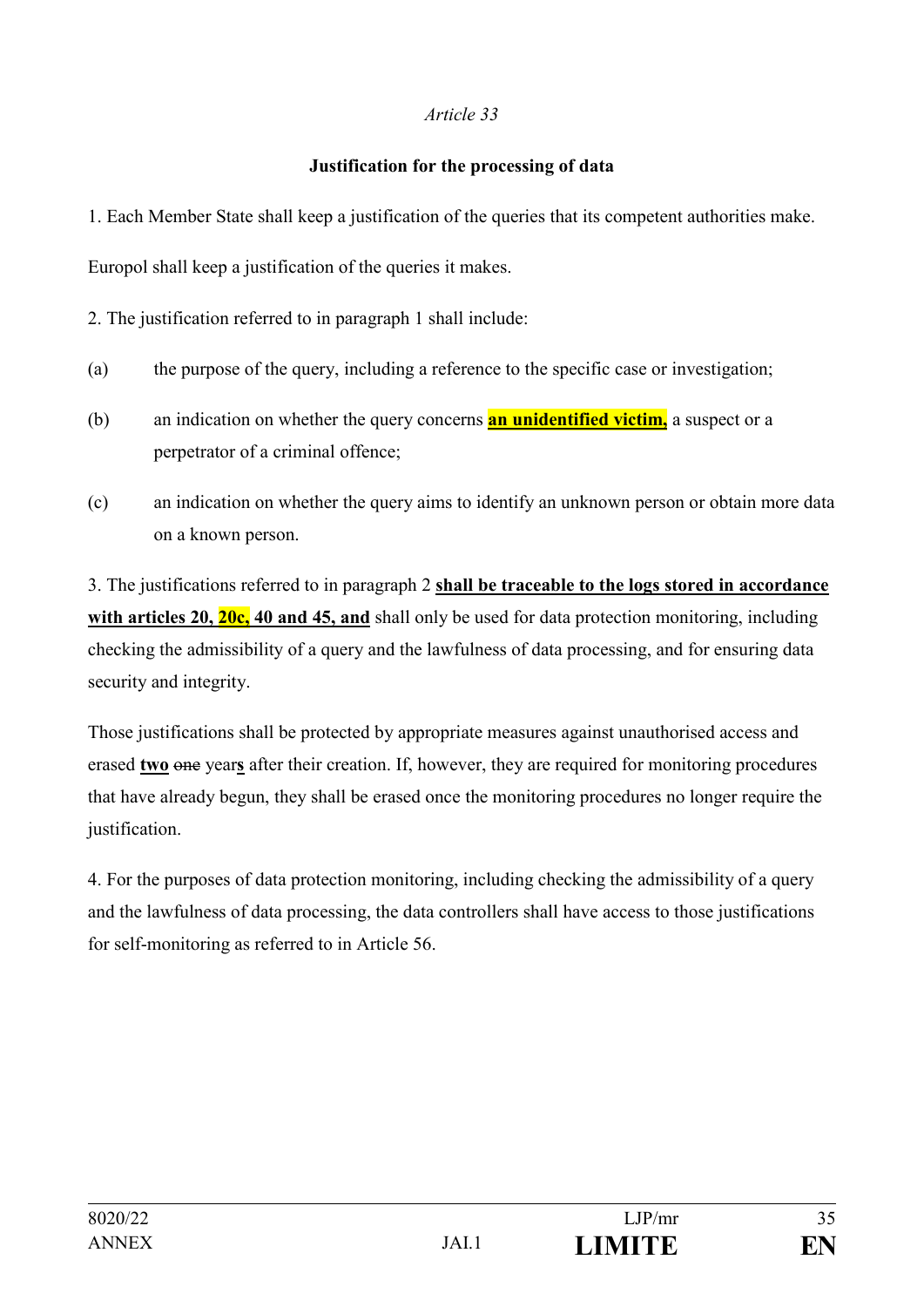### **Use of the universal message format**

1. The universal message format (UMF) standard **as referred to in Article 38 of Regulation (EU) 2019/817 and in Article 38 of Regulation (EU) 2019/818** shall be used in the development of the router referred to in Article 35 and EPRIS **as far as applicable**.

2. Any automated exchange of data in accordance with this Regulation shall use the UMF standard **as far as applicable**.

# CHAPTER 3

# **ARCHITECTURE**

# SECTION 1

# **Router**

*Article 35*

# **The router**

1. A router is established for the purposes of facilitating the establishment of connections between Member States and with Europol for querying with **biometric data**, retrieving **biometric data and alphanumeric data,** and scoring biometric data in accordance with this Regulation.

- 2. The router shall be composed of:
- (a) a central infrastructure, including a search tool enabling the simultaneous querying of Member States' databases referred to in Articles 5, 12 and 21 as well as of Europol data;
- (b) a secure communication channel between the central infrastructure**,** Member States and **Europol** Union agencies that are entitled to use the router;
- (c) a secure communication infrastructure between the central infrastructure and the European Search Portal for the purposes of Article 39.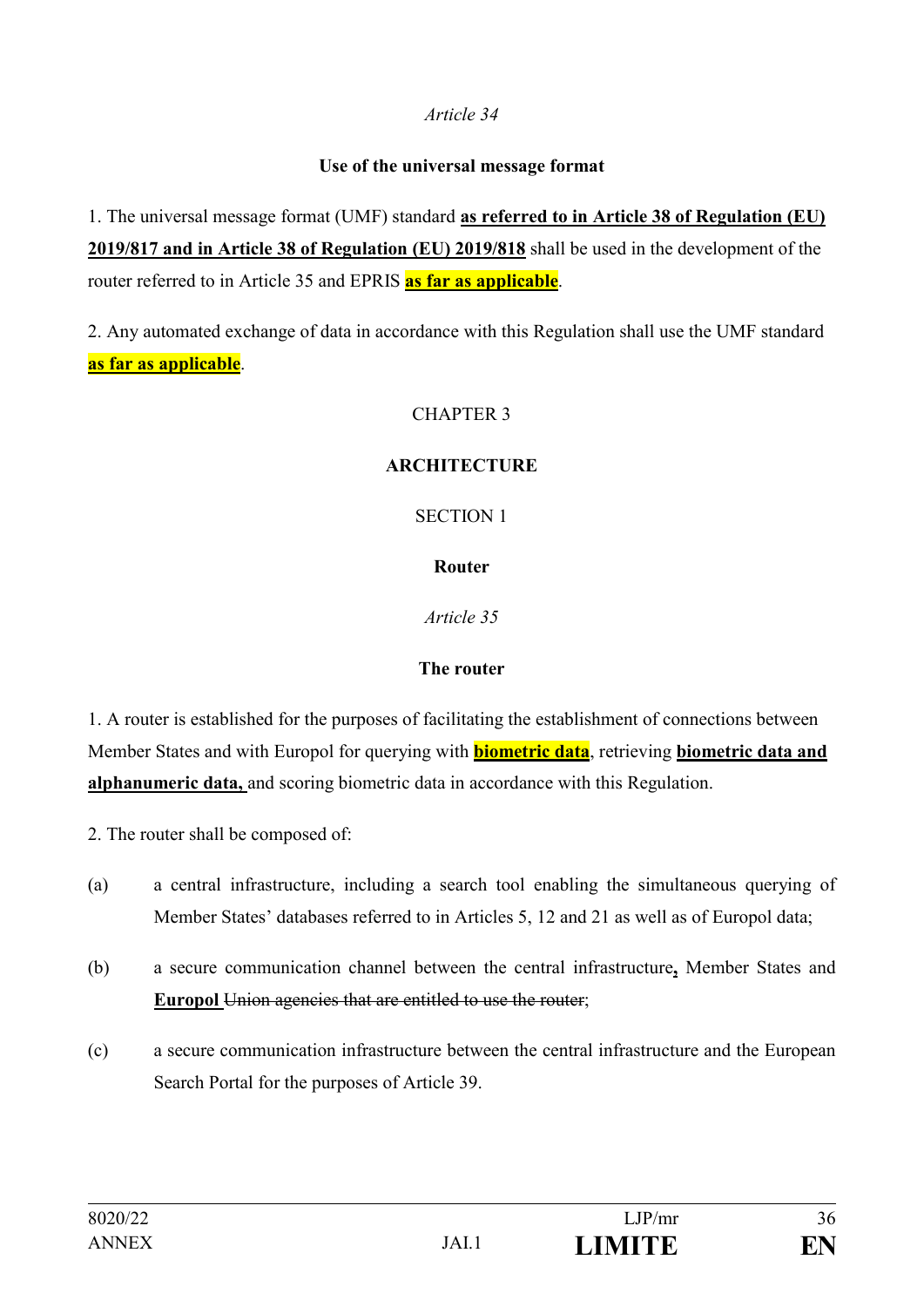#### **Use of the router**

The use of the router shall be reserved to the Member States' authorities that have access to the exchange of DNA profiles, dactyloscopic data and facial images, and Europol in accordance with this Regulation and Regulation (EU) 2016/794.

#### *Article 37*

#### **QueriesProcesses**

1. The router users referred to in Article 36 shall **submit to the router a** request **for** a query by submitting **with** biometric data to the router. The router shall dispatch the request for a query to the **all or specific** Member States' databases and Europol data simultaneously with the data submitted by the user and in accordance with their access rights.

2. On receiving the request for a query from the router, each requested Member State and Europol shall launch a query of their databases in an automated manner and without delay.

3. Any matches resulting from the query in each Member States' databases and Europol data shall be sent back in an automated manner to the router.

4. The router shall rank the replies in accordance with the score of the correspondence between **by comparing** the biometric data used for querying and the biometric data **supplied in the answers by** stored in the **requested** Member States' databases and **or** Europol data.

5. The list of matching biometric data and their scores shall be returned to the router user by the router.

6. The Commission shall adopt implementing acts to specify the technical procedure for the router to query Member States' databases and Europol data, the format of the router replies and the technical rules for **scoring comparing and ranking** the correspondence between biometric data. These implementing acts shall be adopted in accordance with the procedure referred to in Article 76(2).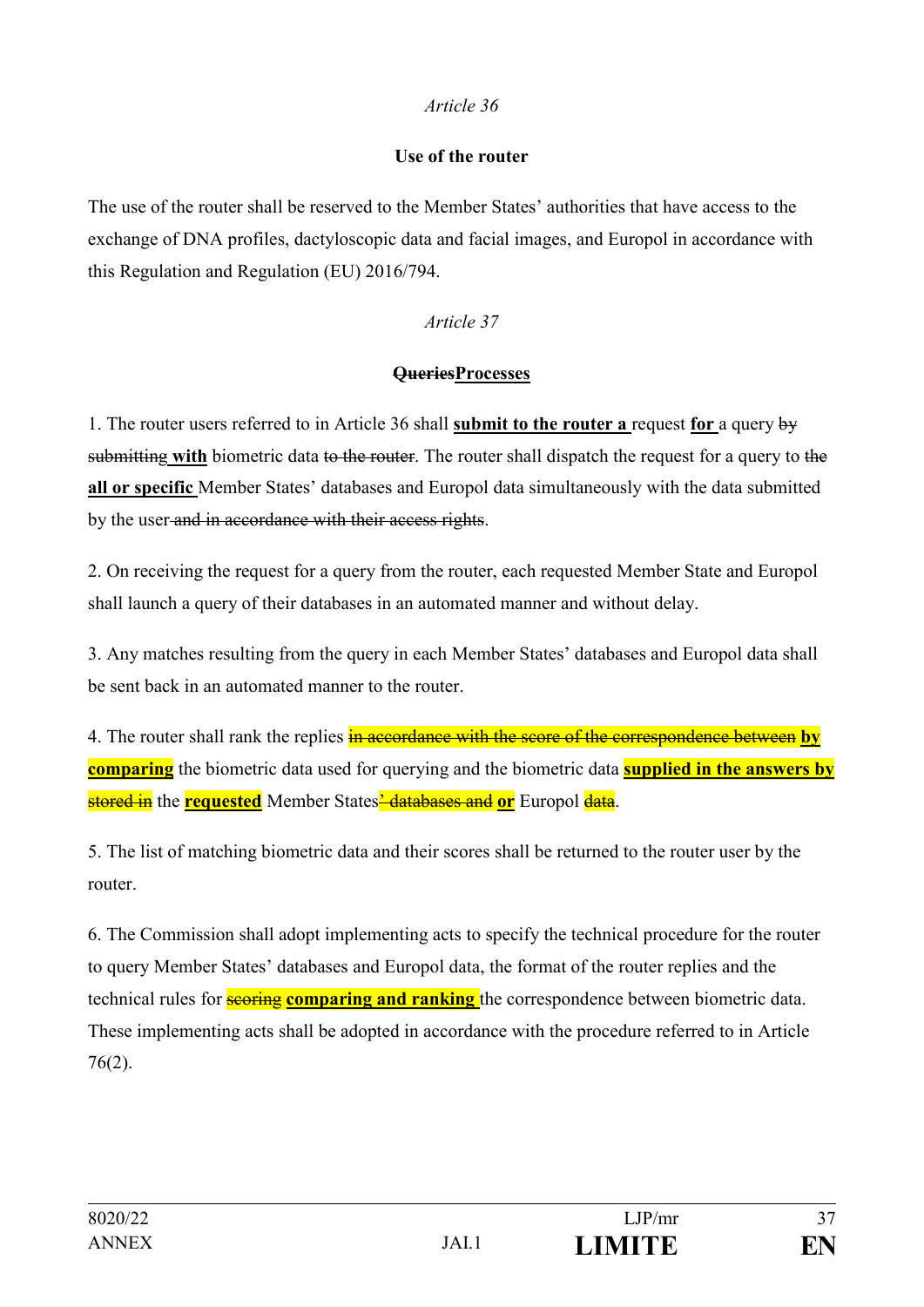#### **Quality check**

The requested Member State shall check the quality of the transmitted data by means of a fully automated procedure.

Should the data be unsuitable for an automated comparison, the requested Member State shall inform the requesting Member State about it via the router without delay.

### *Article 39*

# **Interoperability between the router and the Common Identity Repository for the purposes of law enforcement access**

1. The router users referred to in Article 36 may launch a query to Member States' databases and Europol data simultaneously with a query to the Common Identity Repository where the relevant conditions under Union law are fulfilled and in accordance with their access rights. For this purpose, the router shall query the Common Identity Repository via the European Search Portal.

2. Queries to the Common Identity Repository for law enforcement purposes shall be carried out in accordance with Article 22 of Regulation (EU) 2019/817 and Article 22 of Regulation (EU) 2019/818. Any result from the queries shall be transmitted via the European Search Portal.

Only designated authorities defined in Article 4, point 20, of Regulation (EU) 2019/817 and Article 4, point 20, of Regulation (EU) 2019/818 may launch these simultaneous queries.

Simultaneous queries of the Member States' databases and Europol data and the Common Identity Repository may only be launched in cases where it is likely **there is a suspicion** that data on a suspect, perpetrator or victim of a terrorist offence or other serious criminal offences as defined respectively in Article 4, points 21 and 22, of Regulation (EU) 2019/817 and Article 4, points 21 and 22, of Regulation (EU) 2019/818 are stored in the Common Identity Repository.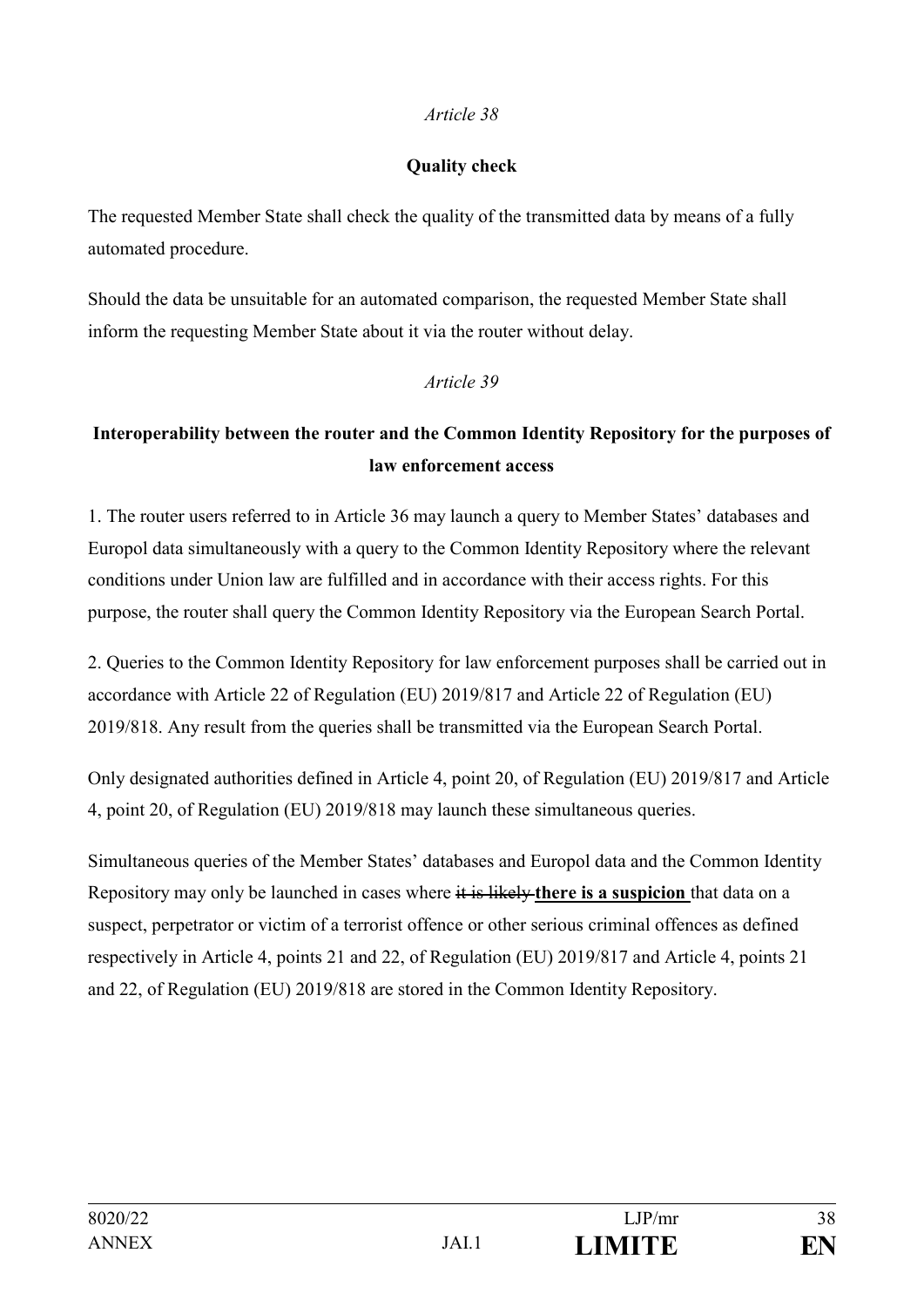### **Keeping of logs**

1. eu-LISA shall keep logs of all data processing operations in the router. Those logs shall include the following:

- (a) the Member State or Union agency launching the request for a query;
- (b) the date and time of the request;
- (c) the date and time of the answer;
- (d) the national databases or Europol data to which a request for a query was sent;
- (e) the national databases or Europol data that provided an answer;
- (f) where applicable, the fact that there was a simultaneous query to the Common Identity Repository.

2. Each Member State shall keep logs of queries that its competent authorities and the staff of those authorities duly authorised to use the router make as well as logs of queries requested by other Member States.

Europol shall keep logs of queries that its duly authorised staff make.

3. The logs referred to in paragraphs 1 and 2 may be used only for the collection of statistics and data protection monitoring, including checking the admissibility of a query and the lawfulness of data processing, and for ensuring data security and integrity.

Those logs shall be protected by appropriate measures against unauthorised access and erased one **two** year**s** after their creation. If, however, they are required for monitoring procedures that have already begun, they shall be erased once the monitoring procedures no longer require the logs.

4. For the purposes of data protection monitoring, including checking the admissibility of a query and the lawfulness of data processing, the data controllers shall have access to the logs for selfmonitoring as referred to in Article 56.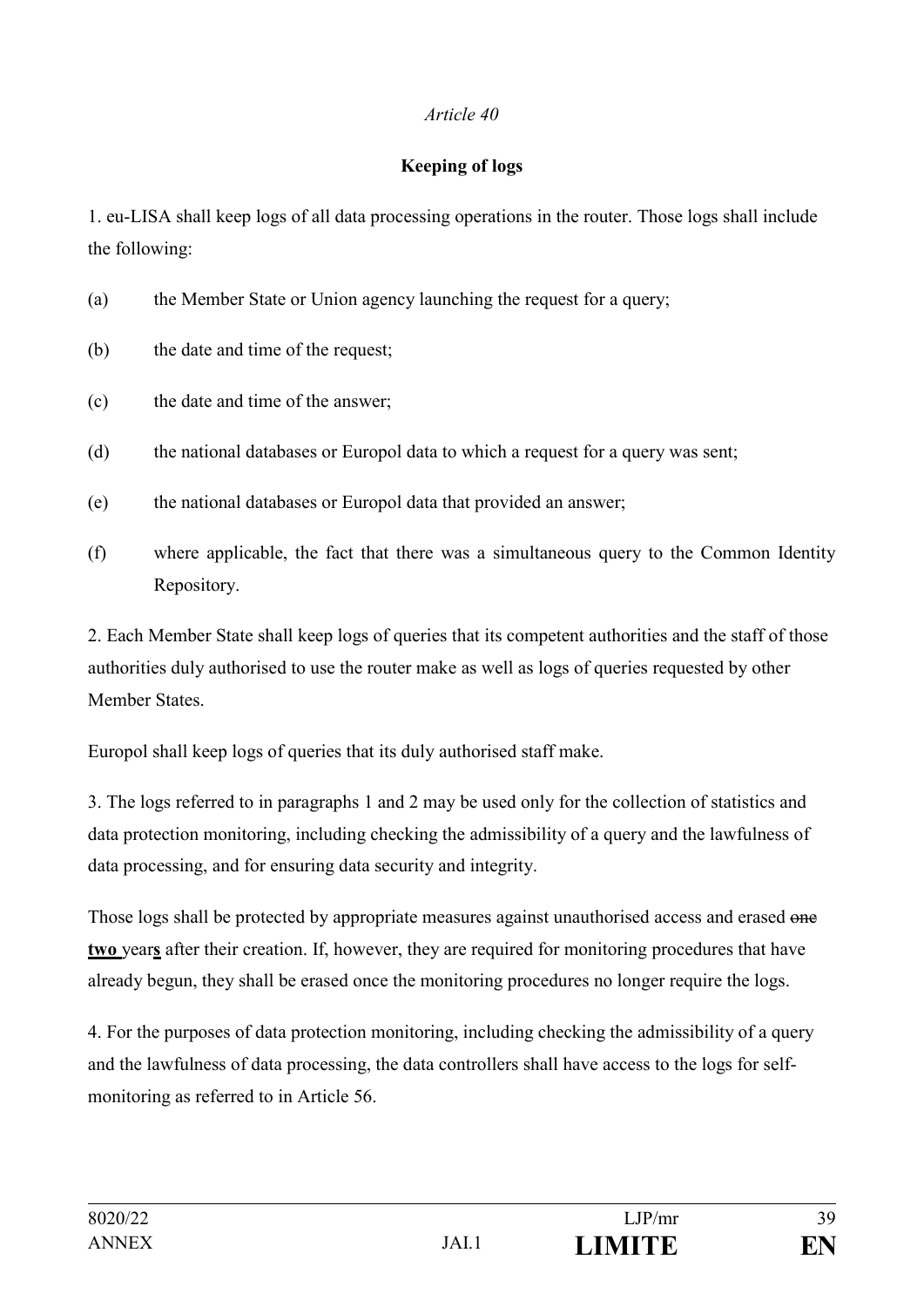### **Notification procedures in case of technical impossibility to use the router**

1. Where it is technically impossible to use the router to query one or several national databases or Europol data because of a failure of the router, the router users **referred to in Article 36** shall be notified in an automated manner by eu-LISA. eu-LISA shall take measures to address the technical impossibility to use the router without delay.

2. Where it is technically impossible to use the router to query one or several national databases or Europol data because of a failure of the national infrastructure in a Member State, that Member State shall notify the other Member States, eu-LISA and the Commission in an automated manner. Member States **concerned** shall take measures to address the technical impossibility to use the router without delay.

3. Where it is technically impossible to use the router to query one or several national databases or Europol data because of a failure of the infrastructure of Europol, Europol shall notify the Member States, eu-LISA and the Commission in an automated manner. Europol shall take measures to address the technical impossibility to use the router without delay.

## SECTION 2

### **EPRIS**

### *Article 42*

### **EPRIS**

1. For the automated searching of police records **indexes** referred to in Article 26, Member States and Europol shall use the European Police Records Index System (EPRIS).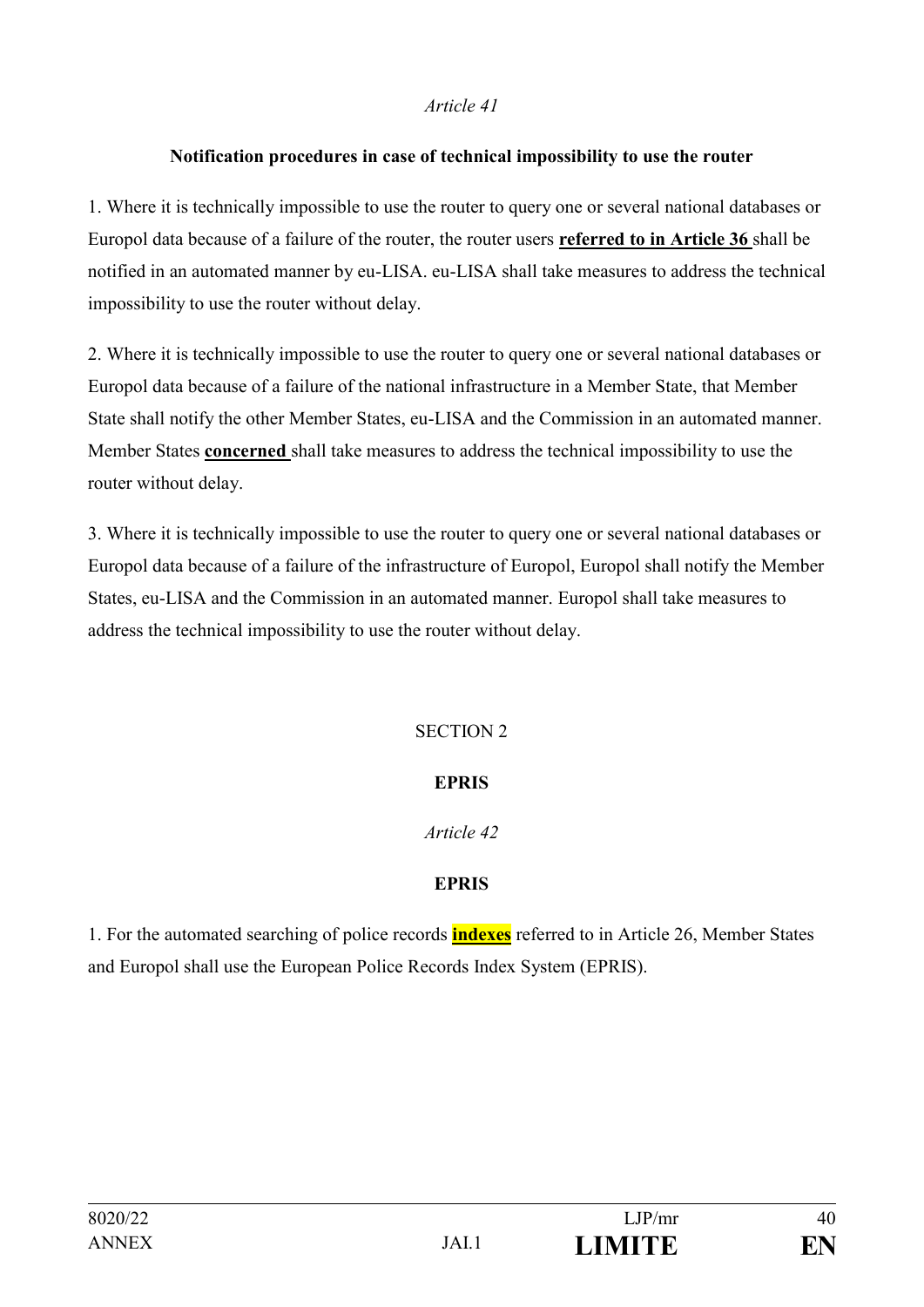- 2. EPRIS shall be composed of:
- (a) a **de**central**ised** infrastructure **in the Member States**, including a search tool enabling the simultaneous querying of **national police records indexes, based on national** Member States' databases;
- **(b) a central infrastructure, supporting the search tool enabling the simultaneous querying of national police records indexes, based on national databases;**
- (b**c**) a secure communication channel between the EPRIS central infrastructure, Member States and Europol.

### **Use of EPRIS**

1. For the purposes of searching police records via EPRIS, **at least two of** the following sets of data shall be used:

- (a) first name(s);
- (b) family name(s);
- (c) date of birth.
- 2. Where available, the following sets of data may also be used:
- (a) **previously used name(s) and** alias(es);
- (b) nationality or nationalities;
- (c) place and country of birth;
- (d) gender.

3. The data referred to in points (a) and (b) of paragraph 1 and in points (a),  $(b)$  and  $(c)$  of paragraph 2 used for queries shall be pseudonymised.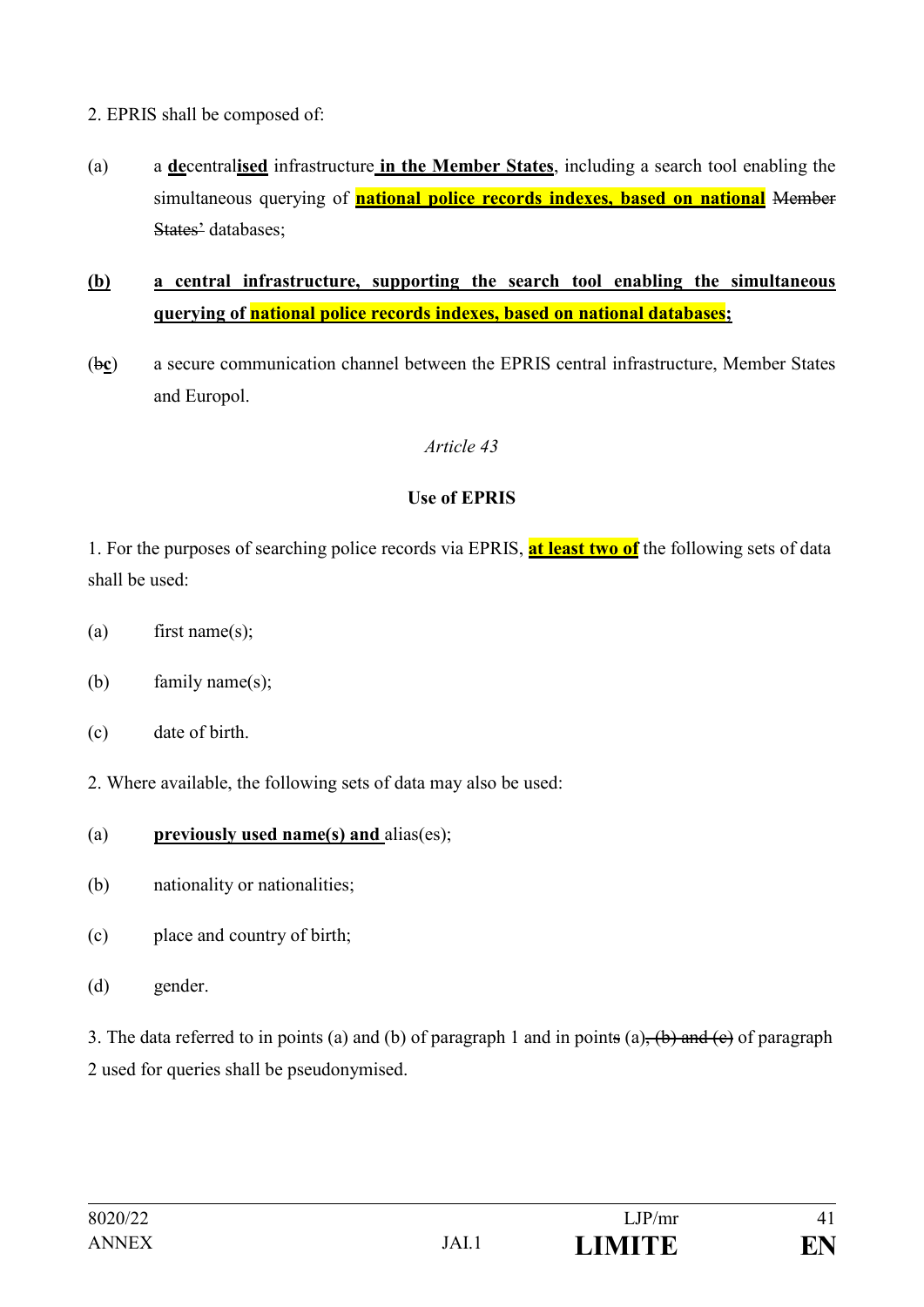#### **QueriesProcesses**

1. Member States and Europol shall request a query by submitting the data referred to in Article 43.

EPRIS shall dispatch the request for a query to the Member States' databases with the data submitted by the requesting Member State and in accordance with this Regulation.

2. On receiving the request for a query from EPRIS, each requested Member State shall launch a query of their national police records index in an automated manner and without delay.

3. Any matches resulting from the query in each Member State's database shall be sent back in an automated manner to EPRIS.

4. The list of matches shall be returned to the requesting Member State by EPRIS. The list of matches shall indicate the quality of the match as well as the Member State whose database contains data that resulted in the match.

5. Upon reception of the list of matches, the requesting Member State shall decide the matches for which a follow-up is necessary and send a reasoned follow-up request containing **the data referred to in Articles 25 and 27, as well as** any additional relevant information to the requested Member State(s) via SIENA.

6. The requested Member State(s) shall process such requests without delay to decide whether to share the data stored in their database.

Upon confirmation, the requested Member State(s) shall share **at least** the data referred to in Article 43 where available. This exchange of information shall take place via SIENA.

7. The Commission shall adopt implementing acts to specify the technical procedure for EPRIS to query Member States' databases and the format of the replies. These implementing acts shall be adopted in accordance with the procedure referred to in Article 76(2).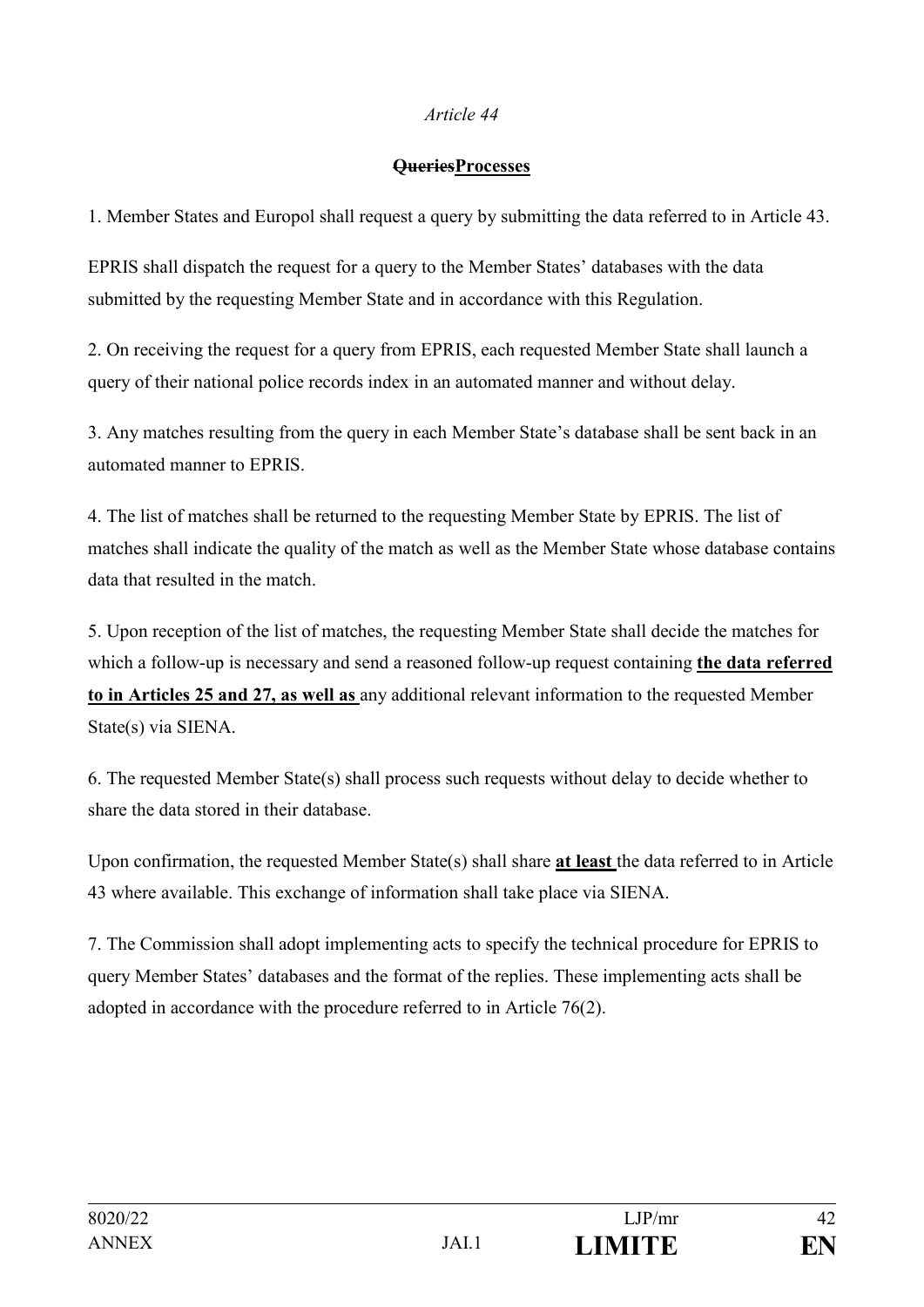### **Keeping of logs**

1. Europol shall keep logs of all data processing operations in EPRIS. Those logs shall include the following:

(a) the Member State or **Union agency Europol** launching the request for a query;

- (b) the date and time of the request;
- (c) the date and time of the answer;

(d) the national databases to which a request for a query was sent;

(e) the national databases that provided an answer.

2. Each Member State shall keep logs of the requests for queries that its competent authorities and the staff of those authorities duly authorised to use EPRIS make. Europol shall keep logs of requests for queries that its duly authorised staff make.

3. The logs referred to in paragraphs 1 and 2 may be used only for data protection monitoring, including checking the admissibility of a query and the lawfulness of data processing, and for ensuring data security and integrity.

Those logs shall be protected by appropriate measures against unauthorised access and erased one **two** year**s** after their creation.

If, however, they are required for monitoring procedures that have already begun, they shall be erased once the monitoring procedures no longer require the logs.

4. For the purposes of data protection monitoring, including checking the admissibility of a query and the lawfulness of data processing, the data controllers shall have access to the logs for selfmonitoring as referred to in Article 56.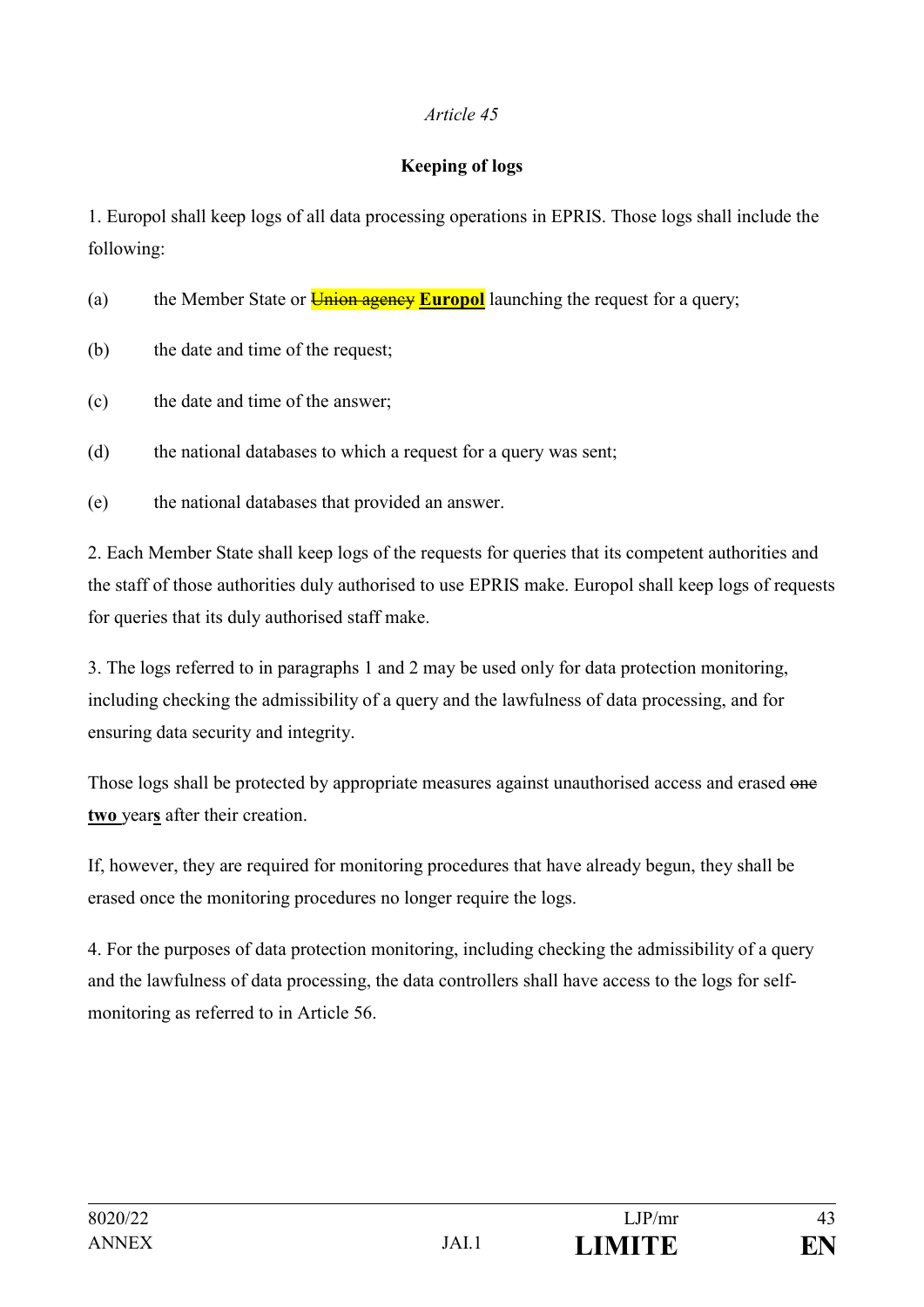#### **Notification procedures in case of technical impossibility to use EPRIS**

1. Where it is technically impossible to use EPRIS to query one or several national databases because of a failure of the infrastructure of Europol, Member States shall be notified in an automated manner by Europol. Europol shall take measures to address the technical impossibility to use EPRIS without delay.

2. Where it is technically impossible to use EPRIS to query one or several national databases because of a failure of the national infrastructure in a Member State, that Member State shall notify **other Member States,** Europol and the Commission in an automated manner. Member States shall take measures to address the technical impossibility to use EPRIS without delay.

### CHAPTER 4

### **EXCHANGE OF DATA FOLLOWING A MATCH**

#### *Article 47*

### **Exchange of core data**

**1.** Where the procedures referred to in Articles 6,  $\frac{7}{2}$  13 or 22 show a match between the data used for the search  $\frac{1}{\alpha r}$  comparison and data held in the database of the requested Member State(s), and upon confirmation of this match by the requesting Member State, the requested Member State shall return a set of core data via the router within 24 hours**, except if a judicial authorisation is required under national law**. That set of core data, if available, shall contain the following data:

**2. Where the procedure referred to in Article 6 shows a match between the data used for the search and data held in the database of the requested Member State(s), and upon confirmation of this match by the requested Member State(s), the requesting Member State(s) shall return a set of core data via the router within 24 hours, except if a judicial authorisation is required under national law.**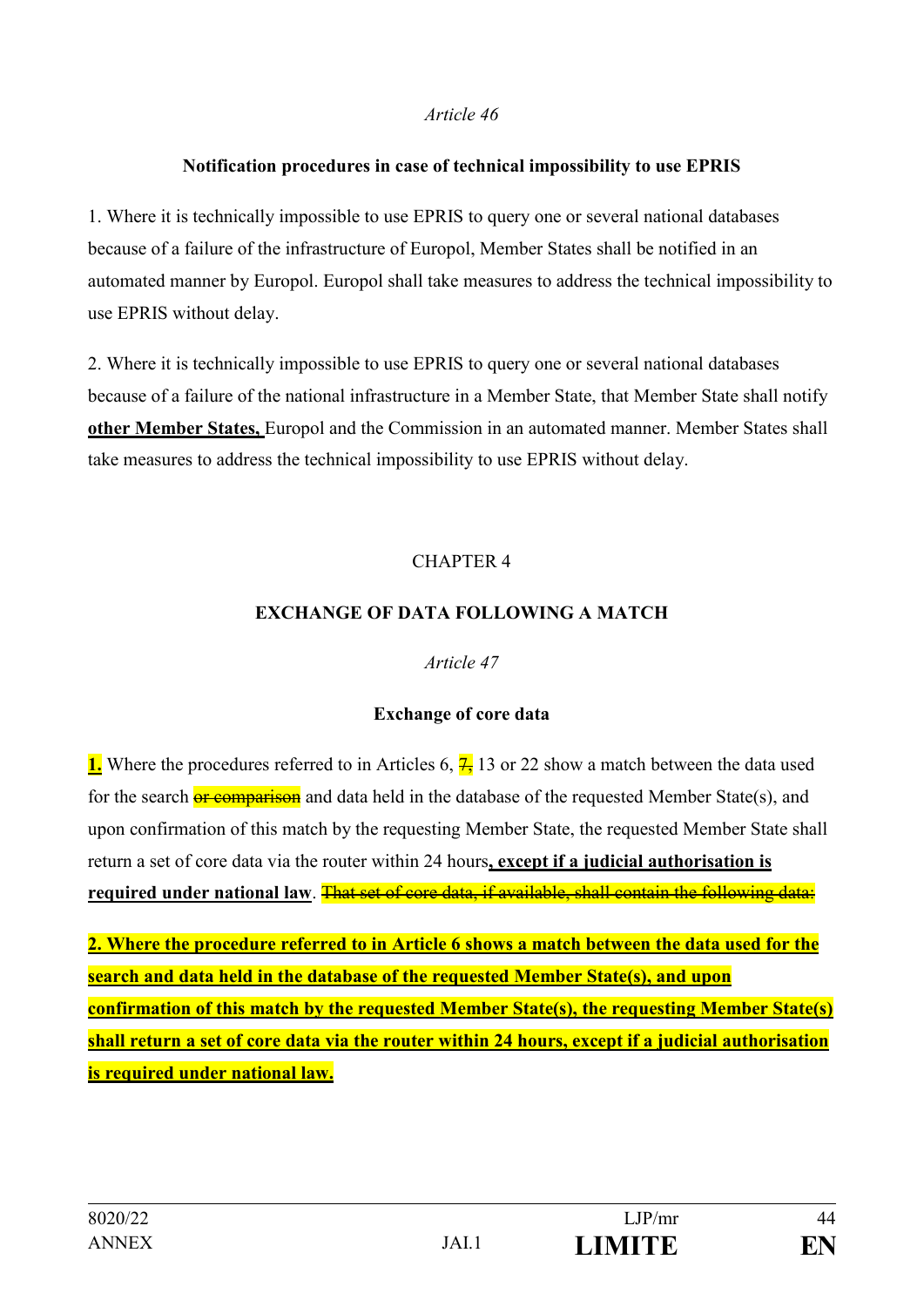**3. That set of core data shall contain the following data, if available:** 

**(a) In case of a confirmed match with identified data (person):**

- $\frac{1}{2}$  (a) first name(s):
- $\frac{\mathbf{ii.}}{\mathbf{iii.}}$  (b) family name(s);
- **iii.** <del>(e)</del> date of birth;
- **iv.** (d) nationality or nationalities;
- $v.$  (e) place and country of birth;
- **vi.** (f) gender**;**
- **vii. previously used name(s) and alias(es);**
- **viii. date and place of biometric acquisition;**
- **ix. the criminal offence in the framework of which the biometric acquisition was carried out;**
- **x. the criminal case number;**
- **xi. the responsible authority of the criminal case.**

**(b) In case of a confirmed match with unidentified data (trace):**

- **i. date and place of biometric acquisition;**
- **ii. the criminal offence in the framework of which the biometric acquisition was carried out;**
- **iii. the criminal case number;**
- **iv. the responsible authority of the criminal case.**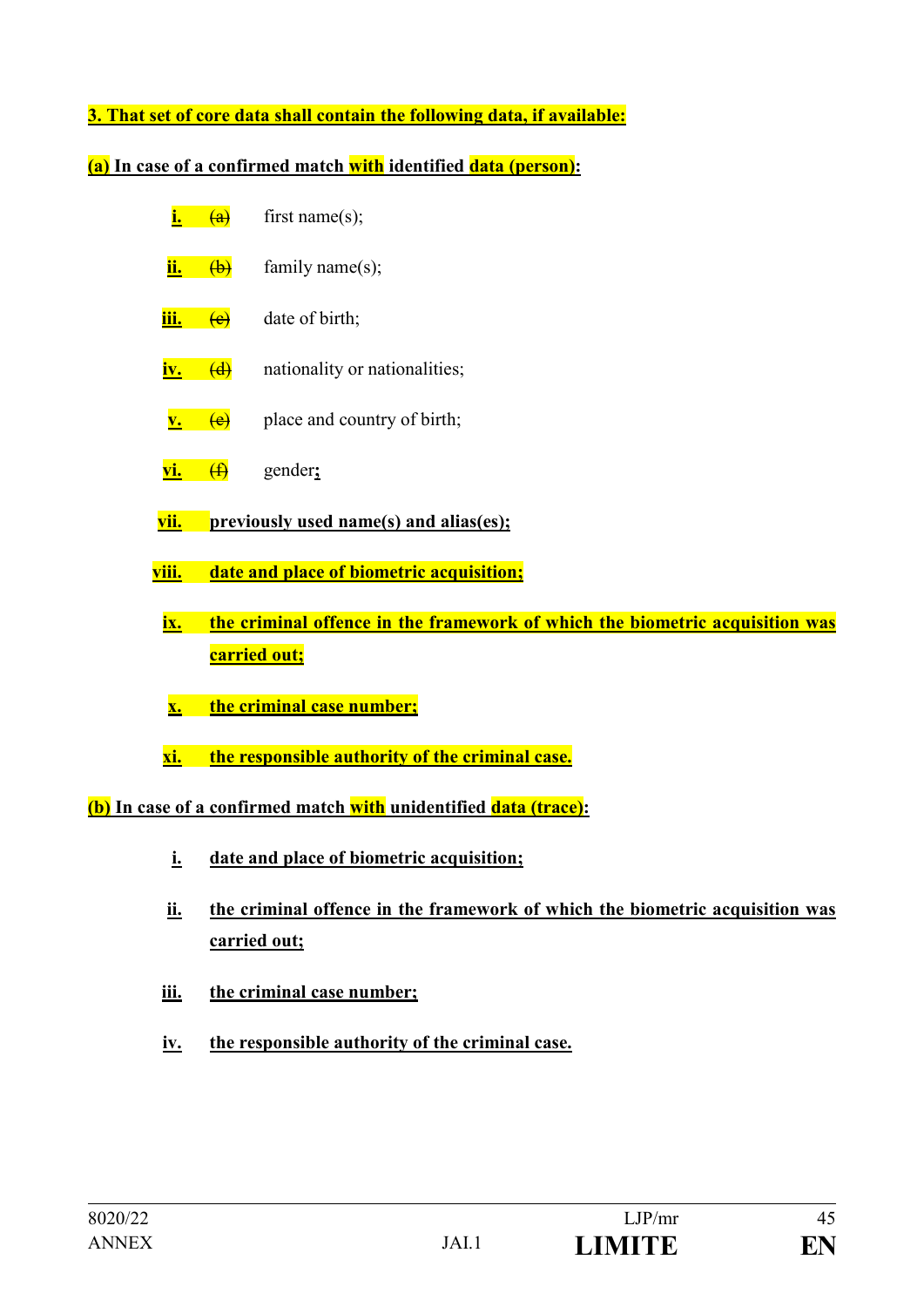#### **Use of SIENA**

Any exchange which is not explicitly provided for in this Regulation between Member States' competent authorities or with Europol, at any stage of one of the procedures under this Regulation, shall take place via SIENA.

### CHAPTER 5

### **EUROPOL**

### *Article 49*

# **Access by Member States to biometric data provided by third countriesy sourced biometric data stored by Europol**

1. Member States shall, in accordance with Regulation (EU) 2016/794, have access to, and be able to search via the router, biometric data which has been provided to Europol by third countries for the purposes of Article 18(2), points (a), (b) and (c), of Regulation (EU) 2016/794.

2. Where this procedure results in a match between the data used for the search and Europol data, the follow-up shall take place in accordance with Regulation (EU) 2016/794.

#### *Article 50*

# **Access by Europol with data provided by third countries to data stored in Member States' databases**

1. Europol shall, in accordance with Regulation (EU) 2016/794, have access to data, which are stored by Member States in their national databases **and police records indexes** in accordance with this Regulation.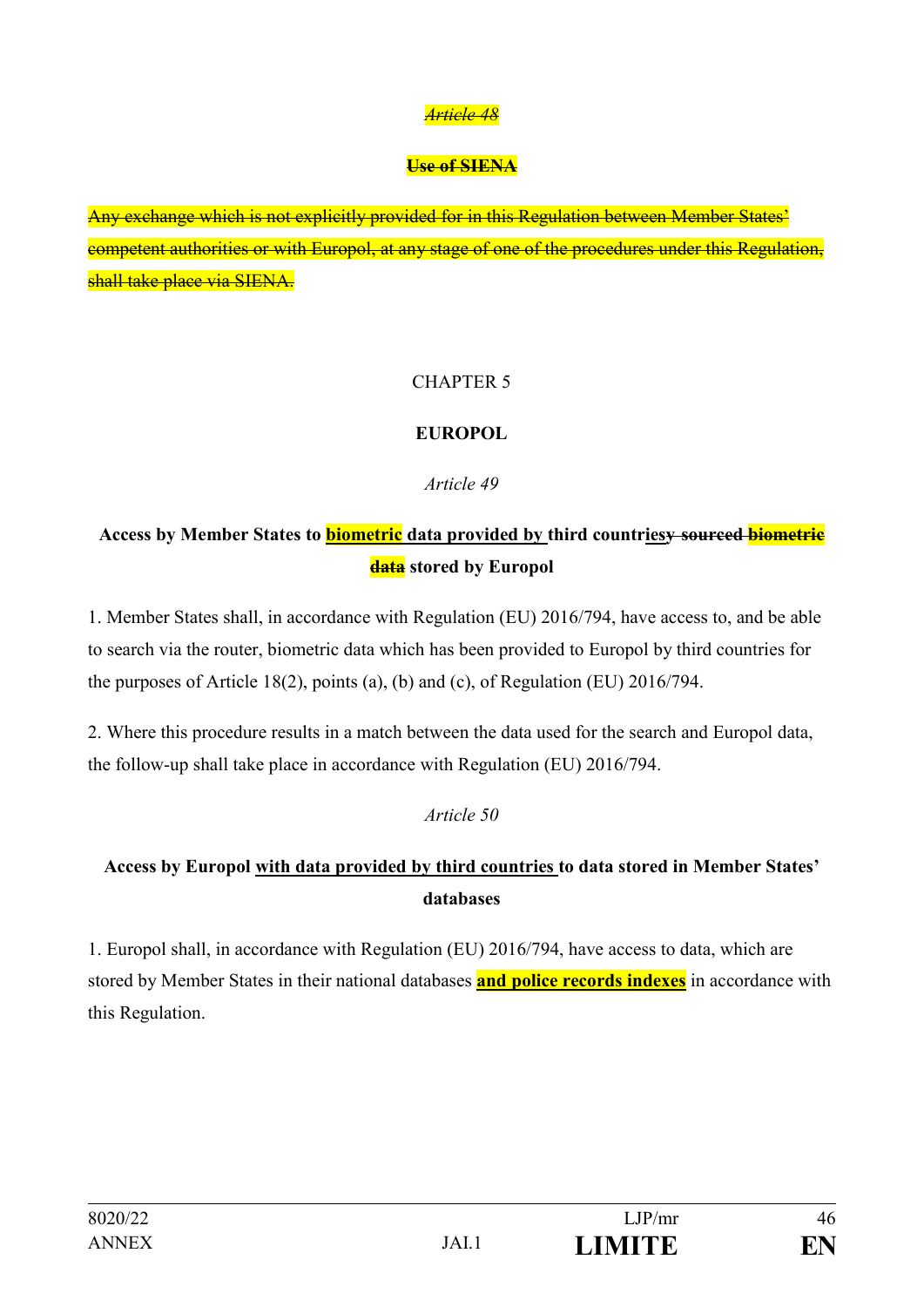2. Europol queries performed with biometric data as a search criterion shall be carried out using the router.

3. Europol queries performed with vehicle registration data **and driving licence data** as a search criterion shall be carried out using Eucaris.

4. Europol queries performed with police records **biographical data of suspects and convicted persons as referred to in Articles 25 and 26, as a search criterion shall be carried out using** EPRIS.

5. Europol shall carry out the searches **with data provided by third countries** in accordance with paragraph**s** 1 **to 4** only when **necessary for** carrying out its tasks referred to**for the purpose of Article 18(2), points (a) and (c)** in **of** Regulation (EU) 2016/794.

6. Where the procedures referred to in Articles 6,  $\frac{7}{1}$  13 or 22 show a match between the data used for the search or comparison and data held in the national database of the requested Member State(s), **Europol shall only inform the Member State(s) involved.**and **U**pon confirmation of that match by Europol, the requested Member State shall decide whether to return a set of core data via the router within 24 hours**, except if a judicial authorisation is required under national law**. That set of core data<sup>-if</sup> available, shall contain the following data, if available:

- (a) first name(s);
- (b) family name(s);
- (c) date of birth;
- (d) nationality or nationalities;
- (e) place and country of birth;
- (f) gender.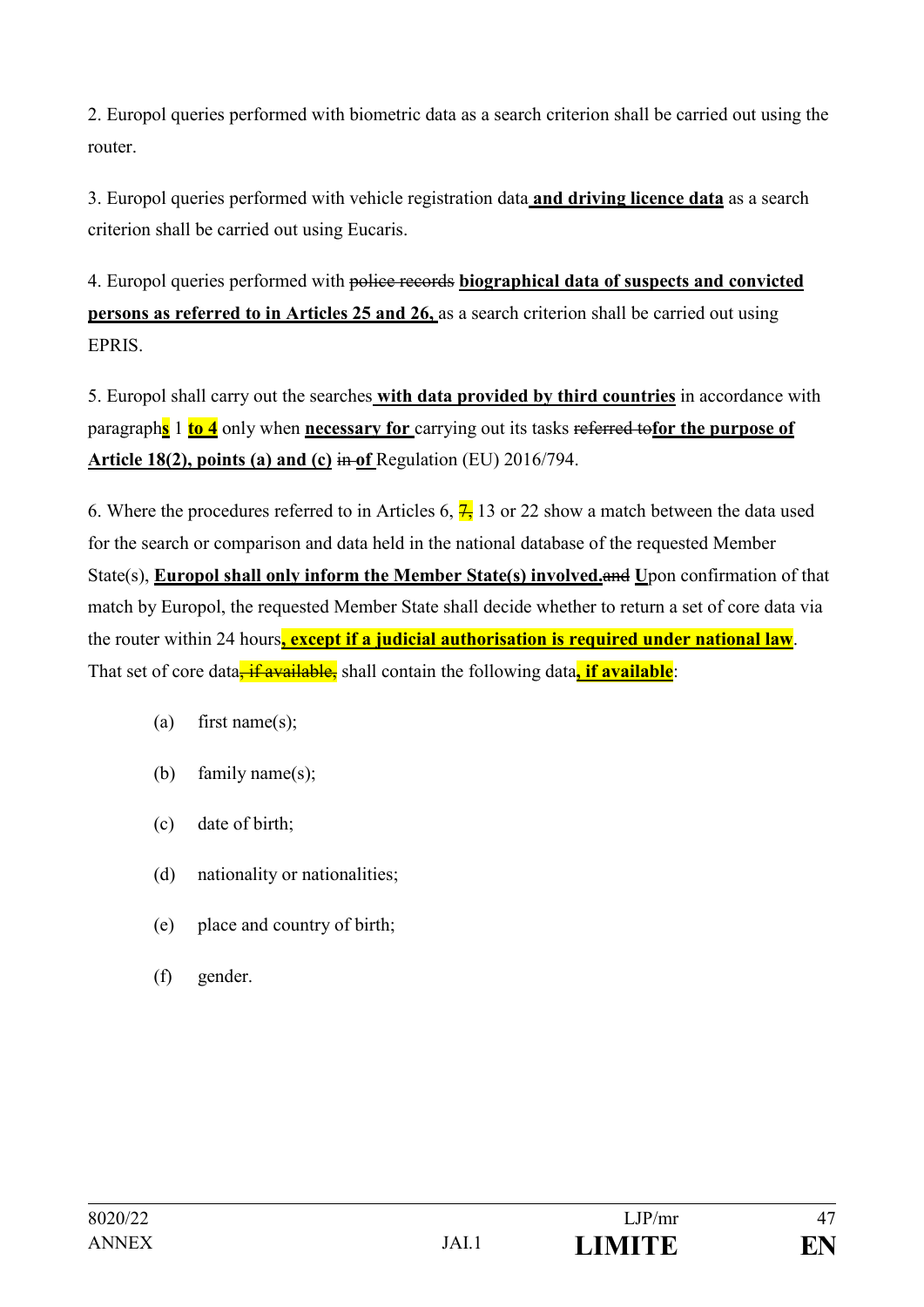7. Europol's use of information obtained from a search made in accordance with paragraph 1 and from the exchange of core data in accordance with paragraph 6 shall be subject to the consent of the Member State in which **the** database **of which** the match occurred. If the Member State allows the use of such information, its handling by Europol shall be governed by Regulation (EU) 2016/794.

### CHAPTER 6

### **DATA PROTECTION**

#### *Article 51*

#### **Purpose of the data processing**

1. Processing of personal data **received** by the requesting**a** Member State or Europol shall be permitted solely for the purposes for which the data have been supplied by the requested Member State **which provided the data** in accordance with this Regulation. Processing for other purposes shall be permitted solely with the prior authorisation of the requested Member State **which provided the data**.

2. Processing of data supplied pursuant to Articles 6, 7, 13, 18**, 20a,**or 22 **or 26,** by the searching or comparing**a** Member State **or Europol** shall be permitted solely in order to**for the purpose of**:

(a) establish**ing** whether the compared DNA profiles, dactyloscopic data, vehicle registration data, **driving licence data,** facial images and police records match;

#### **(aa) exchanging a set of core data in accordance with Article 47;**

- (b) prepare**ing** and submit**ting** a police **or judicial** request for legal assistance **by Member States,** if those data match;
- (c) logging within the meaning of Articles **20, 20c,** 40 and 45.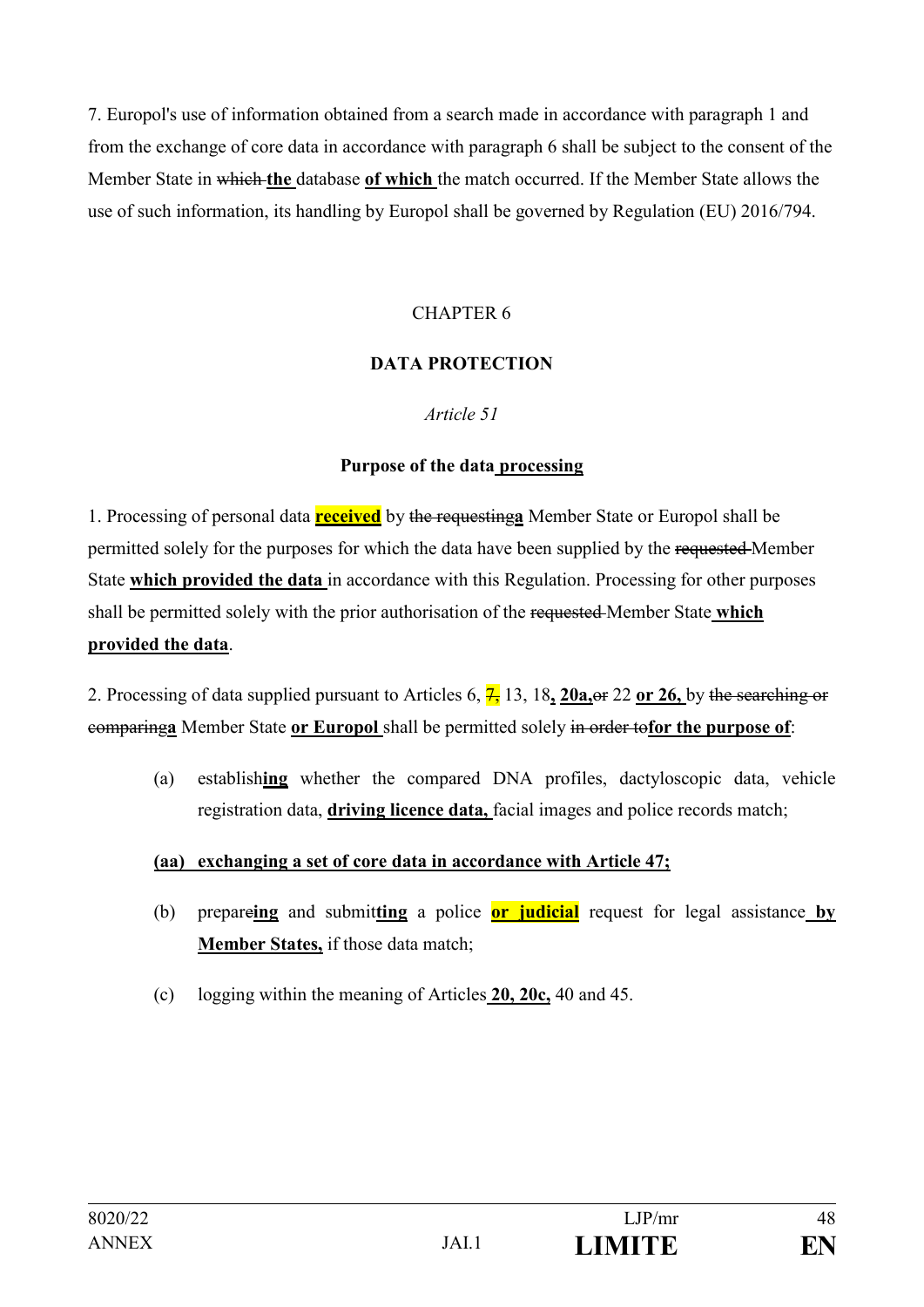3. The requesting Member State may process the data supplied to it in accordance with Articles 6, 7, 13 or 22 solely where this is necessary for the purposes of this Regulation. The supplied data **received** by a Member State or Europol shall be deleted immediately following **data comparison** or automated replies to searches unless further processing is necessary by the requesting Member State for the purposes **referred to in points aa, b and c of paragraph 2 or authorised in accordance with paragraph 1**of the prevention, detection and investigation of criminal offences.

4. Data supplied in accordance with Article 18 may be used by the requesting Member State solely where this is necessary for the purposes of this Regulation. The data supplied shall be deleted immediately following automated replies to searches unless further processing is necessary for recording pursuant to Article 20. The requesting Member State shall use the data received in a reply solely for the procedure for which the search was made.

#### *Article 52*

#### **Accuracy, relevance and data retention**

1. Member States **and Europol** shall ensure the accuracy and current relevance of personal data **processed based on this Regulation**. Should **a requested the** Member State **which provided the data or Europol** become aware that incorrect data or data which should not have been supplied have been supplied, this shall be notified without delay to **any requesting the** Member State which **received the data or Europol.** All **requesting** Member States concerned **or Europol** shall be **obliged to** correct or delete the data accordingly **without undue delay**. Moreover, personal data supplied shall be corrected if they are found to be incorrect. If the requesting Member State **which received the data or Europol** has reason to believe that the supplied data are incorrect or should be deleted**,** the requested Member State **which provided the data** shall be informed.

2. Where a data subject contested the accuracy of data in possession of a Member State, where the accuracy cannot be reliably established by the Member State concerned and where it is requested by the data subject, the data concerned shall be marked with a flag. Where such a flag exists, Member States may remove it only with the permission of the data subject or based on a decision of the competent court or independent data protection authority.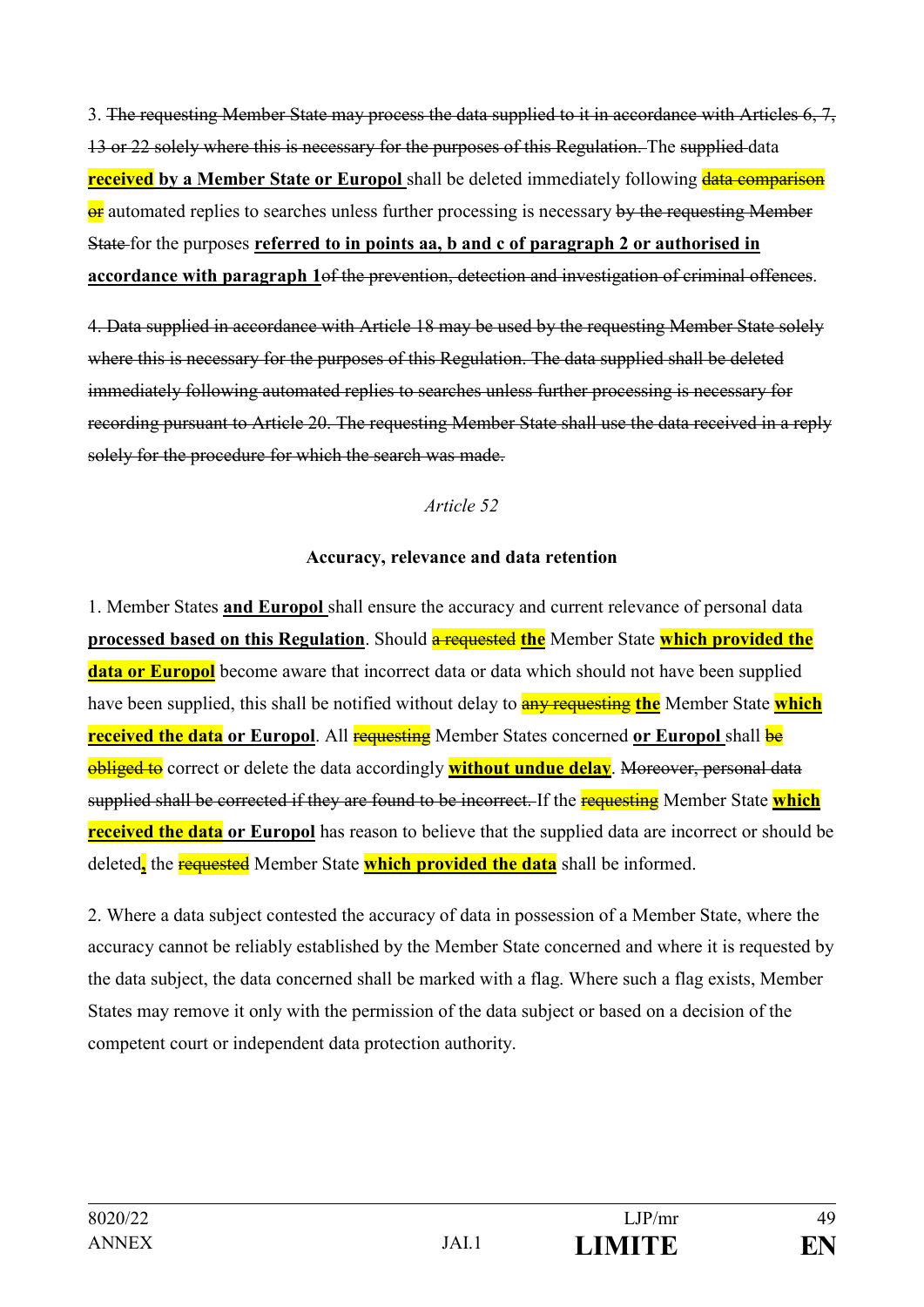3. Data supplied which should not have been supplied or received shall be deleted. Data which are lawfully supplied and received shall be deleted:

- (a) where they are not or no longer necessary for the purpose for which they were supplied; **or**
- (b) following the expiry of the maximum period for keeping data laid down under the national law of the **requested** Member State **which provided the data** where the requested **that** Member State informed the requesting Member State **which received the data or Europol** of that maximum period at the time of supplying the data.

Where there is reason to believe that the deletion of data would prejudice the interests of the data subject, the data shall be blocked**restricted to be processed** instead of being deleted. Blocked **Restricted** data may be supplied or used**processed** solely for the purpose which prevented their deletion.

### *Article 53*

### **Data processor**

1. eu-LISA shall be the processor within the meaning of Article 3, point (12), of Regulation (EU) 2018/1725 for the processing of personal data via the router.

2. Europol shall be the processor for the processing of personal data via EPRIS.

## *Article 54*

# **Security of processing**

1. Europol, eu-LISA and Member States' authorities shall ensure the security of the processing of personal data that takes place pursuant to this Regulation. Europol, eu-LISA and Member States' authorities shall cooperate on security-related tasks.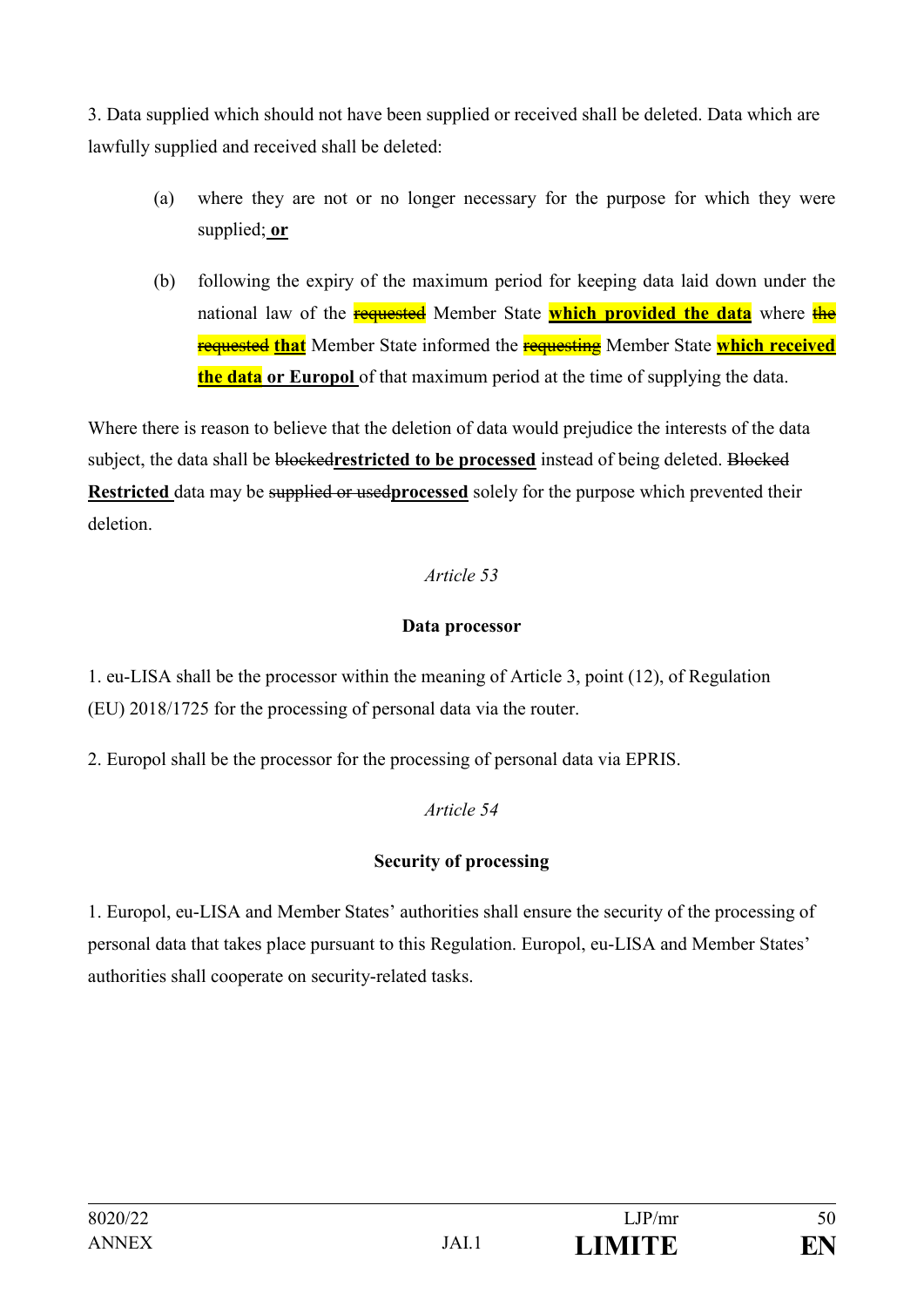2. Without prejudice to Article 33 of Regulation (EU) 2018/1725 and Article 32 of Regulation (EU) 2016/794, eu-LISA and Europol shall take the necessary measures to ensure the security of the router and EPRIS respectively as well as their related communication infrastructure.

3. In particular, eu-LISA and Europol shall adopt the necessary measures concerning the router and EPRIS respectively, including a security plan, a business continuity plan and a disaster recovery plan, in order to:

- (a) physically protect data, including by making contingency plans for the protection of critical infrastructure;
- (b) deny unauthorised persons access to data-processing equipment and installations;
- (c) prevent the unauthorised reading, copying, modification or removal of data media;
- (d) prevent the unauthorised input of data and the unauthorised inspection, modification or deletion of recorded personal data;
- (e) prevent the unauthorised processing of data and any unauthorised copying, modification or deletion of data;
- (f) prevent the use of automated data-processing systems by unauthorised persons using data communication equipment;
- (g) ensure that persons authorised to access the router and EPRIS have access only to the data covered by their access authorisation, by means of individual user identities and confidential access modes only;
- (h) ensure that it is possible to verify and establish to which bodies personal data may be transmitted **supplied** using data communication equipment;
- (i) ensure that it is possible to verify and establish what data have been processed in the router and EPRIS, when, by whom and for what purpose;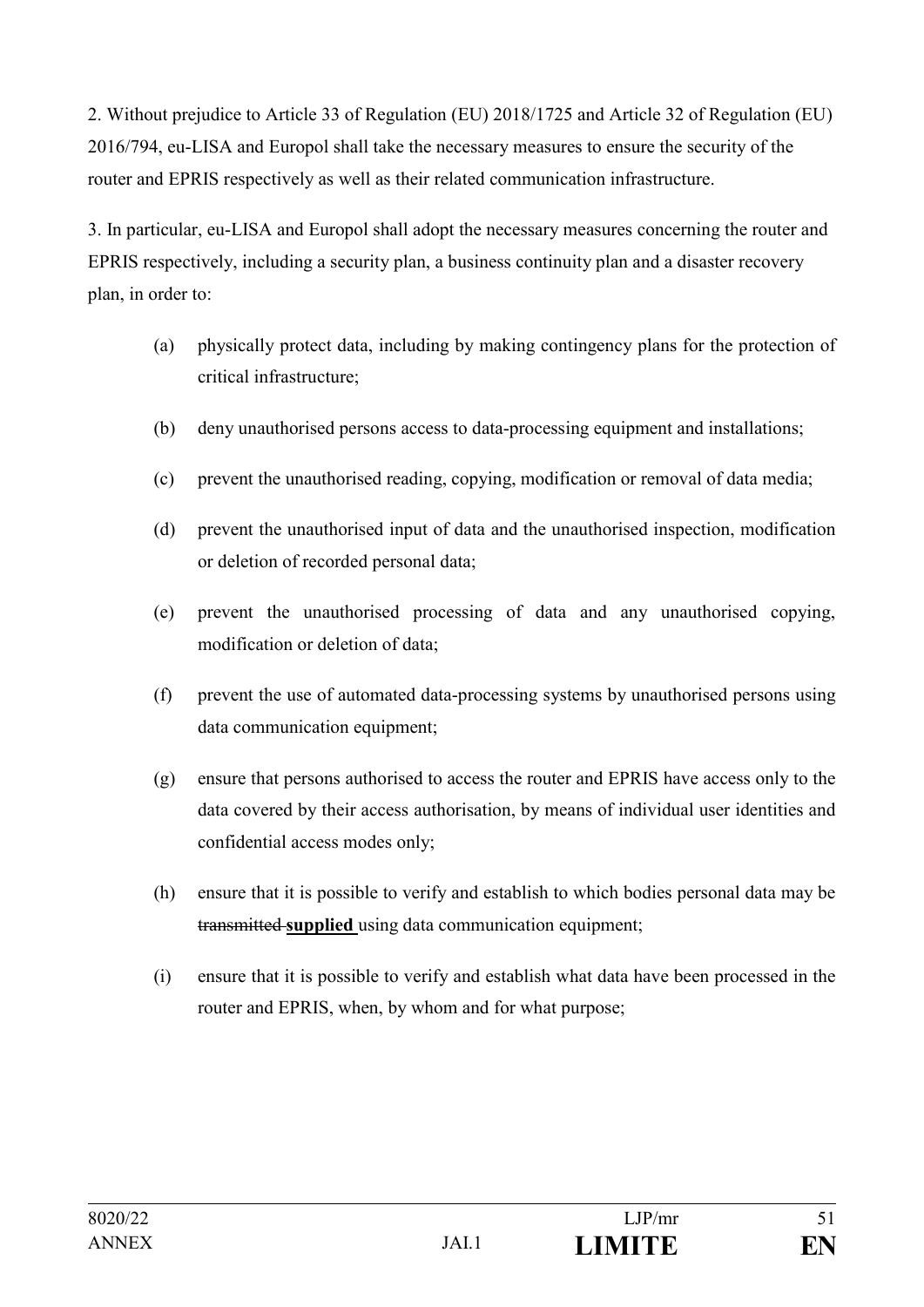- (j) prevent the unauthorised reading, copying, modification or deletion of personal data during the transmission of personal data to or from the router and EPRIS or during the transport of data media, in particular by means of appropriate encryption techniques;
- (k) ensure that, in the event of interruption, installed systems can be restored to normal operation;
- (l) ensure reliability by making sure that any faults in the functioning of the router and EPRIS are properly reported;
- (m) monitor the effectiveness of the security measures referred to in this paragraph and take the necessary organisational measures related to internal monitoring to ensure compliance with this Regulation and to assess those security measures in the light of new technological developments.

### **Security incidents**

1. Any event that has or may have an impact on the security of the router or EPRIS and may cause damage to or loss of data stored in them shall be considered to be a security incident, in particular where unauthorised access to data may have occurred or where the availability, integrity and confidentiality of data has or may have been compromised.

 $\frac{2}{2}$ . Security incidents shall be managed so as to ensure a quick, effective and proper response.

# **In the event of a security incident concerning the router, eu-LISA and the Member States concerned or Europol shall cooperate in order to ensure a quick, effective and proper response.**

**In the event of a security incident concerning EPRIS, Europol and the Member States concerned shall cooperate in order to ensure a quick, effective and proper response.**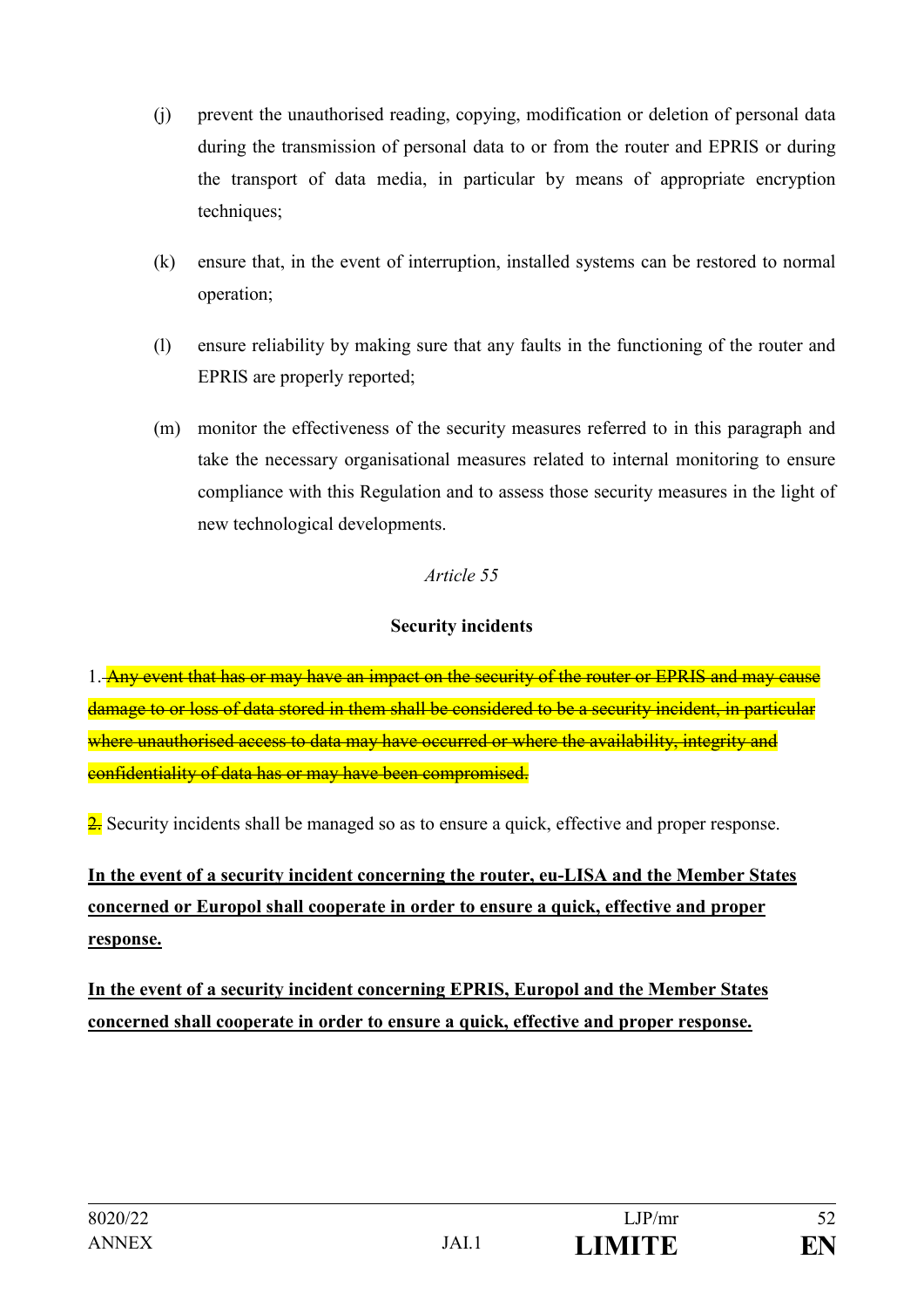2<sup>3</sup>. Member States shall notify its their competent supervisory authorities of any security incidents without undue delay.

Without prejudice to Article 34 of Regulation (EU) 2016/794, **in the event of a security incident in relation to the central infrastructure of EPRIS,** Europol shall notify CERT-EU of significant cyber threats, significant vulnerabilities and significant incidents without undue delay and in any event no later than 24 hours after becoming aware of them. Actionable and appropriate technical details of cyber threats, vulnerabilities and incidents that enable proactive detection, incident response or mitigating measures shall be disclosed to CERT-EU without undue delay.

In the event of a security incident in relation to the central infrastructure of the router, eu-LISA shall notify CERT-EU of significant cyber threats, significant vulnerabilities and significant incidents without undue delay and in any event no later than 24 hours after becoming aware of them. Actionable and appropriate technical details of cyber threats, vulnerabilities and incidents that enable proactive detection, incident response or mitigating measures shall be disclosed to CERT-EU without undue delay.

**3** 4. Information regarding a security incident that has or may have an impact on the operation of the router or on the availability, integrity and confidentiality of the data shall be provided by the Member States and Union agencies concerned to the Member States and Europol without delay and reported in compliance with the incident management plan to be provided by eu-LISA.

**4** 5. Information regarding a security incident that has or may have an impact on the operation of EPRIS or on the availability, integrity and confidentiality of the data shall be provided by the Member States and Union agencies concerned to the Member States without delay and reported in compliance with the incident management plan to be provided by Europol.

### *Article 56*

### **Self-monitoring**

1. Member States and the relevant Union agencies**Europol** shall ensure that each authority entitled to use Prüm II takes the measures necessary to monitor its compliance with this Regulation and cooperates, where necessary, with the supervisory authority.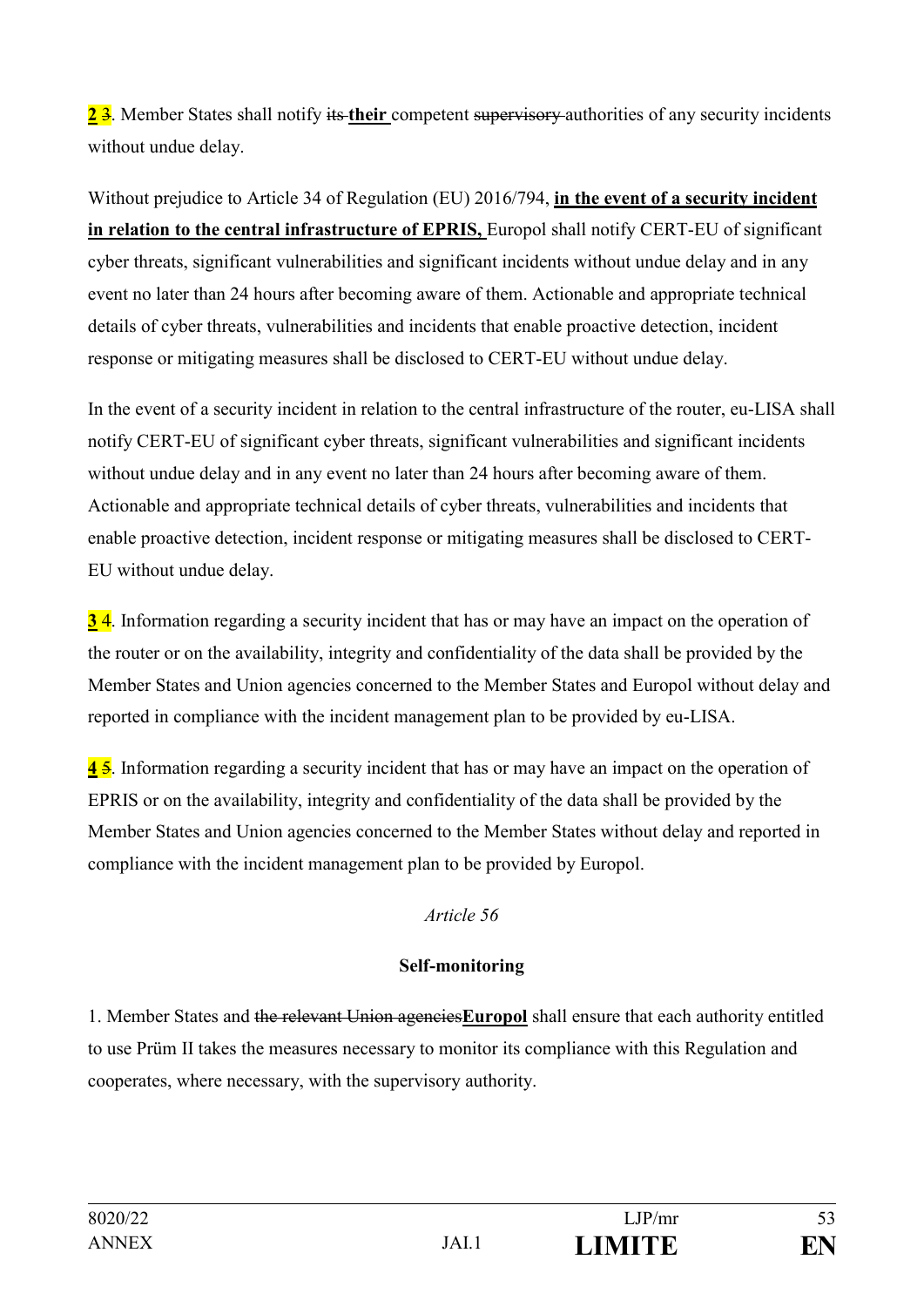2. The data controllers shall take the necessary measures to monitor the compliance of data processing pursuant to this Regulation, including through frequent verification of the logs referred to in Articles **20, 20c,** 40 and 45, and cooperate, where necessary, with the supervisory authorities **and or** with the European Data Protection Supervisor.

#### *Article 57*

#### **Penalties**

Member States shall ensure that any misuse of data, processing of data or exchange of data contrary to this Regulation is punishable in accordance with national law. The penalties provided shall be effective, proportionate and dissuasive.

#### *Article 58*

#### **Burden of proof**

1. Member States shall take the necessary measures to ensure that persons who consider themselves as having been discriminated against due to the processing or exchange of their personal data do not bear the burden of proof. In cases where a person considers that he or she has been allegedly discriminated against in the context of an automated comparison in the context of this Regulation in front of a court or other competent judicial authority, the Member State authorities having processed the data shall justify why there was no discrimination.

2. Paragraph 1 shall not apply to criminal procedures.

3. Member States shall not take specific measures in the meaning of paragraph 1 to proceedings in which it is for the court or competent judicial body to investigate the facts of the case.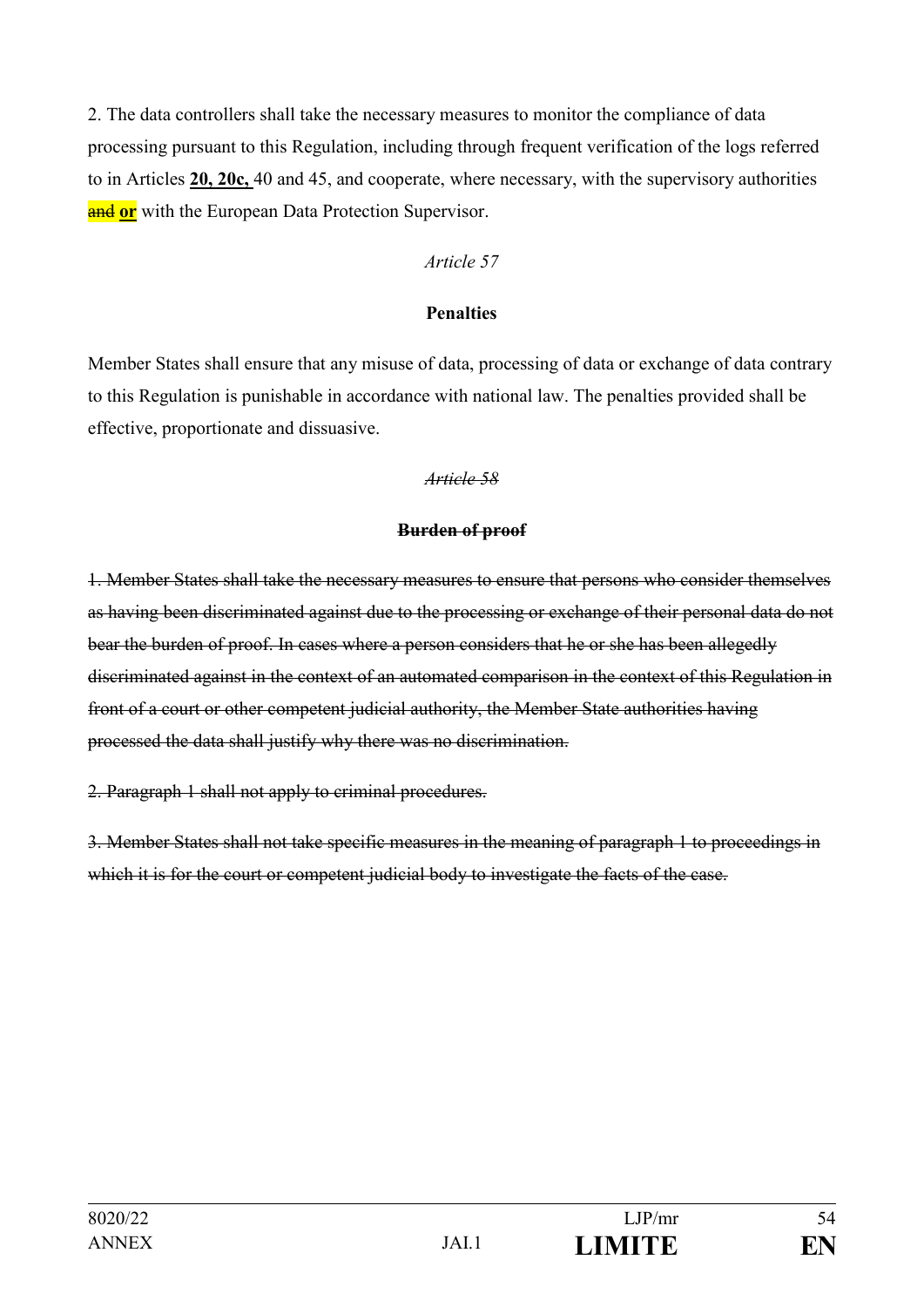#### **Liability**

If any failure of a Member State **or Europol when performing queries in accordance with Article 50,** to comply with its obligations under this Regulation causes damage to the router or EPRIS, that Member State **or Europol** shall be liable for such damage, unless and insofar as eu-LISA, Europol or another Member State bound by this Regulation failed to take reasonable measures to prevent the damage from occurring or to minimise its impact.

### *Article 60*

### **Audits by the European Data Protection Supervisor**

1. The European Data Protection Supervisor shall ensure that an audit of personal data processing operations by eu-LISA and Europol for the purposes of this Regulation is carried out in accordance with relevant international auditing standards at least every four years. A report of that audit shall be sent to the European Parliament, to the Council, to the Commission, to the Member States and to the Union agency concerned. Europol and eu-LISA shall be given an opportunity to make comments before the reports are adopted.

2. eu-LISA and Europol shall supply information requested by the European Data Protection Supervisor to it, grant the European Data Protection Supervisor access to all the documents it requests and to their logs referred to in Articles 40 and 45 and allow the European Data Protection Supervisor access to all their premises at any time.

### *Article 61*

#### **Cooperation between supervisory authorities and the European Data Protection Supervisor**

1. The supervisory authorities and the European Data Protection Supervisor shall, each acting within the scope of their respective competences, cooperate actively within the framework of their respective responsibilities and ensure coordinated supervision of the application of this Regulation, in particular if the European Data Protection Supervisor or a supervisory authority finds major discrepancies between practices of Member States or finds potentially unlawful transfers using the Prüm II communication channels.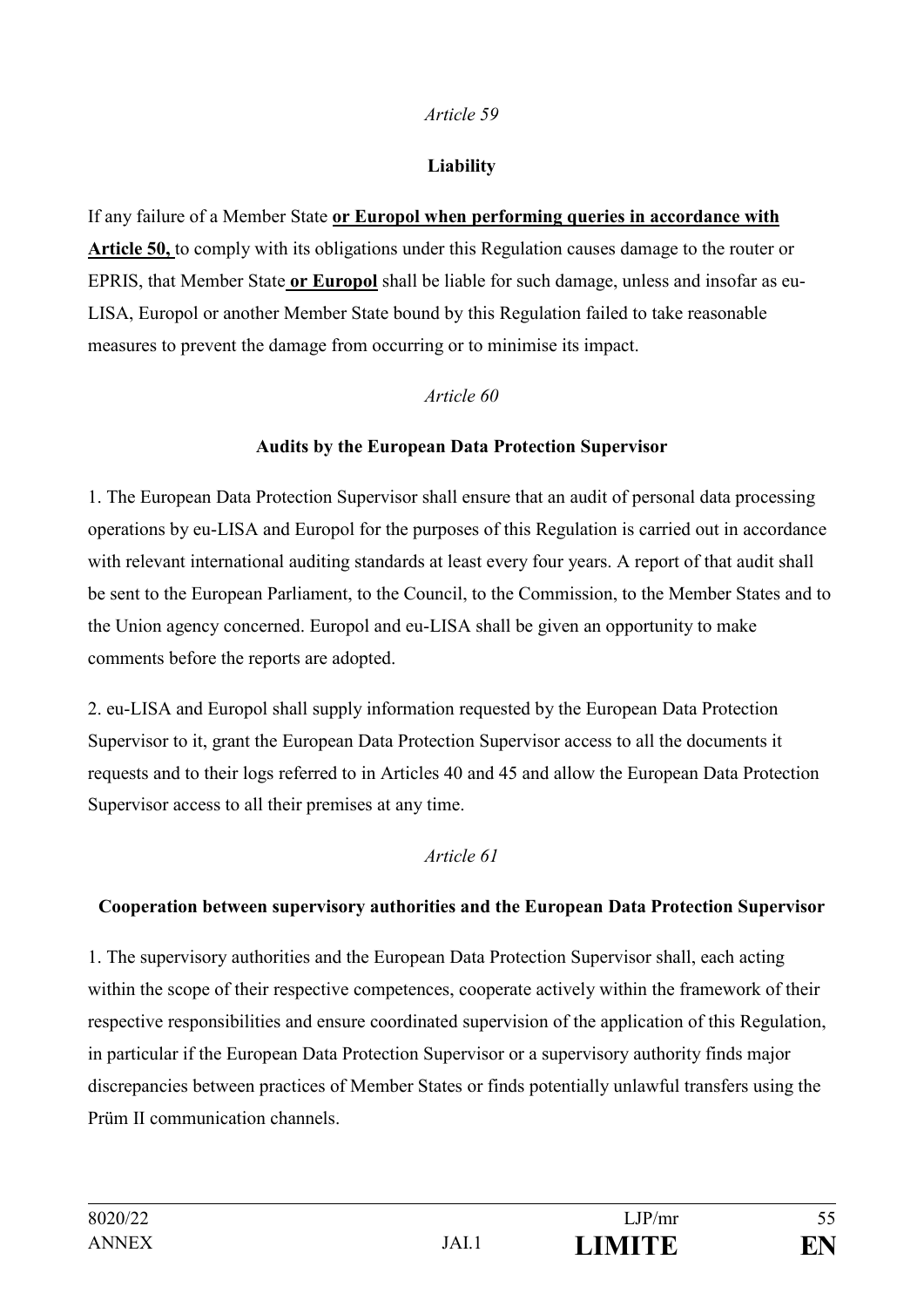2. In the cases referred to in paragraph 1 of this Article, coordinated supervision shall be ensured in accordance with Article 62 of Regulation (EU) 2018/1725.

3. The European Data Protection **Supervisor** Board shall send a joint report of its activities under this Article to the European Parliament, to the Council, to the Commission, to Europol and to eu-LISA by [*2 years after entry into operation of the router and EPRIS*] and every two years thereafter. That report shall include a chapter on each Member State prepared by the supervisory authority of the Member State concerned.

### *Article 62*

### **Communication of personal data to third countries and international organisations**

Data processed in accordance with this Regulation shall not be transferred or made available to third countries or to international organisations in an automated manner.

**Any transfer to a third country or an international organisation of data obtained by a Member State in accordance with this Regulation, shall require the consent of the Member State which provided the data.**

### CHAPTER 7

### **RESPONSIBILITIES**

### *Article 63*

### **Responsibilities of Member States**

- 1. Each Member State**s** shall be responsible for:
- (a) the connection to the infrastructure of the router;
- (b) the integration of the existing national systems and infrastructures with the router;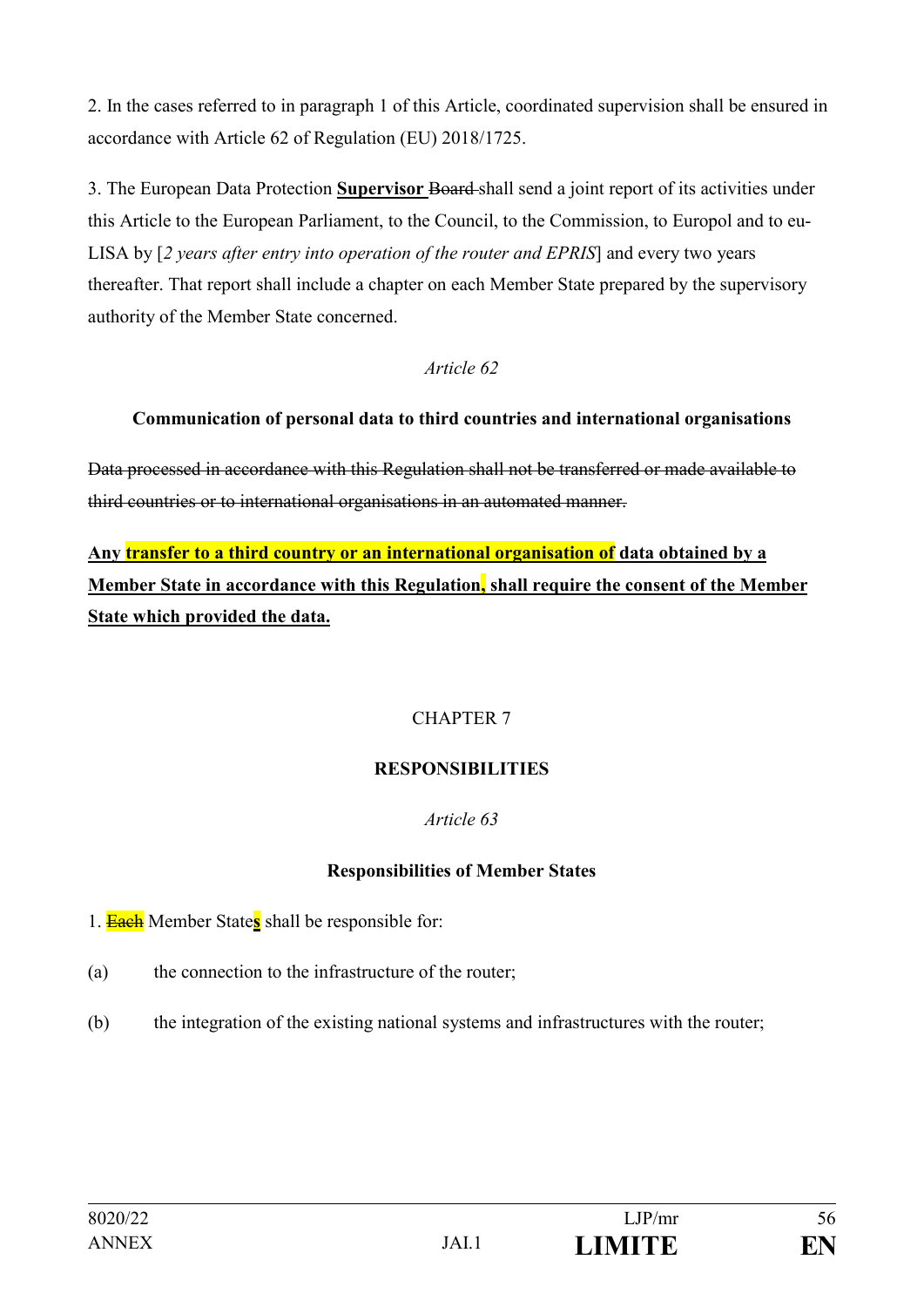- (c) the organisation, management, operation and maintenance of its existing national infrastructure and of its connection to the router;
- (d) the connection to the infrastructure of EPRIS;
- (e) the integration of the existing national systems and infrastructures with EPRIS;
- (f) the organisation, management, operation and maintenance of its existing national infrastructure and of its connection to EPRIS;
- (g) the management of, and arrangements for, access by the duly authorised staff of the competent national authorities to the router in accordance with this Regulation and the creation and regular update of a list of those staff and their profiles;
- (h) the management of, and arrangements for, access by the duly authorised staff of the competent national authorities to EPRIS in accordance with this Regulation and the creation and regular update of a list of those staff and their profiles;
- (i) the management of, and arrangements for, access by the duly authorised staff of the competent national authorities to Eucaris in accordance with this Regulation and the creation and regular update of a list of those staff and their profiles;
- (i) the manual confirmation of a match as referred to in Article  $6(3)$ , Article  $\overline{7(3)}$ , Article 13(2)<sup>-</sup> and Article 22(2) and Article 26(2):
- (k) ensuring the availability of the data necessary for the exchange of data in accordance with Article 6, Article 7, Article 13, Article 18, **Article 20a,** Article 22 and Article 26;
- (1) the exchange of information in accordance with Article 6,  $\frac{\text{Article 7}}{\text{Article 13}}}$  Article 13, Article 18, **Article 20a,** Article 22 and Article 26;
- (m) **correcting or** deleting any data received from a requested Member State within 48 hours following the notification from the requested Member State that the personal data submitted was incorrect, no longer up-to-date or was unlawfully transmitted.
- (n) compliance with the data quality requirements established in this Regulation.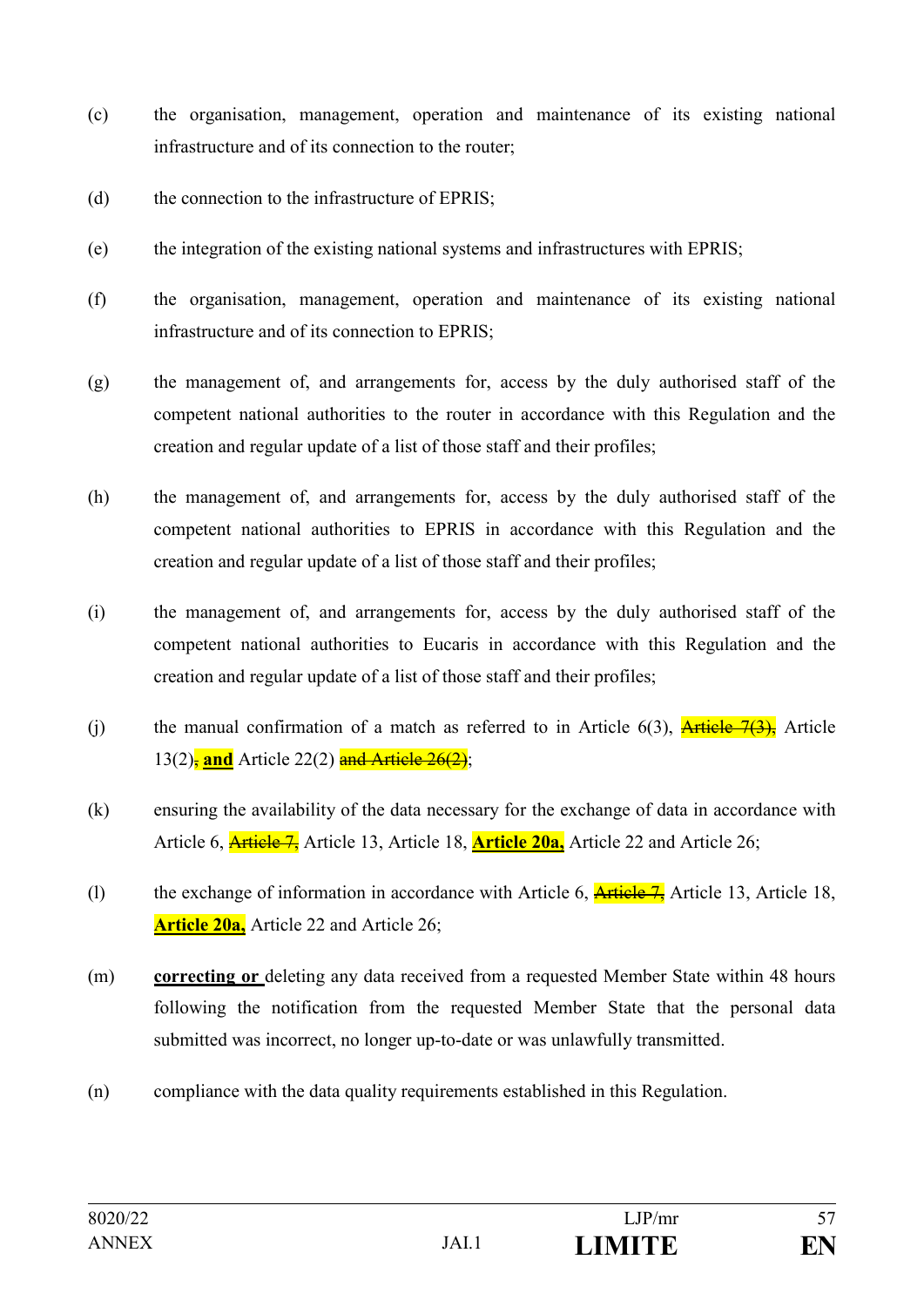2. Each Member State**s** shall be responsible for connecting their competent national authorities to the router, EPRIS and Eucaris.

#### *Article 64*

### **Responsibilities of Europol**

1. Europol shall be responsible for the management of, and arrangements for the access by its duly authorised staff to the router, EPRIS and Eucaris in accordance with this Regulation.

2. Europol shall also be responsible for the processing of the queries of Europol data by the router. Europol shall adapt its information systems accordingly.

3. Europol shall be responsible for any technical adaptations in Europol infrastructure required for establishing the connection to the router and to Eucaris.

4. Europol shall be responsible for the development of EPRIS in cooperation with the Member States. EPRIS shall provide the functionalities laid down in Articles 42 to 46.

Europol shall provide the technical management of EPRIS. Technical management of EPRIS shall consist of all the tasks and technical solutions necessary to keep the EPRIS central infrastructure functioning and providing uninterrupted services to Member States 24 hours a day, 7 days a week in accordance with this Regulation. It shall include the maintenance work and technical developments necessary to ensure that EPRIS functions are at a satisfactory level of technical quality, in particular as regards the response time for interrogation of the national databases in accordance with the technical specifications.

5. Europol shall provide training on the technical use of EPRIS.

6. Europol shall be responsible for the procedures referred to in Articles 49 and 50.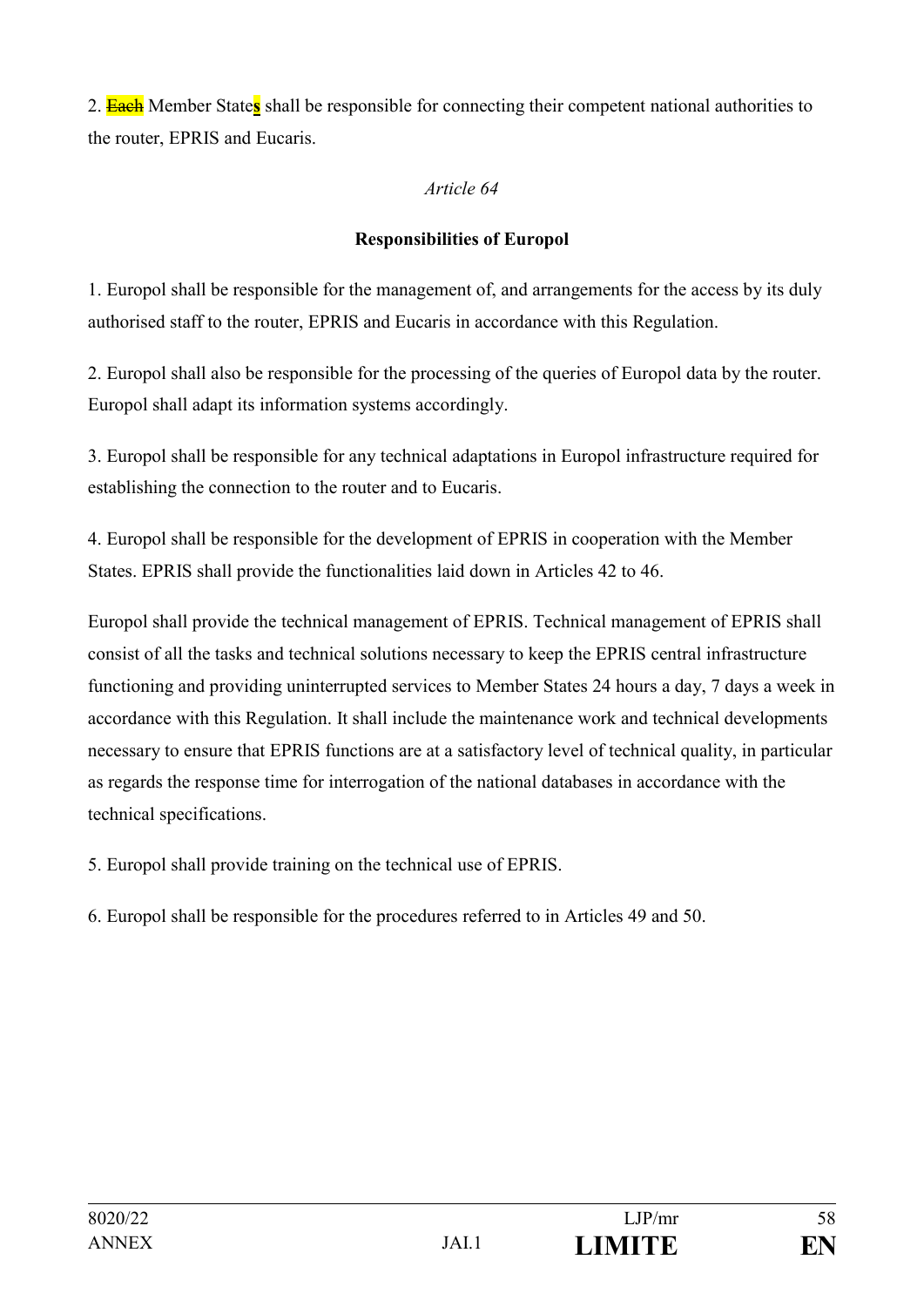#### **Responsibilities of eu-LISA during the design and development phase of the router**

1. eu-LISA shall ensure that the central infrastructure of the router is operated in accordance with this Regulation.

2. The router shall be hosted by eu-LISA in its technical sites and shall provide the functionalities laid down in this Regulation in accordance with the conditions of security, availability, quality and performance referred to in Article 66(1).

3. eu-LISA shall be responsible for the development of the router and for any technical adaptations necessary for the operations of the router.

eu-LISA shall not have access to any of the personal data processed through the router.

eu-LISA shall define the design of the physical architecture of the router including its communication infrastructures and the technical specifications and its evolution as regards the central infrastructure and the secure communication infrastructure. This design shall be adopted by the Management Board, subject to a favourable opinion of the Commission. eu-LISA shall also implement any necessary adaptations to the interoperability components deriving from the establishment of the router as provided for by this Regulation.

eu-LISA shall develop and implement the router as soon as possible after the adoption by the Commission of the measures provided for in Article 37(6).

The development shall consist of the elaboration and implementation of the technical specifications, testing and overall project management and coordination.

4. During the design and development phase, the Interoperability Programme Management Board referred to in Article 54 of Regulation (EU) 2019/817 and in Article 54 of Regulation (EU) 2019/818 shall meet regularly. It shall ensure the adequate management of the design and development phase of the router.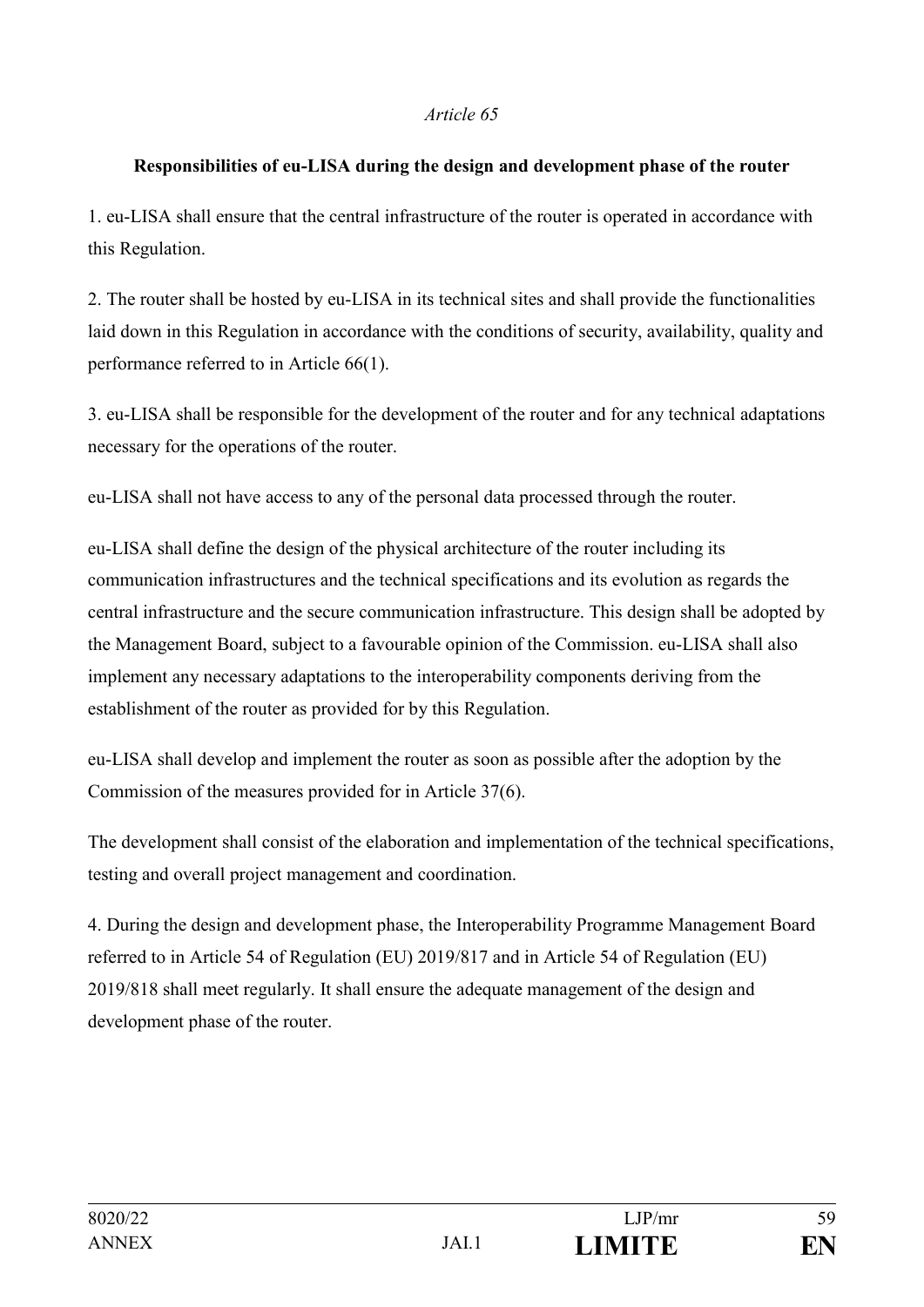Every month, the Interoperability Programme Management Board shall submit written reports on progress of the project to eu-LISA's Management Board. The Interoperability Programme Management Board shall have no decision-making power, nor any mandate to represent the members of eu-LISA's Management Board.

The Advisory Group referred to in Article 77 shall meet regularly until the start of operations of the router. It shall report after each meeting to the Interoperability Programme Management Board. It shall provide the technical expertise to support the tasks of the Interoperability Programme Management Board and shall follow up on the state of preparation of the Member States.

### *Article 66*

#### **Responsibilities of eu-LISA following the start of operations of the router**

1. Following the entry into operations of the router, eu-LISA shall be responsible for the technical management of the central infrastructure of the router, including its maintenance and technological developments. In cooperation with Member States, it shall ensure that the best available technology is used, subject to a cost-benefit analysis. eu-LISA shall also be responsible for the technical management of the necessary communication infrastructure.

Technical management of the router shall consist of all the tasks and technical solutions necessary to keep the router functioning and providing uninterrupted services to Member States and to Europol 24 hours a day, 7 days a week in accordance with this Regulation. It shall include the maintenance work and technical developments necessary to ensure that the router functions at a satisfactory level of technical quality, in particular as regards availability and the response time for submitting requests to the national databases and Europol data in accordance with the technical specifications.

The router shall be developed and managed in such a way as to ensure fast, efficient and controlled access, full and uninterrupted availability of the router, and a response time in line with the operational needs of the competent authorities of the Member States and Europol.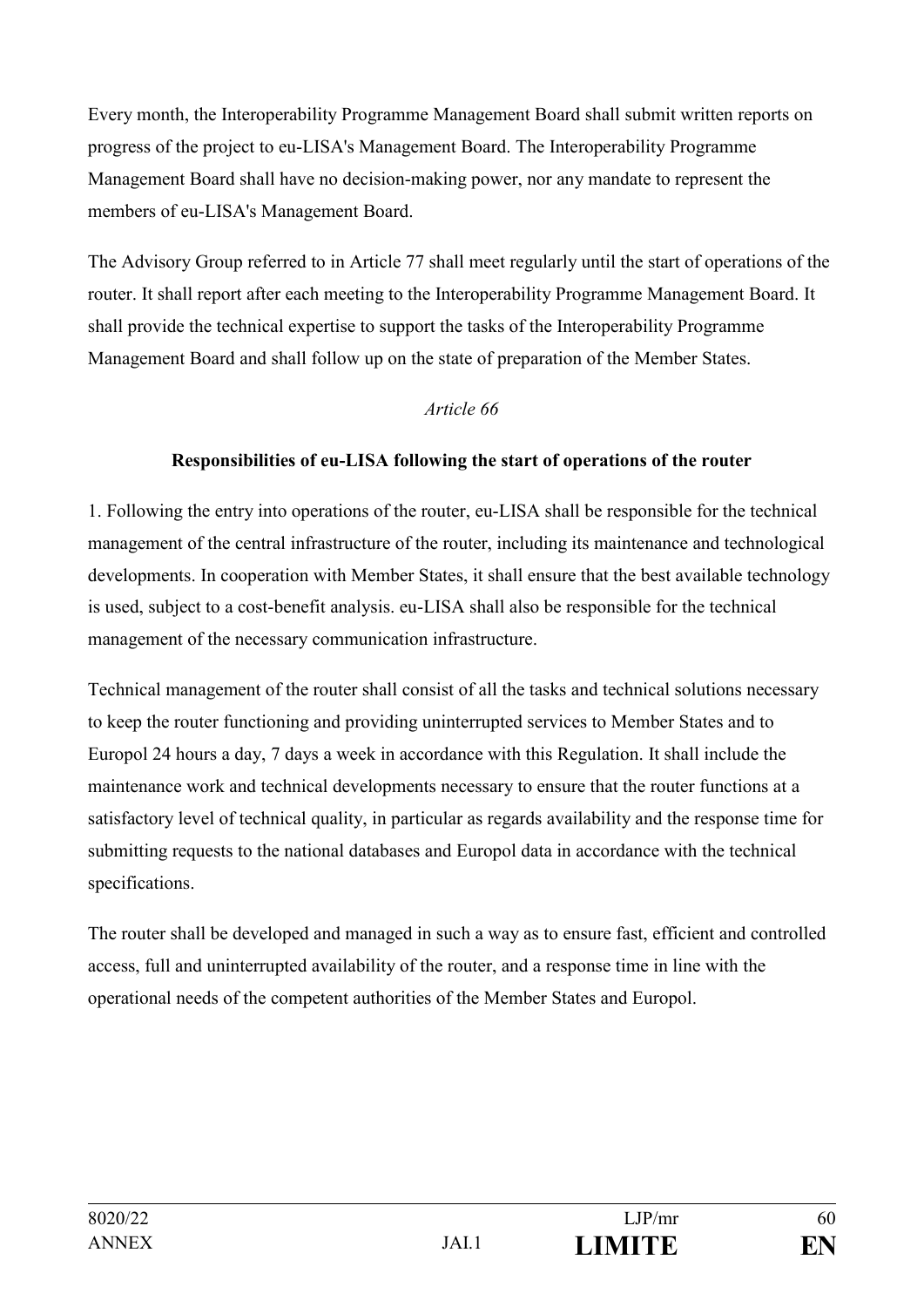2. Without prejudice to Article 17 of the Staff Regulations of Officials of the European Union, laid down in Council Regulation (EEC, Euratom, ECSC) No 259/6815, eu-LISA shall apply appropriate rules of professional secrecy or other equivalent duties of confidentiality to its staff required to work with data stored in the interoperability components. This obligation shall also apply after such staff leave office or employment or after the termination of their activities.

eu-LISA shall not have access to any of the personal data processed through the router.

3. eu-LISA shall also perform tasks related to providing training on the technical use of the router.

### CHAPTER 8

### **AMENDMENTS TO OTHER EXISTING INSTRUMENTS**

### *Article 67*

### **Amendments to Decisions 2008/615/JHA and 2008/616/JHA**

1. In Decision 2008/615/JHA, Articles **1(a)**, 2 to 6 and Sections 2 and 3 of Chapter 2 are replaced with regard to the Member States bound by this Regulation from the date of application of the provisions of this Regulation related to the router as set out in Article 74**(1)**.

Therefore, Articles **1(a)**, 2 to 6 and Sections 2 and 3 of Chapter 2 of Decision 2008/615/JHA are deleted from the date of application of the provisions of this Regulation related to the router as set out in Article 74**(1)**.

2. In Decision 2008/616/JHA, Chapters 2 to 5 and Articles 18, 20 and 21 are replaced with regard to the Member States bound by this Regulation from the date of application of the provisions of this Regulation related to the router as set out in Article 74.

<sup>&</sup>lt;u>.</u> 15 OJ L 56, 4.3.1968, p. 1.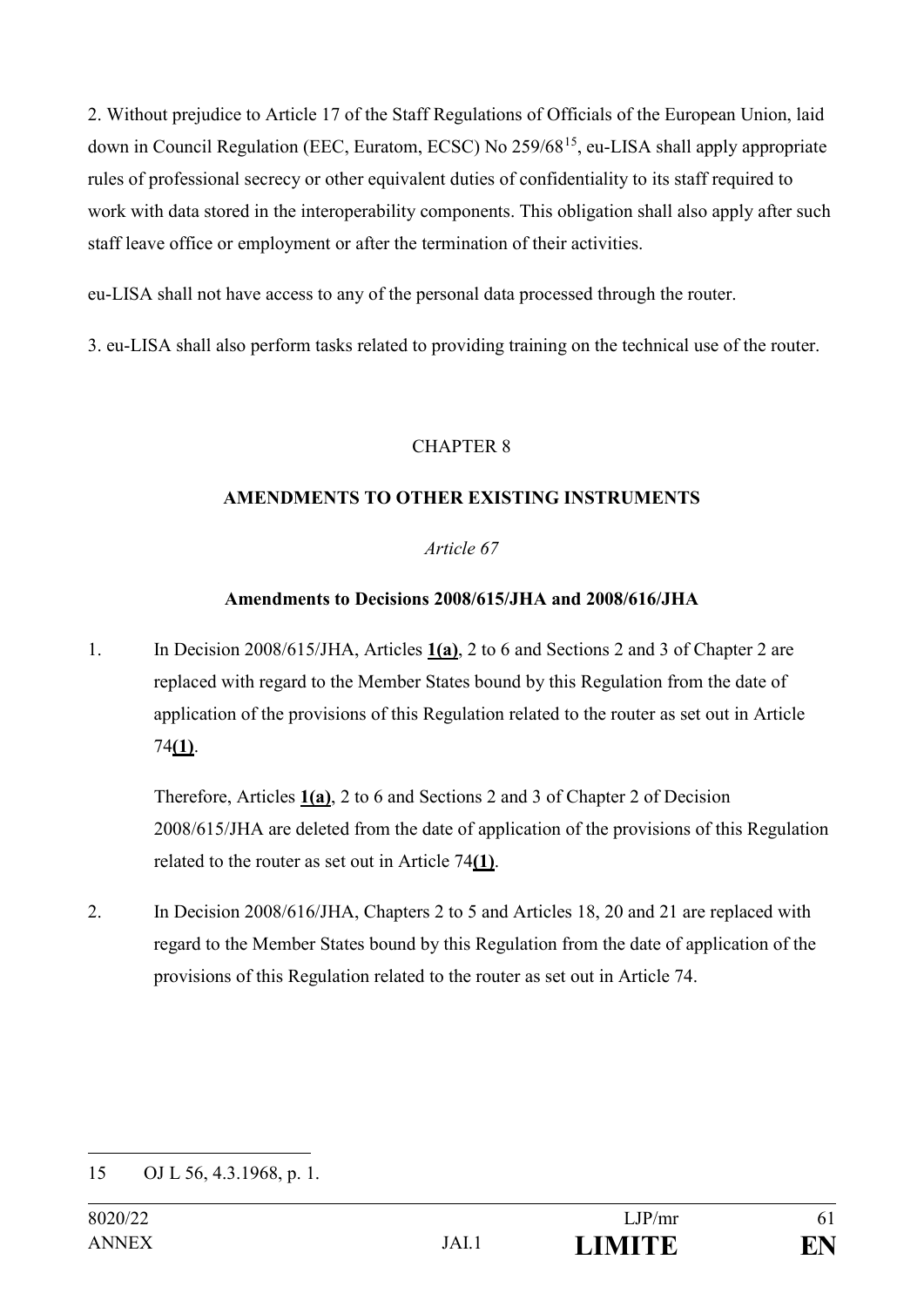Therefore, Chapters 2 to 5 and Articles 18, 20 and 21 of Decision 2008/616/JHA are deleted from the date of application of the provisions of this Regulation related to the router as set out in Article 74.

### *Article 68*

#### **Amendments to Regulation (EU) 2018/1726**

Regulation (EU) 2018/1726 is amended as follows:

(1) the following Article 13a is inserted:

 $\frac{1}{2}$  . The set of the set of the set of the set of the set of the set of the set of the set of the set of the set of the set of the set of the set of the set of the set of the set of the set of the set of the set of

#### "Article 13a

#### **Tasks related to the router**

In relation to Regulation (EU) .../... of the European Parliament and of the Council\* [*this Regulation*], the Agency shall perform the tasks related to the router conferred on it by that Regulation.

\* Regulation (EU) [number] of the European Parliament and of the Council of xy on [officially adopted title] (OJ L ...)"

in Article 17, paragraph 3 is replaced by the following:

'3. The seat of the Agency shall be Tallinn, Estonia.

The tasks relating to development and operational management referred to in Article 1(4) and (5) and Articles 3 to 8 and Articles 9, 11 and 13a shall be carried out at the technical site in Strasbourg, France.

A backup site capable of ensuring the operation of a large-scale IT system in the event of failure of such a system shall be installed in Sankt Johann im Pongau, Austria.'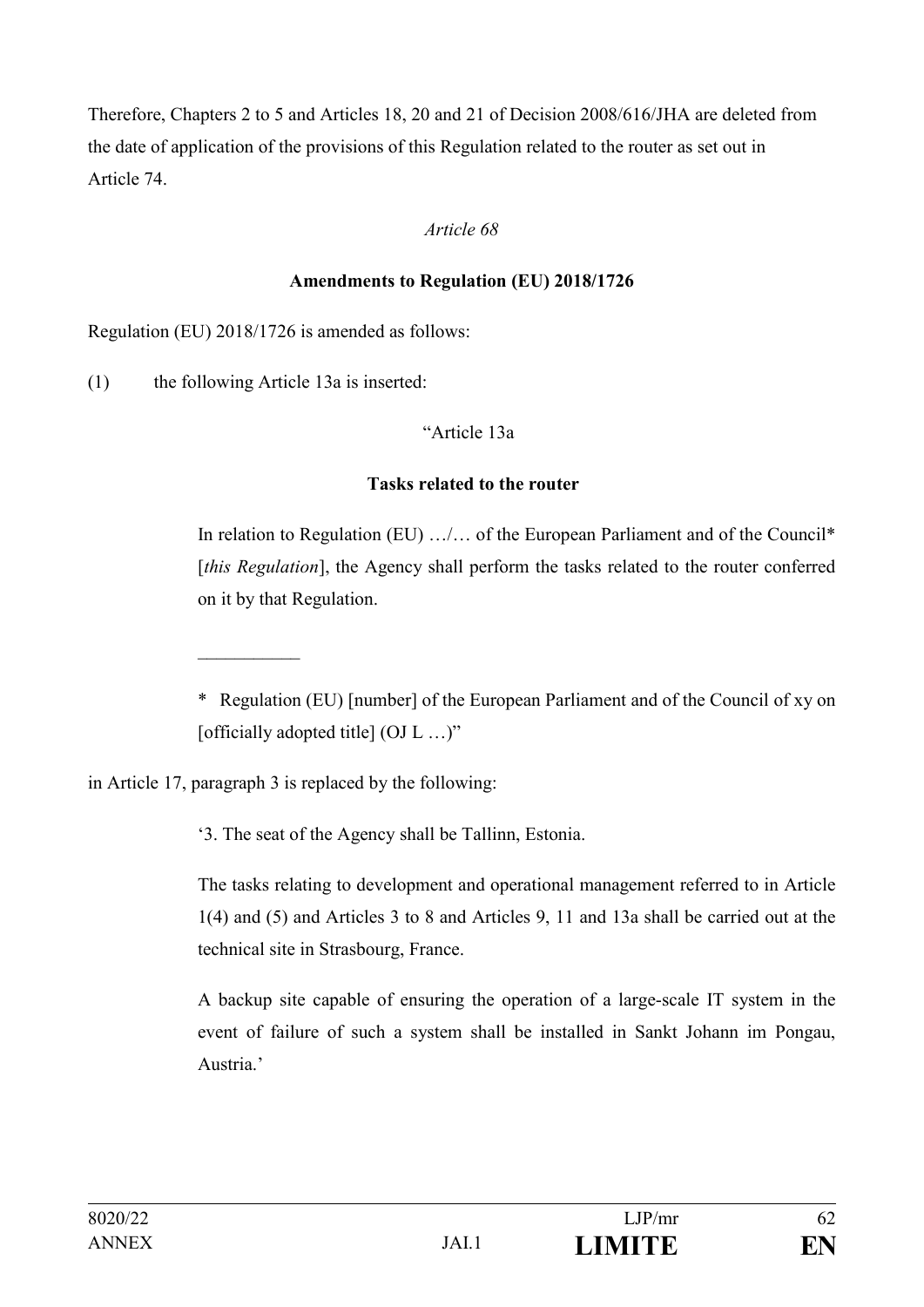### **in Article 19, paragraph 1, the following point (eeb) is inserted:**

**"(eeb) adopt reports on the state of play of the development of the router pursuant to Article 79(2) of the Regulation (EU) …/… of the European Parliament and of the Council\* [***this Regulation***];"**

### **in Article 19, paragraph 1, points (ff) and (hh) are replaced by the following:**

**"(ff) adopt reports on the technical functioning of SIS pursuant to Article 60(7) of Regulation (EU) 2018/1861 of the European Parliament and of the Council and Article 74(8) of Regulation (EU) 2018/1862 of the European Parliament and of the Council, of the VIS pursuant to Article 50(3) of Regulation (EC) No 767/2008 and Article 17(3) of Decision 2008/633/JHA, of EES pursuant to Article 72(4) of Regulation (EU) 2017/2226, of ETIAS pursuant to Article 92(4) of Regulation (EU) 2018/1240, of the ECRIS-TCN and of the ECRIS reference implementation pursuant to Article 36(8) of Regulation (EU) 2019/816 of the European Parliament and of the Council, of the interoperability components pursuant to Article 78(3) of Regulation (EU) 2019/817 and Article 74(3) of Regulation (EU) 2019/818 and of the router pursuant to Article 79(5) of the Regulation (EU) …/… of the European Parliament and of the Council\* [***this Regulation***];** 

**(hh) adopt formal comments on the European Data Protection Supervisor's reports on its audits pursuant to Article 56(2) of Regulation (EU) 2018/1861, Article 42(2) of Regulation (EC) No 767/2008, Article 31(2) of Regulation (EU) No 603/2013, Article 56(2) of Regulation (EU) 2017/2226, Article 67 of Regulation (EU) 2018/1240, Article 29(2) of Regulation (EU) 2019/816, Article 52 of Regulations (EU) 2019/817 and (EU) 2019/818 and Article 60(1) of the Regulation (EU) …/… of the European Parliament and of the Council\* [***this Regulation***] and ensure appropriate follow-up of those audits;"**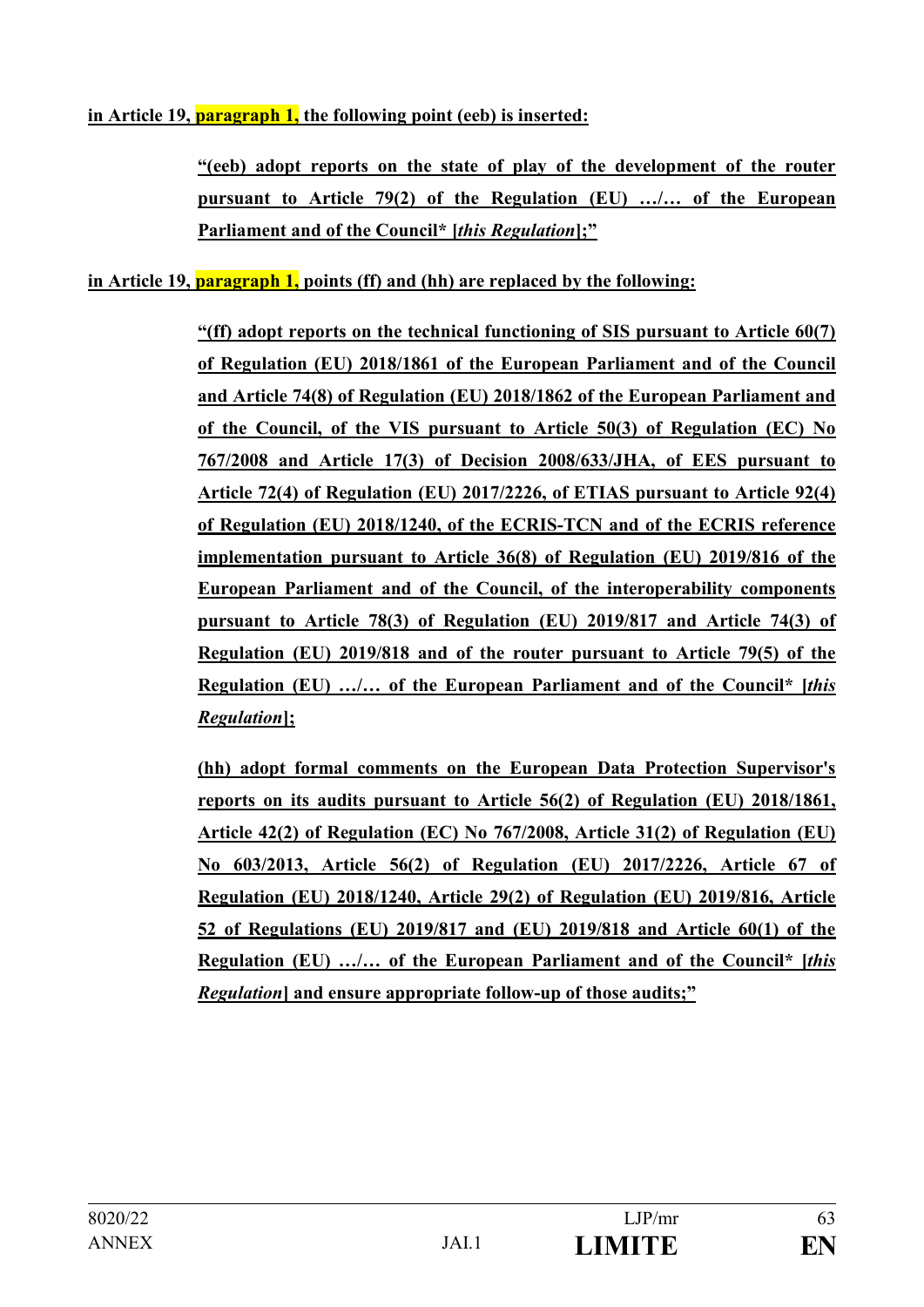#### **Amendments to Regulation (EU) 2019/817**

In Article 6(2) of Regulation (EU) 2019/817 the following point (d) is added:

"(d) a secure communication infrastructure between the ESP and the router established by Regulation (EU) …/… of the European Parliament and of the Council\* [*this Regulation*].

\* Regulation (EU) [number] of the European Parliament and of the Council of xy on [officially adopted title] (OJ L ...)"

*Article 70*

### **Amendments to Regulation (EU) 2019/818**

Regulation (EU) 2019/818 is amended as follows:

 $\frac{1}{2}$  . The set of the set of the set of the set of the set of the set of the set of the set of the set of the set of the set of the set of the set of the set of the set of the set of the set of the set of the set of

(1) in Article  $6(2)$ , the following point (d) is added:

"(d) a secure communication infrastructure between the ESP and the router established by Regulation (EU) …/… of the European Parliament and of the Council\* [*this Regulation*].

<sup>\*</sup> Regulation (EU) [number] of the European Parliament and of the Council of xy on [officially adopted title] (OJ L ...)"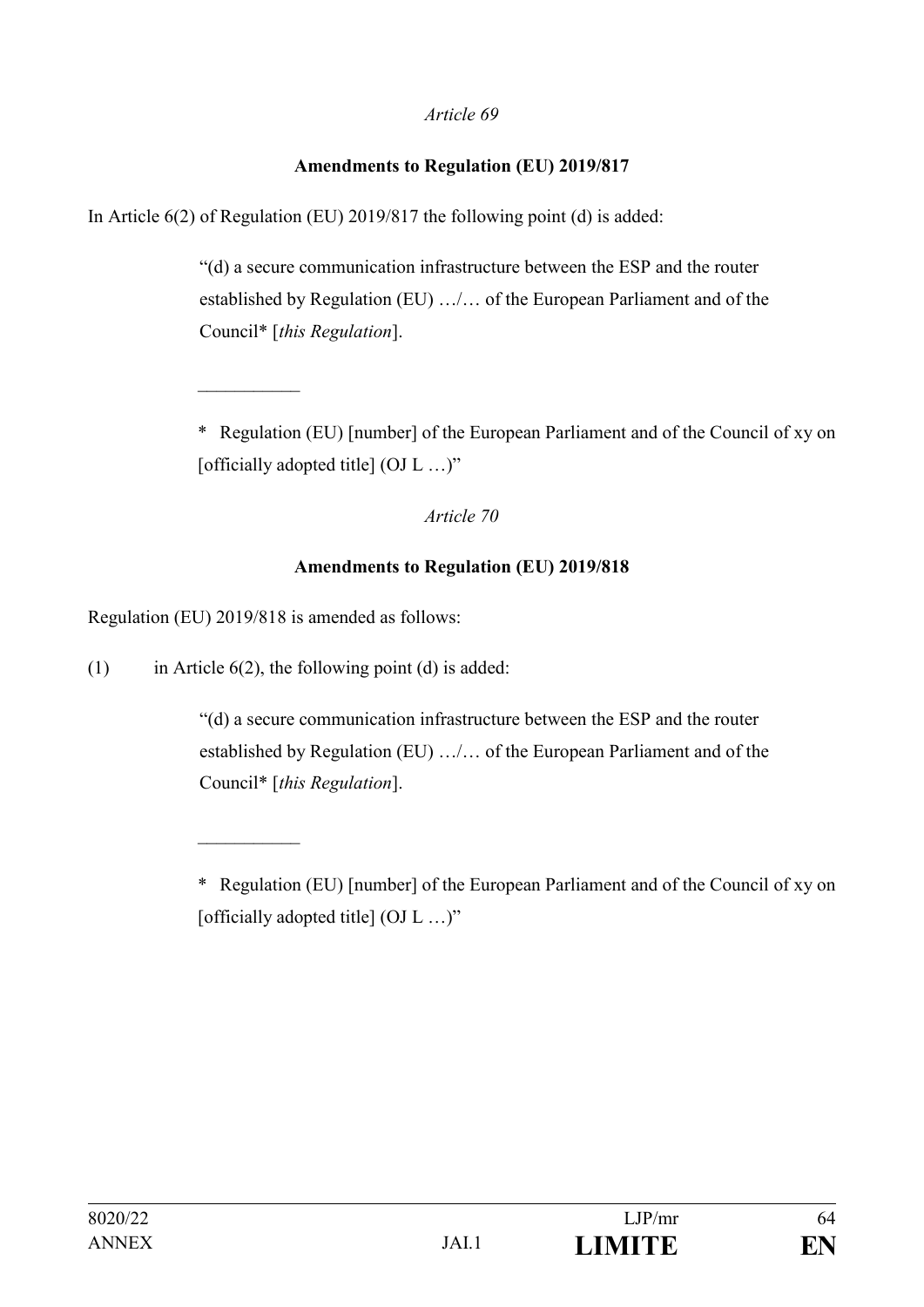### (2) In Article 39, paragraphs 1 and 2 are replaced by the following:

"1. A central repository for reporting and statistics (CRRS) is established for the purposes of supporting the objectives of the SIS, Eurodac, ECRIS-TCN, in accordance with the respective legal instruments governing those systems, and to provide cross-system statistical data and analytical reporting for policy, operational and data quality purposes. The CRRS shall also support the objectives of **Regulation (EU) …/… of the European Parliament and of the Council\* [***this Regulation***]**Prüm II."

"2. eu-LISA shall establish, implement and host in its technical sites the CRRS containing the data and statistics referred to in Article 74 of Regulation (EU) 2018/1862 and Article 32 of Regulation (EU) 2019/816 logically separated by EU information system. eu-LISA shall also collect the data and statistics from the router referred to in Article 65**71**(1) of Regulation (EU) …/… \* [*this Regulation* ]. Access to the CRRS shall be granted by means of controlled, secured access and specific user profiles, solely for the purpose of reporting and statistics, to the authorities referred to in Article 74 of Regulation (EU) 2018/1862, Article 32 of Regulation (EU) 2019/816 and Article 65**71**(1) of Regulation (EU) …/… \* [*this Regulation* ]."

### CHAPTER 9

### **FINAL PROVISIONS**

#### *Article 71*

#### **Reporting and statistics**

1. The duly authorised staff of the competent authorities of Member States, the Commission, Europol and eu-LISA shall have access to consult the following data related to the router, solely for the purposes of reporting and statistics:

- (a) number of queries per Member State and by Europol;
- (b) number of queries per category of data;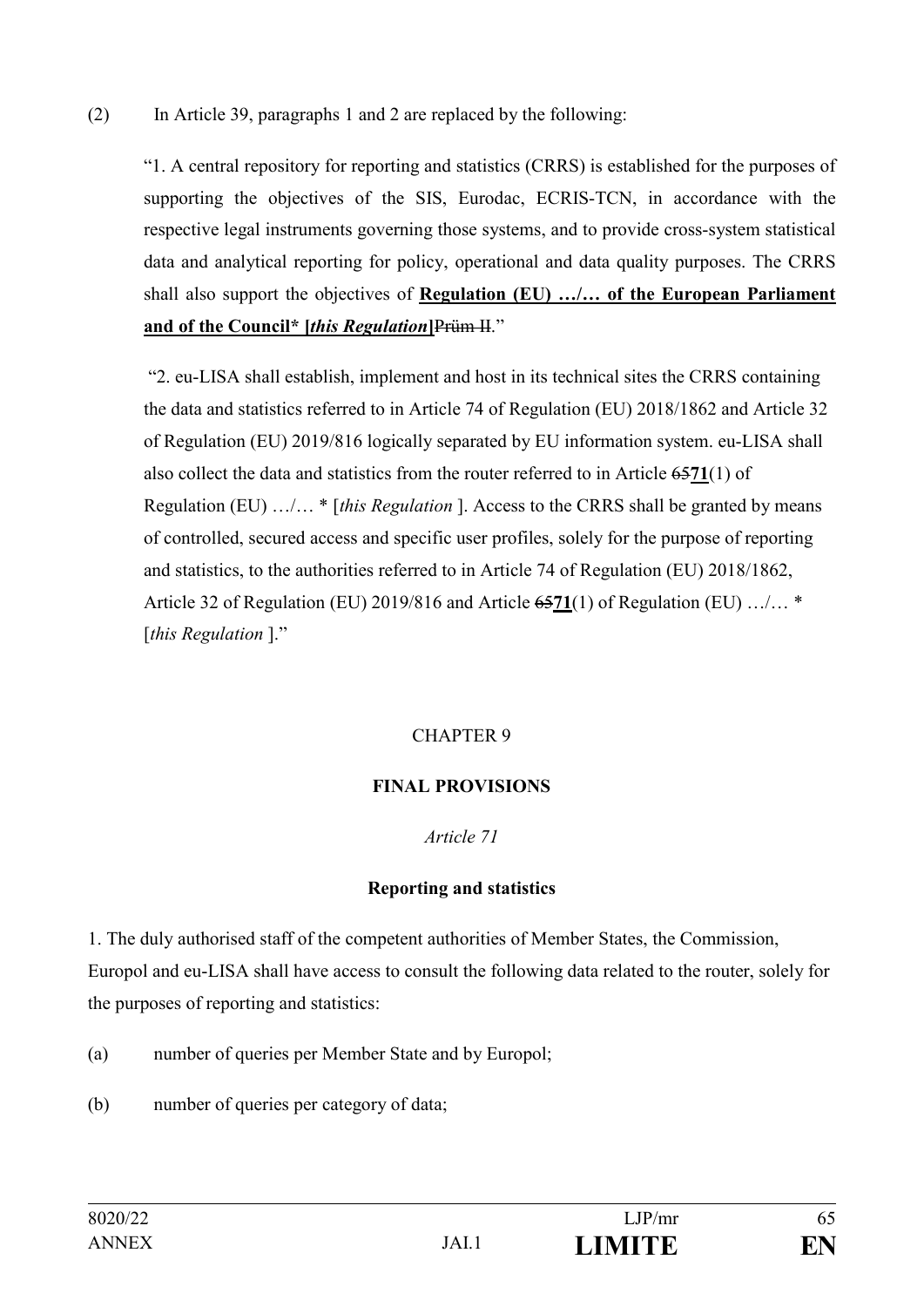- (c) number of queries to each of the connected databases;
- (d) number of matches against each Member State's database per category of data;
- (e) number of matches against Europol data per category of data;
- (f) number of confirmed matches where there were exchanges of core data; and
- (g) number of queries to the Common Identity Repository via the router**;**

# **(h) number of matches per type:**

- **i. identified data (person) unidentified data (trace);**
- **ii. unidentified data (trace) identified data (person);**
- **iii. unidentified data (trace) unidentified data (trace);**
- **iv. identified data (person) identified data (person)**.

It shall not be possible to identify individuals from the data.

2. The duly authorised staff of the competent authorities of Member States, Europol and the Commission shall have access to consult the following data related to Eucaris, solely for the purposes of reporting and statistics:

- (a) number of queries per Member State and by Europol;
- (b) number of queries to each of the connected databases; and
- (c) number of matches against each Member State's database.

It shall not be possible to identify individuals from the data.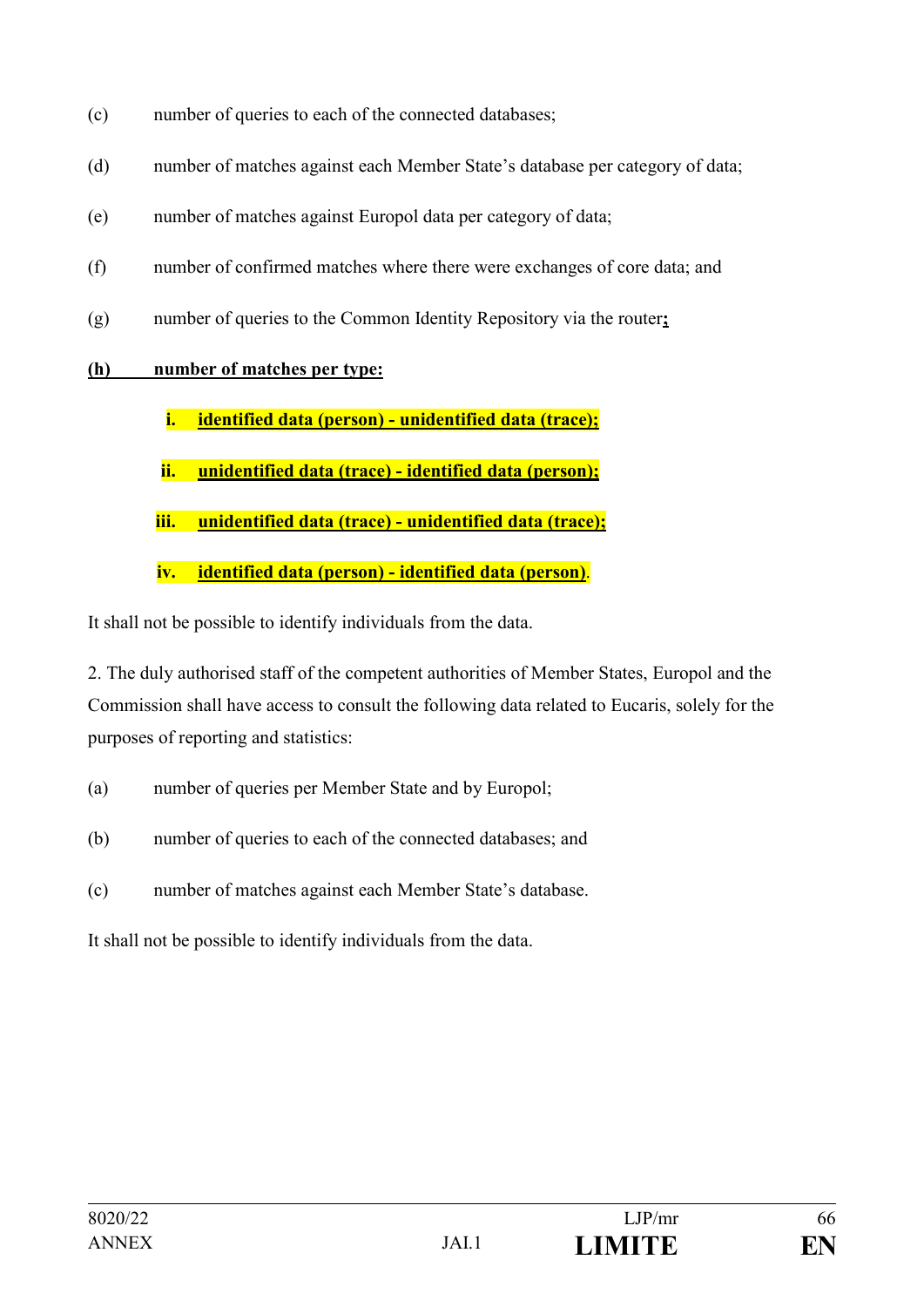3. The duly authorised staff of the competent authorities of Member States, the Commission and Europol shall have access to consult the following data related to EPRIS, solely for the purposes of reporting and statistics:

(a) number of queries per Member State and by Europol;

- (b) number of queries to each of the connected indexes; and
- (c) number of matches against each Member State's database.

It shall not be possible to identify individuals from the data.

4. eu-LISA shall store the data referred to in those paragraphs **1**.

The data shall allow the authorities referred to in paragraph 1 to obtain customisable reports and statistics to enhance the efficiency of law enforcement cooperation.

### *Article 72*

#### **Costs**

1. Costs incurred in connection with the establishment and operation of the router and EPRIS shall be borne by the general budget of the Union.

2. Costs incurred in connection with the integration of the existing national infrastructures and their connections to the router and EPRIS as well as costs incurred in connection with the establishment of national facial images databases and police national indexes for the prevention, detection and investigation of criminal offences shall be borne by the general budget of the Union.

The following costs shall be excluded:

- (a) Member States' project management office (meetings, missions, offices);
- (b) hosting of national IT systems (space, implementation, electricity, cooling);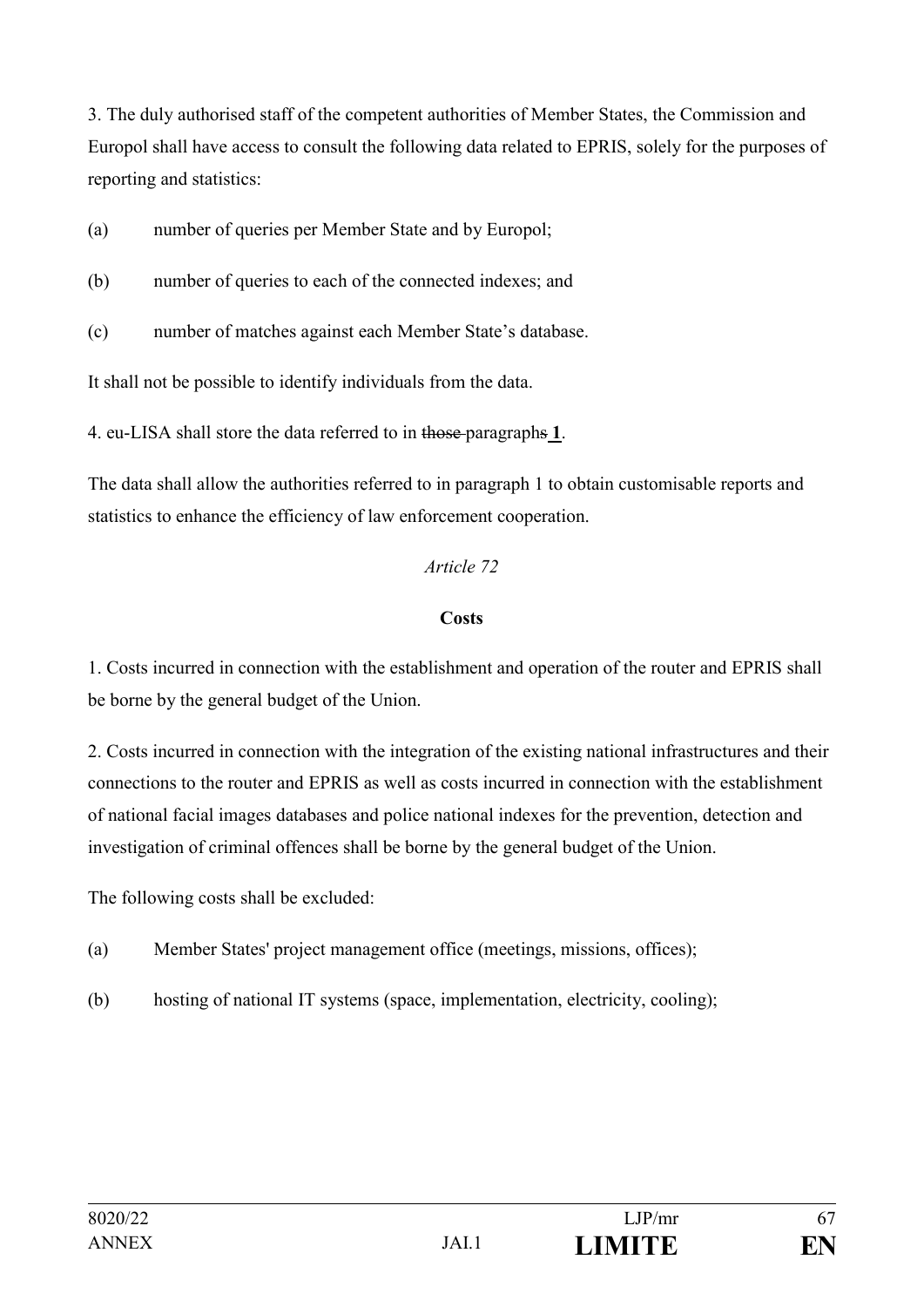- (c) operation of national IT systems (operators and support contracts);
- (d) design, development, implementation, operation and maintenance of national communication networks.

3. Each Member State shall bear the costs arising from the administration, use and maintenance of the Eucaris software application referred to in Article 19(1) **and Article 20b(1)**.

4. Each Member State shall bear the costs arising from the administration, use and maintenance of their connections to the router and EPRIS.

### *Article 73*

### **Notifications**

1. Member States shall notify eu-LISA of the authorities referred to in Article 36, which may use or have access to the router.

2. eu-LISA shall notify the Commission of the successful completion of the tests referred to in Article  $74(1)$ , point (b).

# **2a. Europol shall notify the Commission of the successful completion of the tests referred to in Article 74(2), point (b).**

3. Member States shall notify the Commission, Europol and eu-LISA of the national contact points **referred to in Article 29**.

**4. Member States shall notify other Member States, the Commission and eu-LISA of the content of national databases and the conditions for automated searches in accordance with Articles 8, 13a, 22a and 26a.**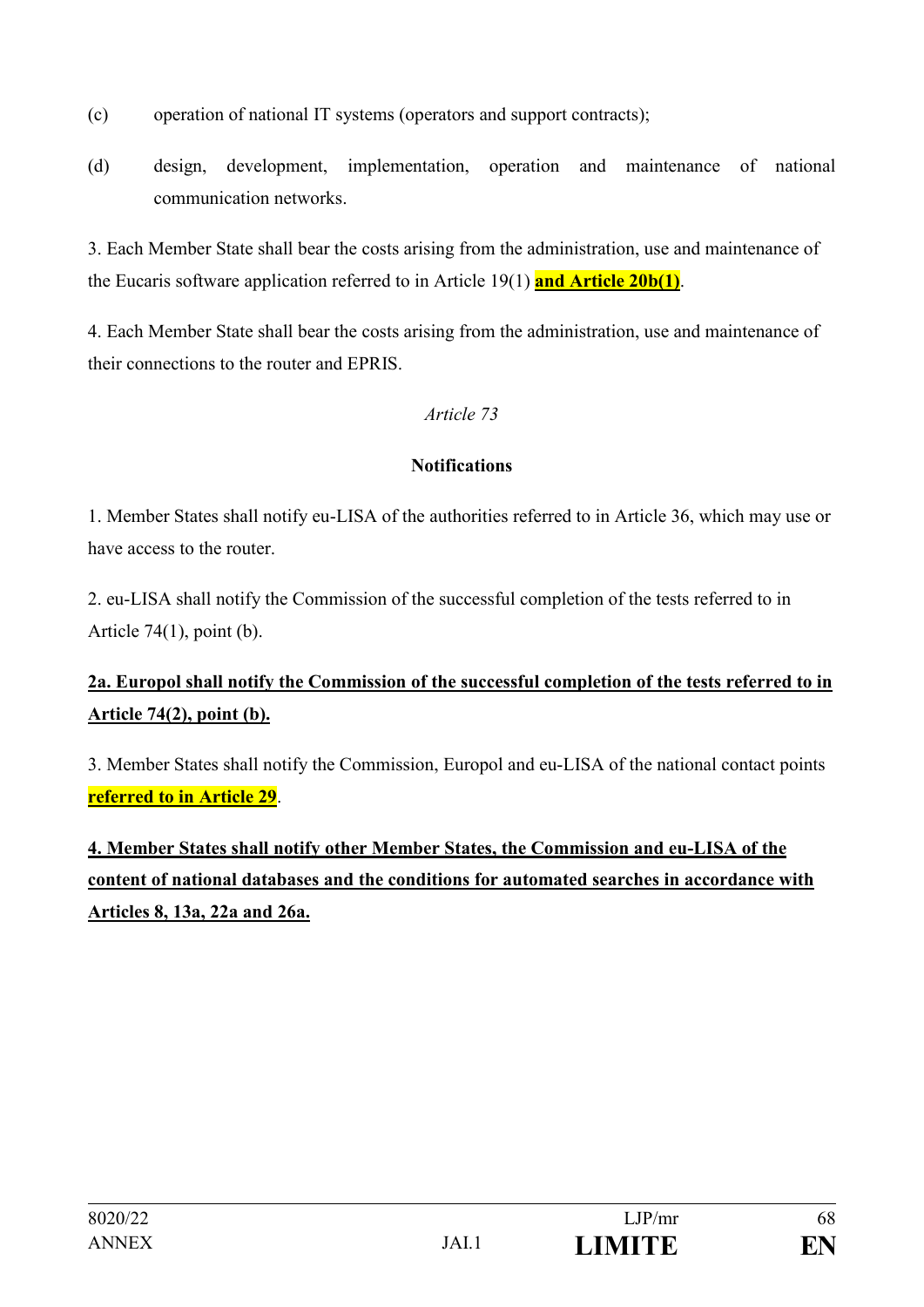#### **Start of operations**

1. The Commission shall determine the date from which the Member States and the Union agencies**Europol** may start using **the** router by means of an implementing act once the following conditions have been met:

- (a) the measures referred to in Article 37(6) have been adopted;
- (b) eu-LISA has declared the successful completion of a comprehensive test of the router, which it has conducted in cooperation with the Member States**'** authorities' and Europol.

In that implementing act the Commission shall also determine the date from which the Member States and the Union agencies**Europol** must **shall** start using **the** router. That date shall be one year after the date determined in accordance with the first subparagraph.

The Commission may postpone the date from which the Member States and the Union agencies**Europol** must **shall** start using **the** router by one year at most where an assessment of the implementation of the router has shown that such a postponement is necessary. That implementing act shall be adopted in accordance with the procedure referred to in Article 76(2).

**Member States shall ensure, two years after the start of operations of the router, the availability of facial images as referred to in Article 21, for the purposes of automated searching of facial images as referred to in Article 22.**

2. The Commission shall determine the date from which the Member States and the Union agencies**Europol** are to start using EPRIS by means of an implementing act once the following conditions have been met:

- (a) the measures referred to in Article 44(7) have been adopted;
- (b) Europol has declared the successful completion of a comprehensive test of EPRIS, which it has conducted in cooperation with the Member States' authorities.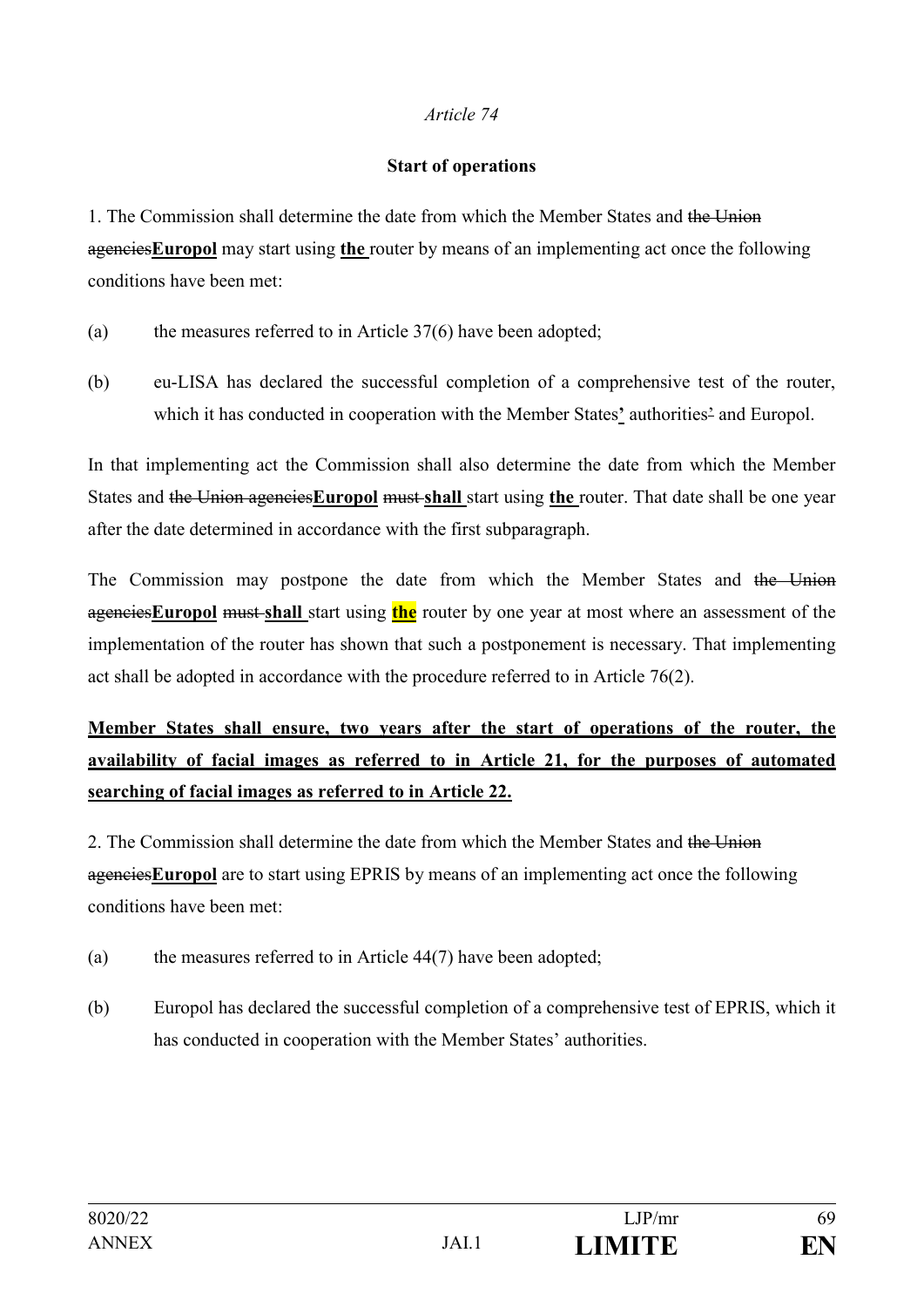3. The Commission shall determine the date from which Europol is to make available third countrysourced biometric data to Member States in accordance with Article 49 by means of an implementing act once the following conditions have been met:

- (a) the router is in operation;
- (b) Europol has declared the successful completion of a comprehensive test of the connection, which it has conducted in cooperation with the Member States**'** authorities' and eu-LISA.

4. The Commission shall determine the date from which Europol is to have access to data stored in Member States' databases in accordance with Article 50 by means of an implementing act once the following conditions have been met:

- (a) the router is in operation;
- (b) Europol has declared the successful completion of a comprehensive test of the connection, which it has conducted in cooperation with the Member States**'** authorities' and eu-LISA.

**5. Member States shall start, two years after the entry into force of this Regulation, the automated searching of driving licence data by means of EUCARIS in accordance with Article 20a, 20b and 20c.** 

#### *Article 75*

### **Transitional provisions and derogations**

1. Member States and the Union agencies shall start applying Articles 21 to 24, Article 47 and Article 50(6) from the date determined in accordance with Article 74(1), the first subparagraph with the exception of Member States, which did not start using the router.

2. Member States and the Union agencies shall start applying Articles 25 to 28 and Article 50(4) from the date determined in accordance with Article 74(2).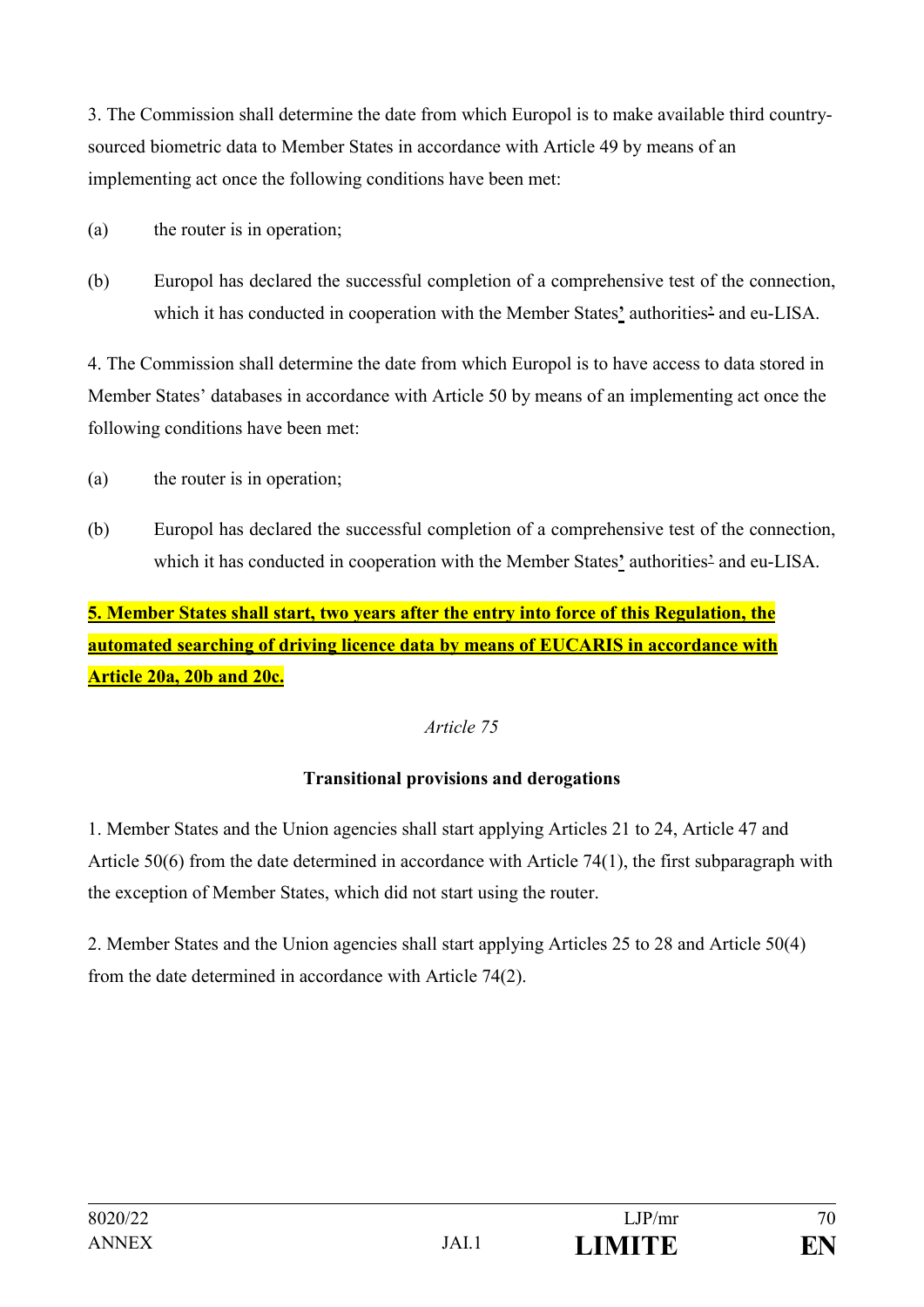3. Member States and the Union agencies shall start applying Article 49 from the date determined in accordance with Article 74(3).

4. Member States and the Union agencies shall start applying Article 50(1), (2), (3), (5) and (7) from the date determined in accordance with Article 74(4).

### *Article 76*

### **Committee procedure**

1. The Commission shall be assisted by a committee. That committee shall be a committee within the meaning of Regulation (EU) No 182/2011.

2. Where reference is made to this paragraph, Article 5 of Regulation (EU) No 182/2011 shall apply. Where the committee delivers no opinion, the Commission shall not adopt the draft implementing act and Article 5(4), the third subparagraph, of Regulation (EU) No 182/2011 shall apply.

### *Article 77*

### **Advisory group**

The responsibilities of eu-LISA's Interoperability Advisory Group shall be extended to cover the router. That Interoperability Advisory Group shall provide eu-LISA with expertise related to the router in particular in the context of the preparation of its annual work programme and its annual activity report.

### *Article 78*

### **Practical handbook**

The Commission shall, in close cooperation with the Member States, Europol and eu-LISA, make available a practical handbook for the implementation and management of this Regulation. The practical handbook shall provide technical and operational guidelines, recommendations and best practices. The Commission shall adopt the practical handbook in the form of a recommendation.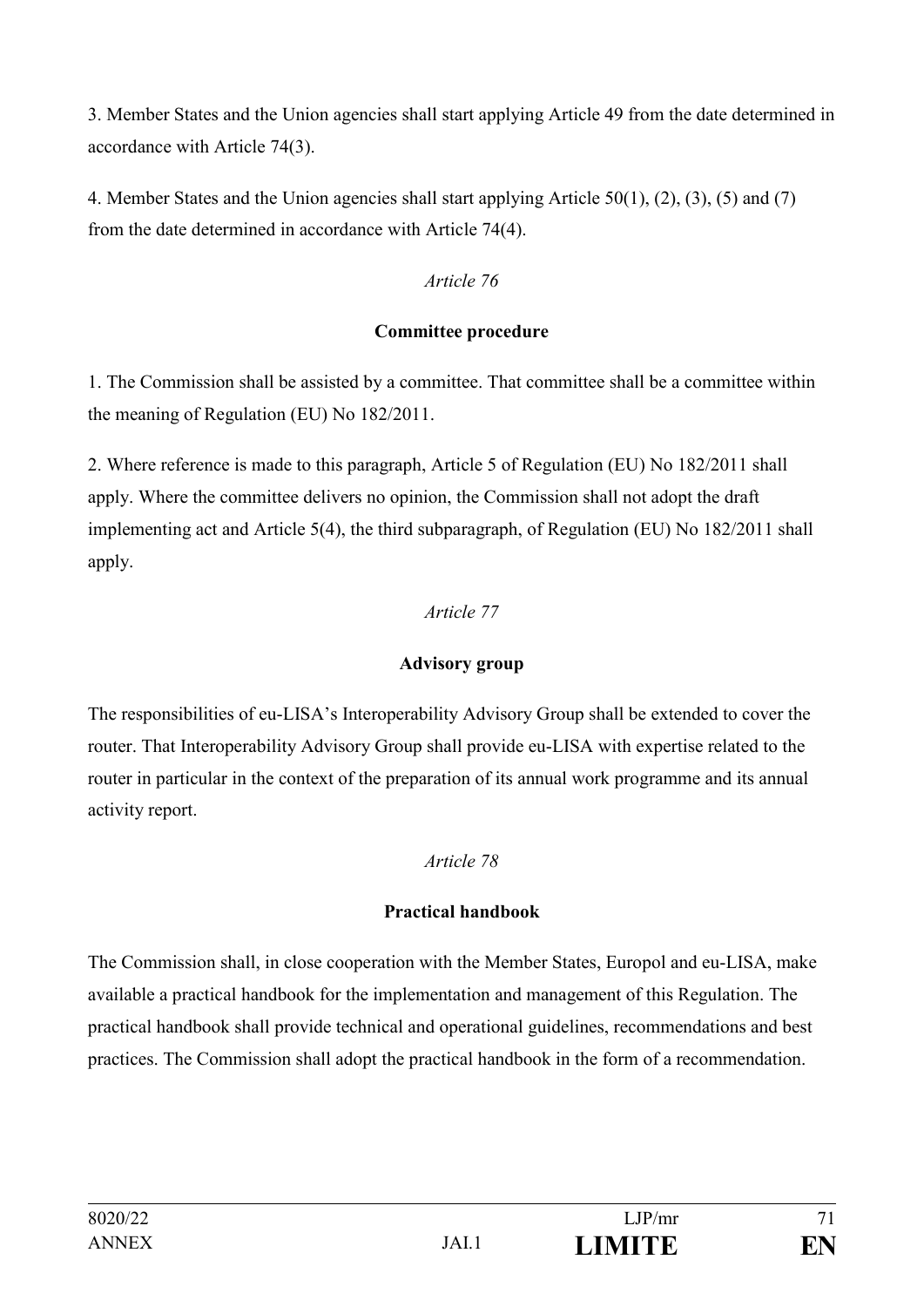#### **Monitoring and evaluation**

1. eu-LISA and Europol shall, respectively, ensure that procedures are in place to monitor the development of the router and of EPRIS in light of objectives relating to planning and costs and to monitor the functioning of the router and of EPRIS in light of objectives relating to the technical output, cost-effectiveness, security and quality of service.

2. By [*one year after entry into force of this Regulation*] and every year thereafter during the development phase of the router, eu-LISA shall respectively submit a report to the European Parliament and to the Council on the state of play of the development of the router. That report shall contain detailed information about the costs incurred and information as to any risks which may impact the overall costs to be borne by the general budget of the Union in accordance with Article 72.

Once the development of the router is finalised, eu-LISA shall submit a report to the European Parliament and to the Council explaining in detail how the objectives, in particular relating to planning and costs, were achieved as well as justifying any divergences.

3. By [*one year after entry into force of this Regulation*] and every year thereafter during the development phase of EPRIS, Europol shall submit a report to the European Parliament and to the Council on the state of preparation for the implementation of this Regulation and on the state of play of the development of EPRIS including detailed information about the costs incurred and information as to any risks which may impact the overall costs to be borne by the general budget of the Union in accordance with Article 72.

Once the development of EPRIS is finalised, Europol shall submit a report to the European Parliament and to the Council explaining in detail how the objectives, in particular relating to planning and costs, were achieved as well as justifying any divergences.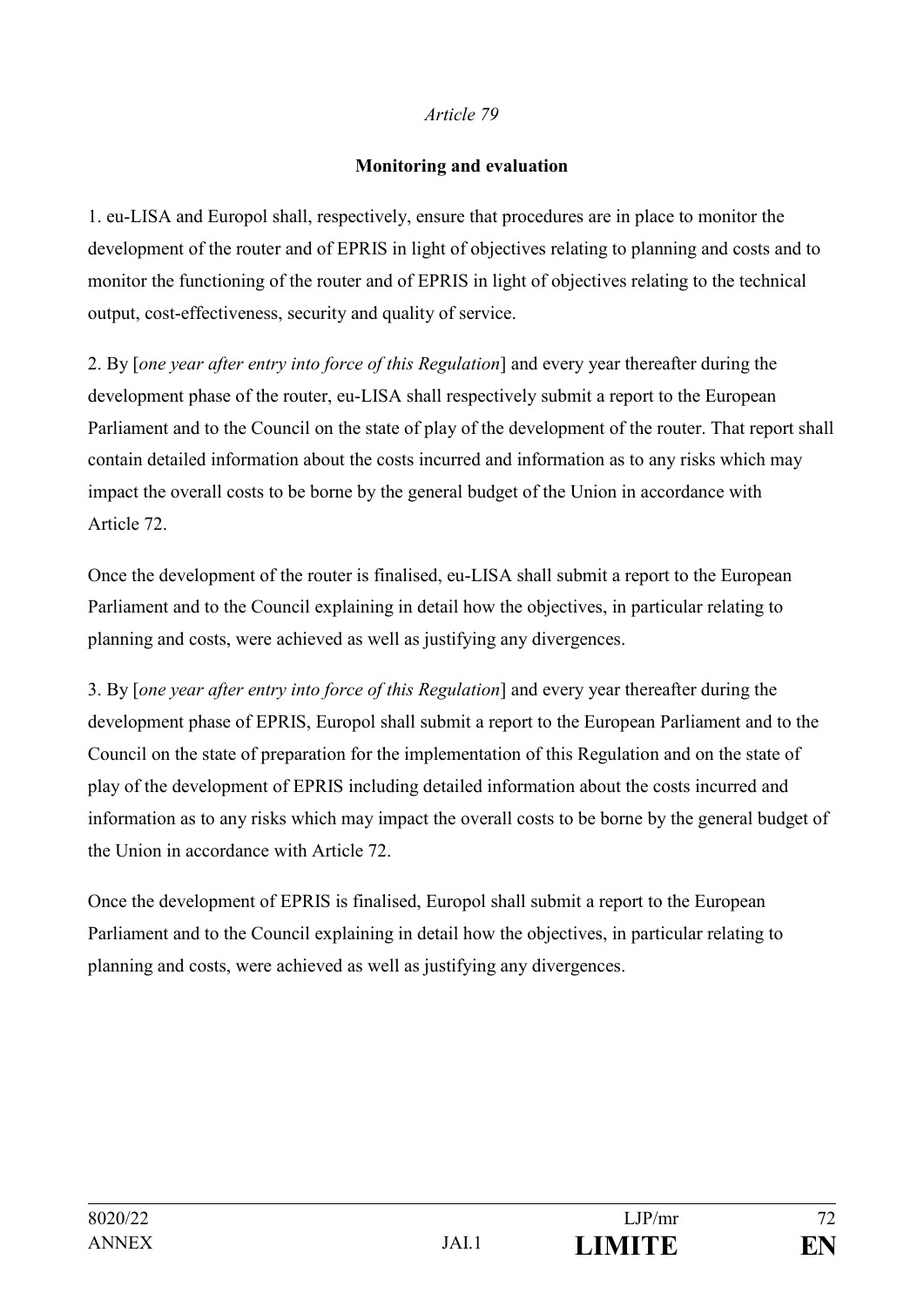4. For the purposes of technical maintenance, eu-LISA and Europol shall have access to the necessary information relating to the data processing operations performed in the router and EPRIS respectively.

5. Two years after the start of operations of the router and every two years thereafter, eu-LISA shall submit to the European Parliament, to the Council and to the Commission a report on the technical functioning of the router, including the security thereof.

6. Two years after the start of operations of EPRIS and every two years thereafter, Europol shall submit to the European Parliament, to the Council and to the Commission a report on the technical functioning of EPRIS, including the security thereof.

7. Three years after the start of operations of the router and EPRIS as referred to in Article 74 and every four years thereafter, the Commission shall produce an overall evaluation of Prüm II, including:

- (a) an assessment of the application of this Regulation;
- (b) an examination of the results achieved against the objectives of this Regulation and its impact on fundamental rights;
- (c) the impact, effectiveness and efficiency of Prüm II performance and its working practices in light of its objectives, mandate and tasks;
- (d) an assessment of the security of Prüm II.

The Commission shall transmit the evaluation report to the European Parliament, the Council, the European Data Protection Supervisor and the European Agency for Fundamental Rights.

8. The Member States and Europol shall provide eu-LISA and the Commission with the information necessary to draft the reports referred to in paragraphs 2 and 5. This information shall not jeopardise working methods or include information that reveals sources, staff members or investigations of the **Member States'**designated authorities.